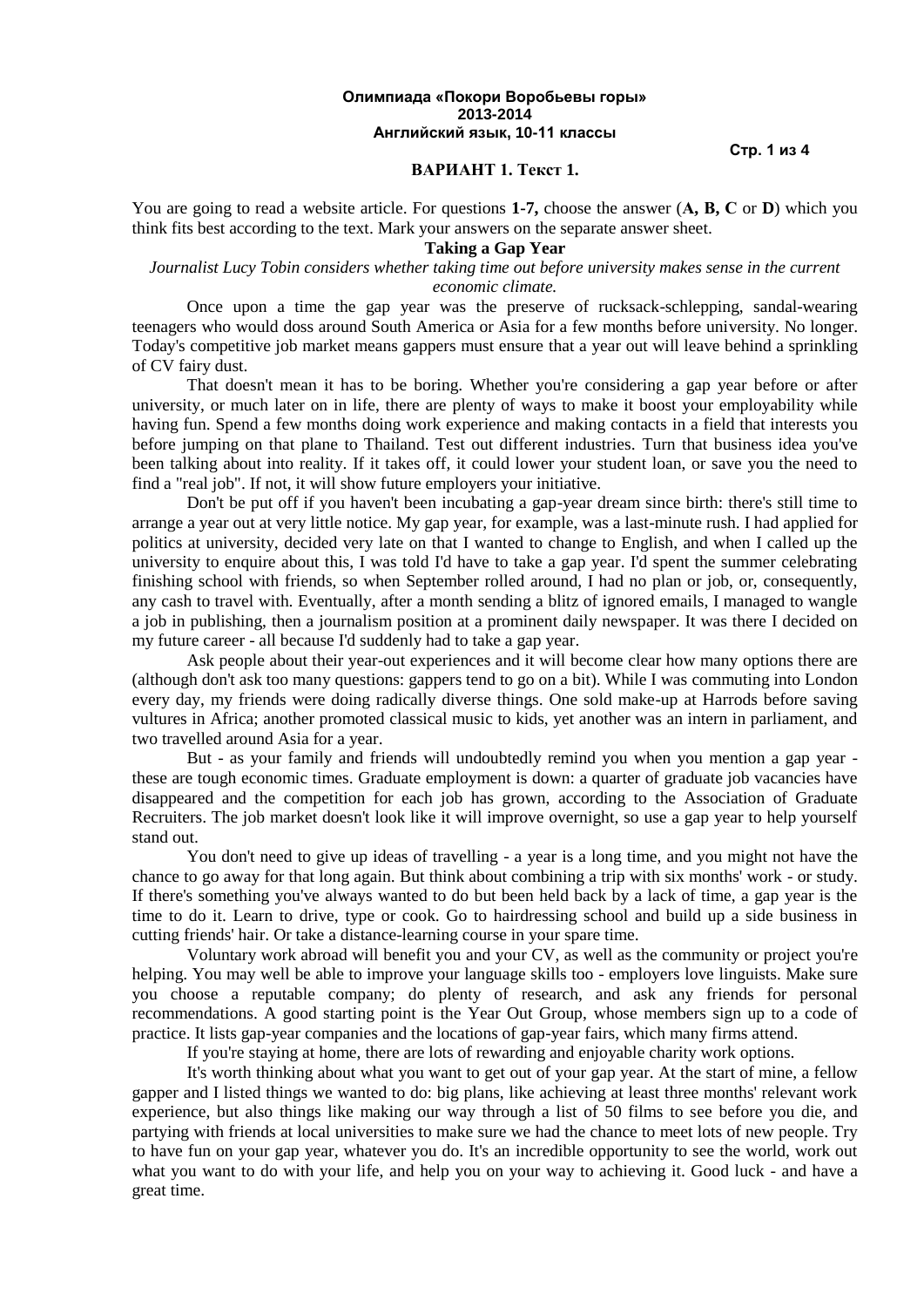### **Стр. 2 из 4**

# **ВАРИАНТ 1. Вопросы к тексту 1.**

- **1** What point is the writer making in the first paragraph?
- A Young people gain a great deal from the experience of travelling.
- В Teenagers on gap years increasingly look for work abroad.
- С Gap years today have to be about more than just pleasure.
- D Fewer young people are currently able to afford gap years.
- **2** What does the writer say about trying out your business idea during a gap year?
- A It might cover the costs of your higher education.
- В You can benefit even if the idea does not succeed.
- С You are unlikely to get a similar opportunity at another time.
- D It could provide you with future contacts when you are looking for work.
- **3** What is the main reason why the writer gives the example of her own gap year experience?
- A to show that your gap year can have important consequences
- В to emphasise that planning a gap year often takes longer than is really necessary
- С to explain that you need to save money if you want to travel in your gap year
- D to stress that gap year activities can be forced on you by unexpected circumstances
- **4** Why does the writer say you should avoid asking a lot of questions?
- A because you need to make up your own mind about what's best for you
- В because it may become confusing if 'gappers' tell you too much
- С because it is not necessary to learn about all the different options
- D because you may hear about more of their experiences than you want to
- **5** The writer says a gap year can make young people stand out because
- A their confidence increases as they work or travel.
- B it can provide skills other job applicants may lack.
- С it helps them develop into mature adults.
- D they see places few people their own age have seen.
- **6** The writer recommends that people wishing to do voluntary work overseas should
- A learn the language of their destination before they go there.
- B find out as much as possible about their destination.
- С make arrangements to go with a friend.
- D make informed choices about what to do.
- **7** What is the main point the writer is suggesting about a gap year in the last paragraph?
- A If you plan it carefully there will be time for fun too.
- В You need to make plans because the year will pass very quickly.
- С It provides a chance to develop different sides of your life.
- D It offers excellent opportunities to meet new people.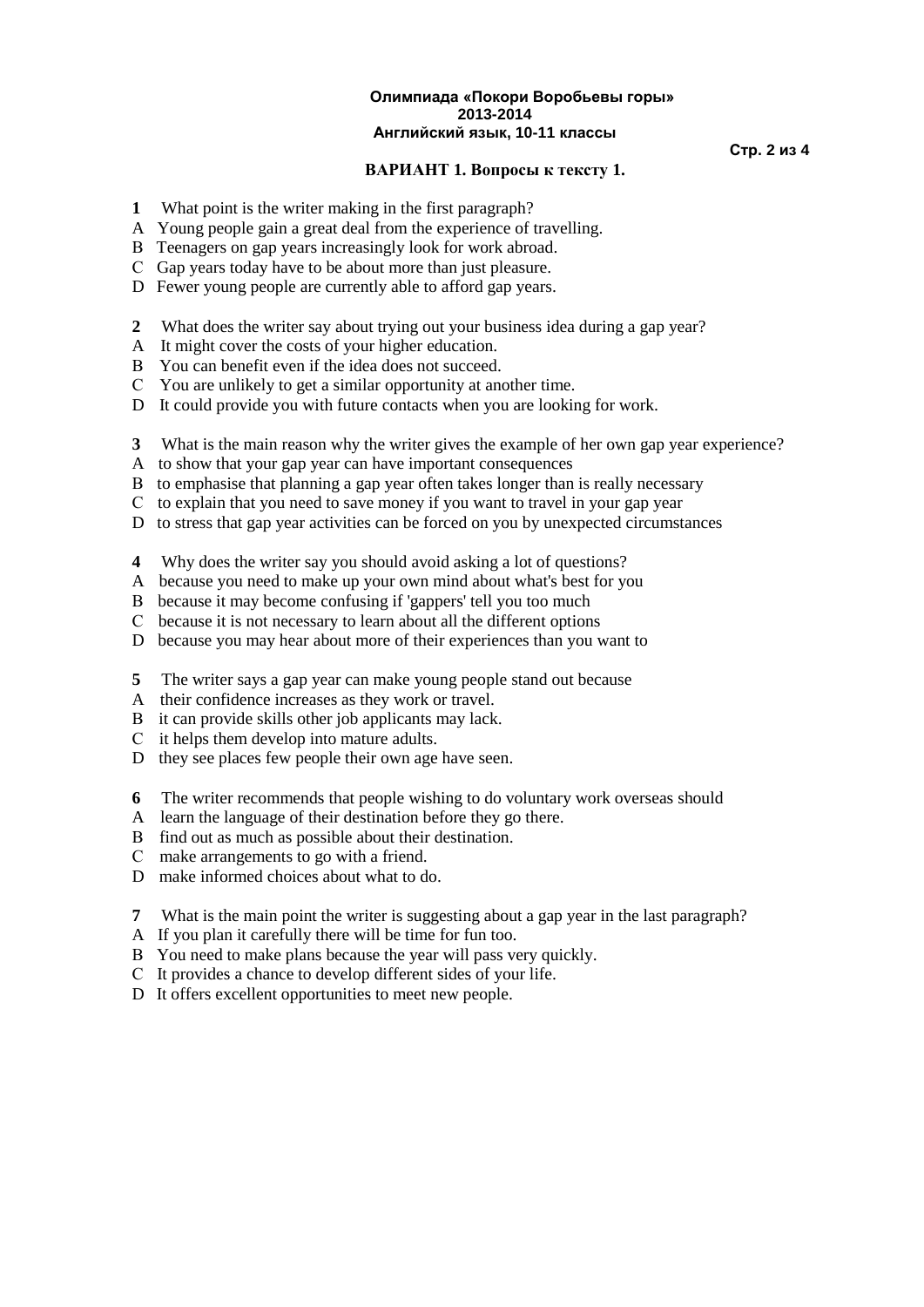#### **Стр. 3 из 4**

#### **ВАРИАНТ 1. Текст 2.**

You are going to read an article containing reviews of computer games. For questions **8-20,** choose from the reviews (**A-E**). Mark your answers on the separate answer sheet.

## **The Latest Computer Games**

### *Read our reviews of this week's game releases.*

**A** Last year's *Motor Racers* left me feeling a little underwhelmed. After the impressive heights of their earlier Formula One game, which it replaced, the lesser-powered vehicles and disappointing graphics felt like a bit of a step back for the developers. But this year's update has added a considerable amount of extra content. You can choose to control more or less any type of car that you wish. The driving model is solid, letting the player experience what it's really like to drive round most of the world's most famous racing tracks. That includes practice laps and men at the side of the track waving flags to alert you of crashes up ahead. There are half a dozen new tracks to choose from. Noodsberg is perhaps the best addition, offering some picturesque street racing action. The graphics have generally improved but there's still something lacking. The cars throw really unnatural shadows and when I got a puncture, the car just sunk into the ground on that side, rather than the tyre being deflated.

**В** Many people might imagine that rail simulators are dull. Might you even think the idea of recreating a largely event-free one-dimensional journey is absurd? Well, they've actually made a game just like that. Your first hour in *Rail Game* might run like this: you jump in, expecting an in-game tutorial, and utterly fail to move anything. So, after 20 minutes of turning your wipers on and off, you're forced into reading the manual. And that's the biggest disappointment. It tells you how to get moving, but when it comes to the expert controls on a steam engine, the game and the manual assume you already know quite a lot about locomotive operation. When on earth should I 'inject water'? I don't drive steam trains for a living. However, I persevered and once I eventually got more or less to grips with it, I decided I actually quite liked *Rail Came*. I took a simple pleasure, for example, in constructing a track running around my own name. It's an inexplicably satisfying and therapeutic experience.

**С** *Rally Rider* takes a different approach to the racing genre by abandoning smooth roads and sports cars in favour of heavy suspensions and cross country courses. The game stands out because of its tracks; it offers six very different ones each with enough bumps and turns to make cars spin like they're in a washing machine. These courses are unfriendly enough, but when they're being approached at speeds nearing 150 kph they're downright dangerous. Going too fast when hitting a hill or even just going into a bump at the wrong angle is likely to send a car flying into the air, and possibly onto its roof. It means the game has to be played with care because screaming round corners at full speed will cause a timeconsuming crash. Looks-wise the game is a mixed bag. Tracks look good on the move, but as soon as the action slows down or stops and a closer inspection is taken, the surroundings start to look like you're travelling through a rather simply drawn child's picture book.

**D** *Star Travel* is set in the distant future, when humans start to explore and colonise space. Inevitably, mankind stumbles across alien races and rather than everyone trying to get to know each other in a friendly, civilised fashion, war breaks out. There are 30 pre-set campaigns to choose from, each with its own goals and problems. There are also 16 races which you can select. In order to succeed in any campaign, you must not only defend the star systems under your rule, but expand to the other ones as well. One of this game's best features is that you can construct ships to your own specifications, which adds an extra element to your strategy. For example, against some enemies, you'll need to concentrate on building a few highly powerful ships, instead of trying to outman them. On the whole, it's an amusing if uninspired strategy game, and if you're a fan of the genre, it should provide you with several weeks of entertainment.

**E** *Wonder Racer* succeeds in bringing the body-breaking speed of time-trial biking to the PC, but its difficulty may leave you shaking. The approach is simple and unsophisticated. There are only three controls, far fewer than in many other modern games. Players start by selecting one of sixteen riders, from a set of teams. There are ten tracks, of which three are available at the outset. Only by scoring gold in both classes on all of these can you gain access to the next three, and so on. The courses are a fictitious mix of country lanes, exotic beaches and snowy mountain passes. The 3D is excellent in its speed, smoothness, and level of detail. A selection of viewpoints, including a breakneck 'biker's eye view' are offered. This game will push your skills and patience to the limit.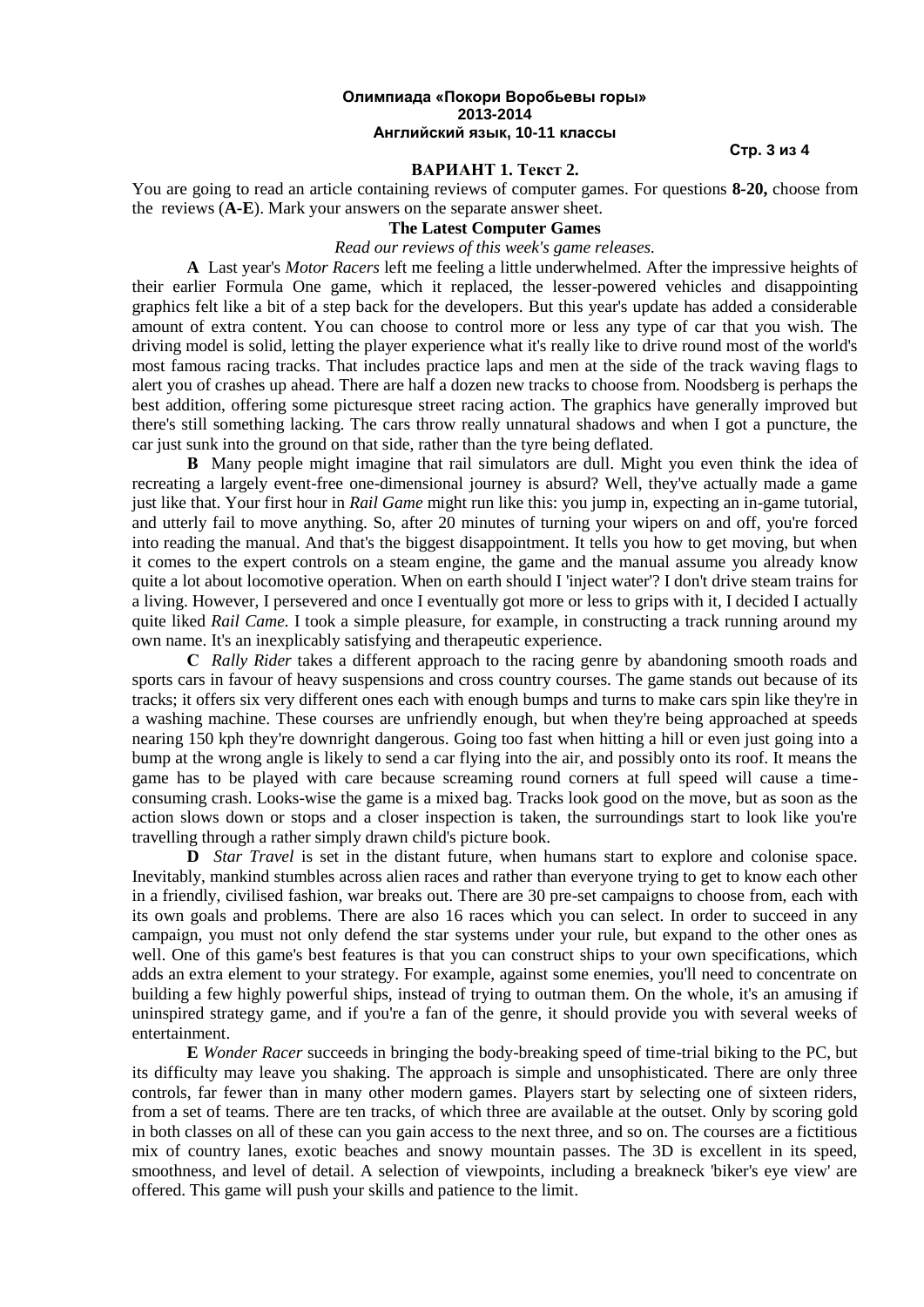# **Стр. 4 из 4**

## **ВАРИАНТ 1. Вопросы к тексту 2.**

## **About which of the games is the following stated?**

- 8. The impression given by the graphics depends on the speed of your vehicle.
- 9. It will keep people who like this kind of game occupied for some time.
- 10. It is possible to personalise the location for the game.
- 11. You can only go to some locations when you have been successful at a task.
- 12. The most special thing about the game is its cross-country courses.
- 13. It is an improved version of an earlier game.
- 14. It is an easy game to learn.
- 15. You need to use skill to avoid an accident.
- 16. Some of the details of the visual effects are not very realistic.
- 17. The concept does not sound very exciting.
- 18. What you have to achieve varies depending on the options you choose.
- 19. It has recreated some real places.
- 20. You can design your own vehicles.

# **ТВОРЧЕСКОЕ ПИСЬМЕННОЕ ЗАДАНИЕ В ФОРМЕ ЭССЕ**

Comment on the following quotation:

#### **"Education is what survives when what has been learned has been forgotten."** (B. F. Skinner)

**\_\_\_\_\_\_\_\_\_\_\_\_\_\_\_\_\_\_\_\_\_\_\_\_\_\_\_\_\_\_\_\_\_\_\_\_\_\_\_\_\_\_\_\_\_\_\_\_\_\_\_\_\_\_\_\_\_\_\_\_\_\_\_\_\_\_\_\_\_\_\_\_\_\_\_\_\_\_\_\_**

Write 180-200 words explaining how you understand the statement and where it can be applied. Provide reasons and examples for your ideas.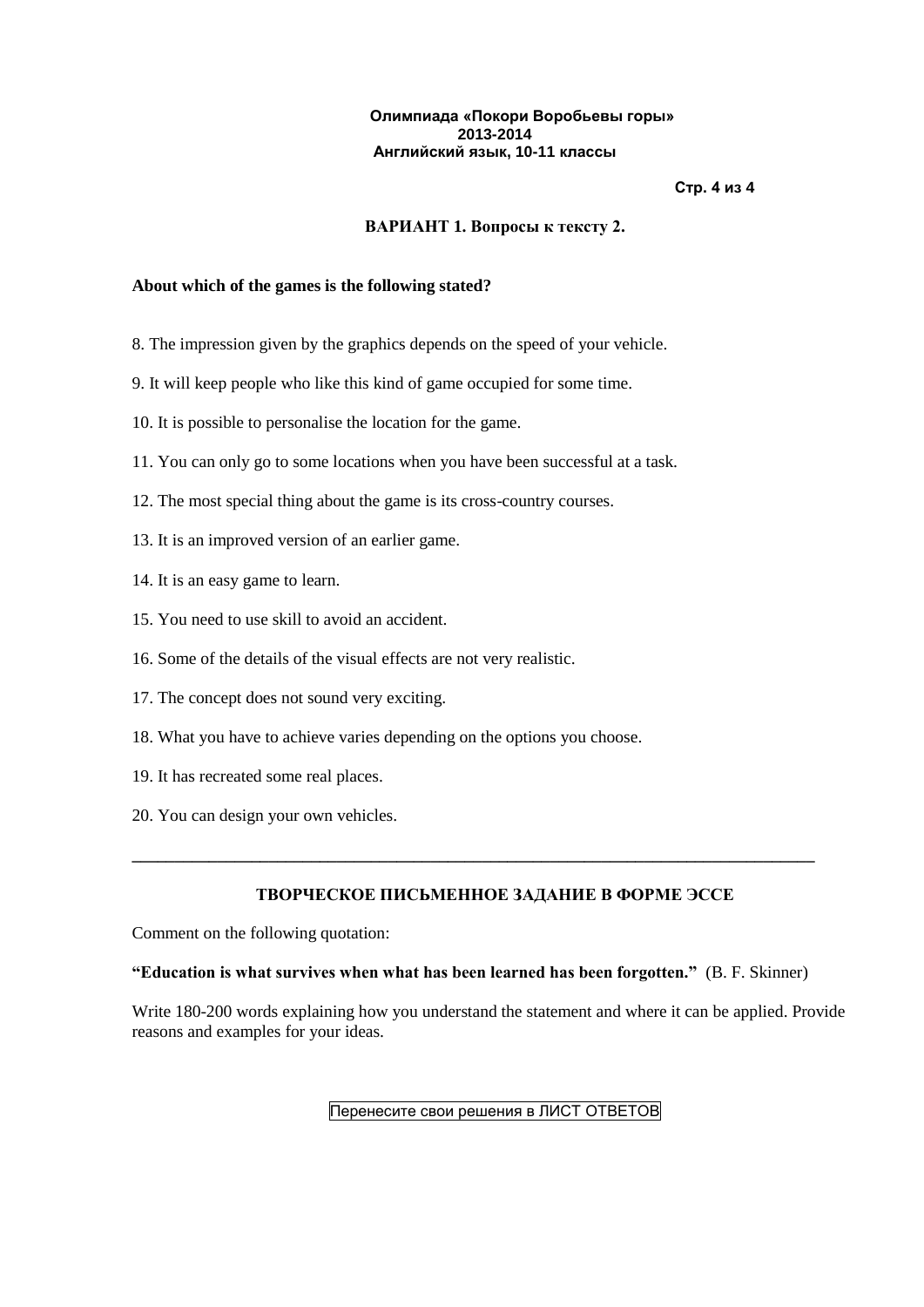**Стр. 1 из 4**

#### **ВАРИАНТ 2. Текст 1.**

You are going to read a magazine article about a rower. For questions **1-7,** choose the answer (**А, В, С** or **D**) which you think fits best according to the text. Mark your answers on the separate answer sheet.

# **Roz Savage - Rower and Campaigner**

*Kim Hampton keeps YachtPals readers up-to-date with news of rowing star Roz Savage.*

We're happy to report that Roz Savage is back on the water, on the third and final stage of her epic and historic journey across the Pacific from California to Australia. The office worker turned environmental-advocate-rower still has a long way to go, but ever since her first leg - where she had considerable problems getting enough drinking water, and yet, to the astonishment of those who don't know her, waved off anyone going out of their way to assist - we've had surprisingly little doubt that Roz will make it. It's funny, because even after all these miles, Roz tells *YachtPals* that she still really doesn't enjoy rowing; in fact she virtually cringes at the mention of the word.

If you don't know who Roz Savage is, maybe you should. Perhaps you've seen the abandoned drift nets offshore, or remote and formerly pristine beaches covered in garbage, or heard of the Pacific Garbage Patch, and thought "Why isn't somebody doing something about this?" Well, there are those trying, trying to get others who are so unlucky as to be trapped on dry land to pay attention to the fact that there's a problem out there - beyond the sight of land. One of the most devoted, tireless and effective at getting that message across has been Roz Savage, who has turned herself, her boat, and her amazing feat of stamina into a veritable one-woman bandwagon for the planet, or more accurately: for the people on it.

After the first leg of her journey (which she dedicated to ocean pollution), she met a good portion of the who's who list from the environmental movement, and did her best to make sure the issue of plastic pollution would not go unnoticed. After leg two (dedicated to climate change), she was asked to attend some extremely high profile events - including the most recent Summit on climate change - and not just as a participant, but as a speaker. As it turns out, it seems that Roz has got fans and supporters across a fairly broad political spectrum (with a few notable exceptions). She may have started out preaching to the choir, but now she's got the attention of the whole congregation, and then some.

Of course, the cause *YachtPals* is most supportive of is the reduction of ocean pollution, which isn't political. Offshore drilling and global warming legislation can all be argued over by political parties and by different countries along well-worn lines, but it's hardly likely that you'll find anyone who says they're pro-litter. It is both a progressive and a conservative principle to use less - which is the primary advice given by Roz, and her international supporters who are metaphorically (and sometimes literally) jumping up and down, saying: "Look here!" about the plastic pollution that has spread over large portions of the Oceans. That's the message: just use less.

Nobody likes the extra packaging anyway. Things that once came in a small cardboard box are now blister-packed to the point of frustrating absurdity. We've made a lot of great progress in the last three decades, but one of the mistakes has been to take the attitude that we could create and then discard something without limit. It's not like we all didn't know that. All you have to do is remember your grandparents or others who lived through the Depression as you try to explain how it's OK to discard all of the things the way we do in today's society.

Roz Savage has an army of loyal fans who call themselves the "Rozlings," and who will likely make sure that the party goes on for some time after her arrival. Much of her travel accommodation involves couch surfing and house-sitting situations arranged by the Rozlings, who seem to be spread around the globe. They seem always eager to help out the vibrant and voluntarily homeless Brit, and maybe that's because her message strikes a chord with so many. See, Roz doesn't say she's out to save the planet. Rather, she's out to save us - the people. As Roz says (and most scientists agree), the planet will survive just fine in the long run, the question is: In a thousand years, will humans still be here to enjoy it?

So as you go about your life over the next few months, try to take a moment now and then to think about that poor woman out in the Pacific, counting every wretched pull on her oars, who asks only that you consider taking one simple measure to safeguard future generations - like using less disposable plastic. That's the message Roz Savage wanted us to pass along, and her only request. Well, that, and should any yachts or ships be transiting the area in the coming months, she'd love it if you'd swing by for a visit.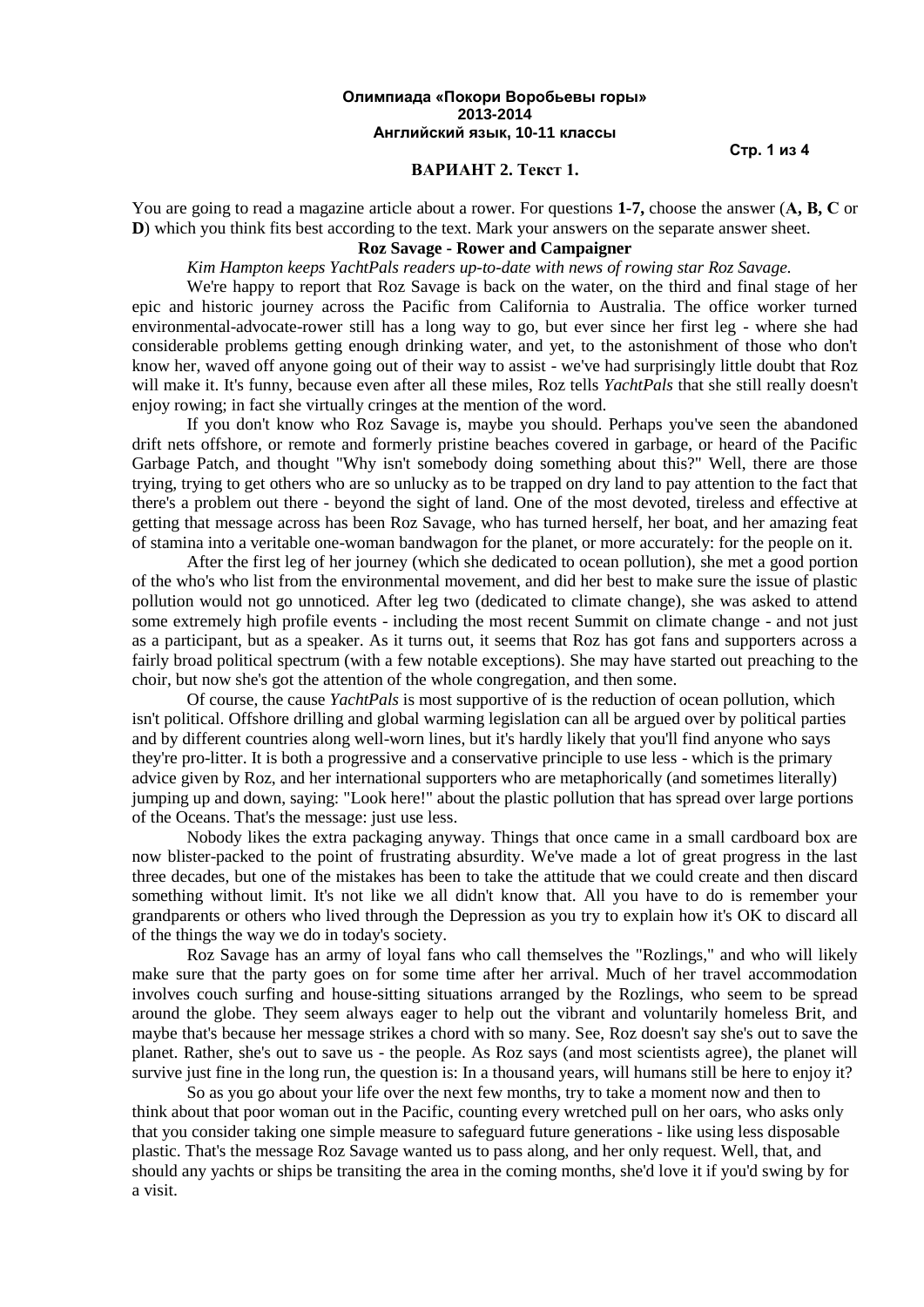#### **Стр. 2 из 4**

## **ВАРИАНТ 2. Вопросы к тексту 1.**

- 1. In the first paragraph the writer expresses surprise that Roz Savage
- A refused help that was willingly offered.
- В claims that she takes little pleasure in her sport.
- С seems likely to achieve her goal of rowing the Pacific.
- D gave up a good job to devote herself to rowing.
- 2. The writer repeats the word *trying* in the second paragraph in order to
- A stress that Roz's environmental goals are unlikely to be achieved.
- В emphasise that it will take a long time for everyone to know about the issue.
- С imply that Roz has to repeat her message many times.
- D suggest how hard people have to work to get others to listen.
- 3. What is the main point that the writer is making in the third paragraph?
- A Roz has changed the focus of her campaigning as her journey progressed.
- В Roz has been surprised that important people are prepared to listen to her.
- С Roz has become increasingly influential as an environmental campaigner.
- D Roz has become a more accomplished public speaker.
- 4. Why does the writer say ocean pollution is not a political issue?
- A Everyone agrees about what needs to be done.
- В Political parties pay little attention to the issue.
- С The problem cannot be solved by political action.
- D The problem cannot be solved by one country alone.
- 5. What does the writer say that thinking of their grandparents will encourage people to do?
- A give money to environmental causes
- В remember their own good fortune
- С use less packaging
- D throw less away
- 6. The writer explains that Roz appeals to the Rozlings because of
- A the scientific support for her views.
- В her friendly personality.
- С the human focus of her message.
- D her obvious love of the planet.
- 7. In the last paragraph the writer makes a contrast between
- A Roz's sense of purpose and other people's lack of involvement.
- В Roz's difficult task and an easy step we could all take.
- С Roz's loneliness and our own more sociable lives.
- D Roz's small message and the size of the plastics pollution problem.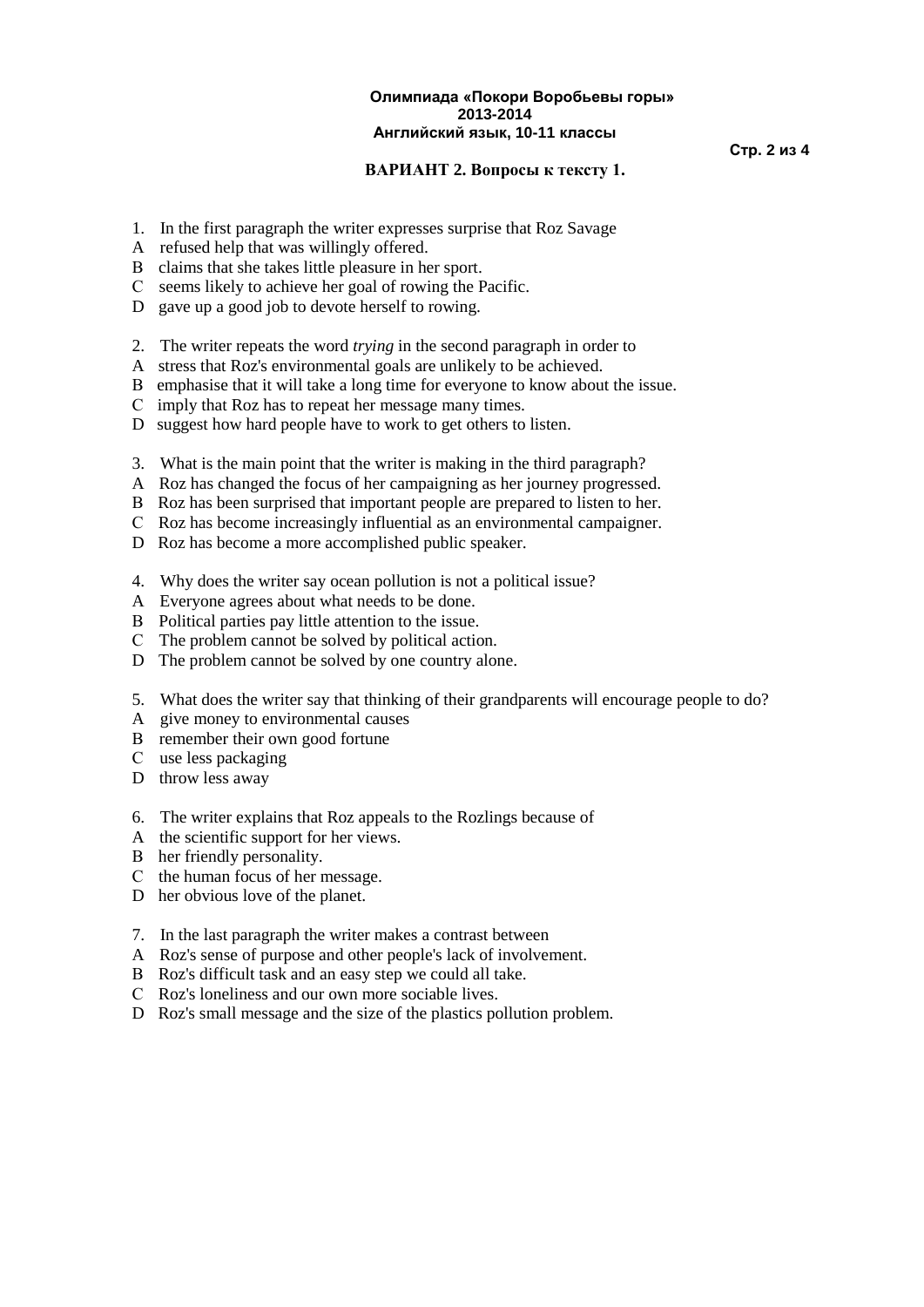**Стр. 3 из 4**

## **ВАРИАНТ 2. Текст 2.**

You are going to read an article containing reviews of films. For questions **8-20**, choose from the reviews (**A-E**). Mark your answers on the separate answer sheet.

# **At a cinema near you this week**

*There is a variety of films on general release this week. There should be something to appeal to most tastes and age groups.*

**A** *Bush Trials.* This documentary follows the popular lead singer of the band *Furry Monsters* as he travels through Australia in search of a long-lost relative, a fellow musician. In the process he acquaints himself with a small community living in the outback. He stays with them for longer than he intended, forgetting about his relative but getting to know them and becoming involved in their life. He's a likeable guide, chatting enthusiastically to local residents and joining them in concerts and table tennis tournaments in their village hall. The film is informative about Australian history without being too heavy. Does he meet his relative? Well, I recommend you go and watch *Bush Trials* and then you'll find out.

**В** *Car Heroes.* This film is intended as a proper action movie for today's youngsters rather than a nostalgia fest for those of us who remember the 1980s television series. The film proudly shows off its distance from the original in an irreverent prologue in which the heroes' trademark black van is disposed of in no uncertain terms. Even the fondest fan would be hard put to argue that the TV show was a cultural landmark worthy of a preservation order and yet I'm not convinced that this film has any right to be so pleased with itself. Its action scenes are, of course, a lot more expensive than the TV show's brief shootouts but only one of these shows much imagination and so *were* hardly worth the expense. Well, that's how I felt at least.

**С** *Acing It.* For this high-budget remake of the 1994 film about a bullied boy who gets his own back by learning judo, the director has kept to the tried and tested plot while souping up the action to modern standards. The contest that provides the climax to the film is now an event of Olympic scale and flamboyance and the fights it features are certainly more dynamic than before even though the participants are younger, 12-year-olds rather than the original film's car-driving, party-loving teenagers. The film generally provides decent entertainment. Its main weakness is that it drags in places and ends up rather more drawn-out than it needed to be. Nevertheless this is definitely a film you should consider for a family outing.

**D** *Will.* Made in Scotland by the extraordinarily successful young Canadian director, Jack Fox, this film was not deliberately made as a parody of cinema pretentiousness although it could certainly be interpreted as such. A teenage boy escapes from his bad-tempered parents in their dark old castle in the Highlands by climbing into the surrounding trees and refusing to come down - a lifestyle choice he manages to maintain for several months. Apart from a few striking moments showing the boy clambering through the forest, it lacks the sort of visual intensity that might have allowed the film to succeed despite its other shortcomings. Far from seeming noble or poignant, the boy's tree life remains just an anti-social teenage sulk. He should be grounded.

**E** *Red Lake.* The director of this film also plays its central character: a prison guard and family man, who means well but can't help keeping secrets from his wife and kids. The big one is that the young ex-convict that he has taken under his wing is his son from a long-ago relationship, but, curiously perhaps, he's just as unwilling to reveal he's attending both acting and golf classes. Meanwhile other family members have secrets of their own. The film aims for a balance between life lessons, drama and farce. This doesn't work particularly well. All the same, it is easy to watch, mainly thanks to the surprisingly powerful performances of the two main characters.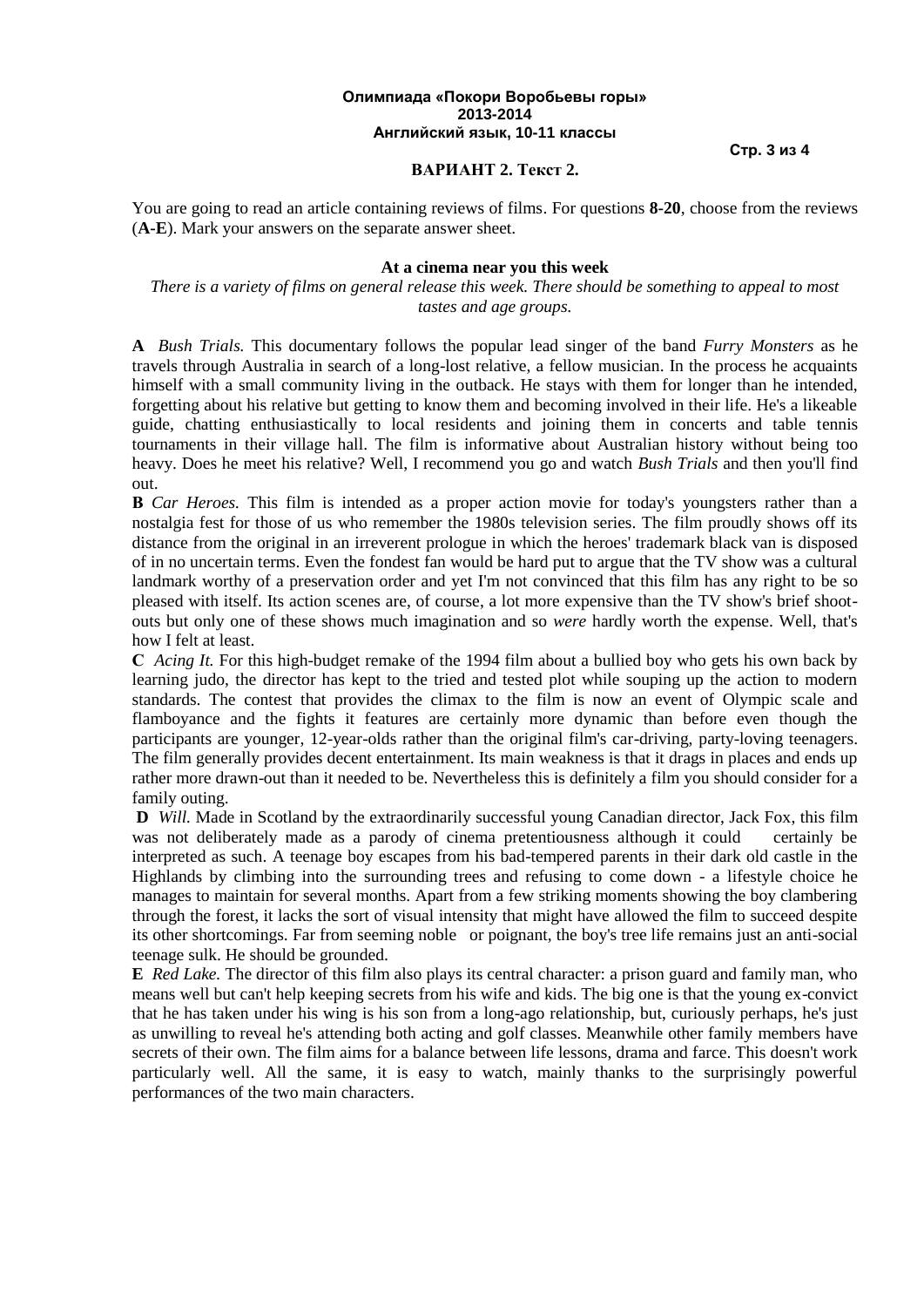# **ВАРИАНТ 2. Вопросы к тексту 2.**

**Стр. 4 из 4**

## In **which review are the following mentioned?**

- 8. a central character who is said to be friendly
- 9. a character who is not honest with his relatives
- 10. a director with a part in his own film
- 11. a film which makes insufficient impact on the eye
- 12. a lot of money being spent without many obvious gains
- 13. a production that would have been improved by being shorter
- 14. a son deals with problems with his parents in an unusual way
- 15. a story aimed at the youth market
- 16. a partially successful new version of a popular old movie
- 17. a true story of a search for a family member
- 18. a youngster who uses sport to overcome his difficulties
- 19. an aspect of the film has an educational element
- 20. the film might be understood to have a different meaning from what was intended

# **ТВОРЧЕСКОЕ ПИСЬМЕННОЕ ЗАДАНИЕ В ФОРМЕ ЭССЕ**

**\_\_\_\_\_\_\_\_\_\_\_\_\_\_\_\_\_\_\_\_\_\_\_\_\_\_\_\_\_\_\_\_\_\_\_\_\_\_\_\_\_\_\_\_\_\_\_\_\_\_\_\_\_\_\_\_\_\_\_\_\_\_\_\_\_\_\_\_\_\_\_\_\_\_\_\_\_\_\_\_**

Comment on the following quotation:

# **"If you talk to a man in a language he understands, that goes to his head. If you talk to him in his language, that goes to his heart."** [\(Nelson Mandela\)](http://www.brainyquote.com/quotes/authors/n/nelson_mandela.html)

Write 180-200 words explaining how you understand the statement and where it can be applied. Provide reasons and examples for your ideas.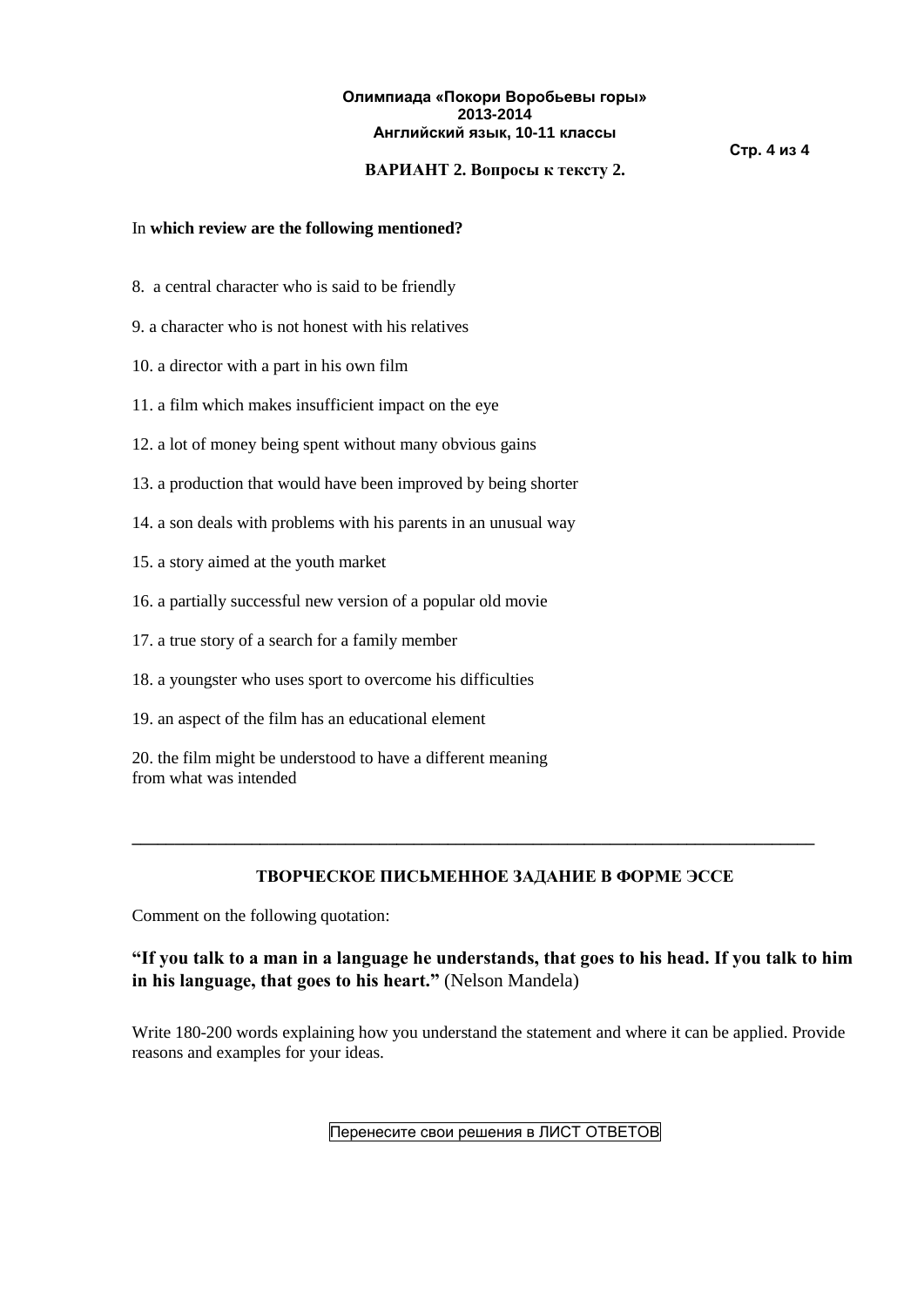**Стр. 1 из 4**

## **ВАРИАНТ 3. Текст 1.**

You are going to read a magazine article. For questions **1-7,** choose the answer (**А, В, С** or **D**) which you think fits best according to the text. Mark your answers on the separate answer sheet.

## **Mary McCartney, Photographer**

*Roya Nikkhah interviews the photographer daughter of famous pop star Paul McCartney.*

Mary McCartney literally started life in front of the camera. The firstborn child of pop musician Paul and his photographer wife Linda was introduced to the world when a baby. Mary appeared peeking out from inside her father's jacket on the cover of his first solo album, *McCartney,* in 1970. But since then, she has, in her own words, 'used the camera to hide behind' and, surprisingly for the daughter of a Beatle, is far more comfortable putting others in the limelight than standing in it herself. For the child of a pop legend, her unstarry approach is arresting - no sooner am I up the stairs to her studio, than she rushes down them to make me tea. 'I like blending into the background,' she says on her return, holding out my mug. 'It's my job. Though I can be quite noisy and direct sometimes. I think the book shows my character - it has more reflective, quiet moments and then some in-your-face bits. That's me.'

We meet in her large, airy studio in north London, where McCartney is flicking through her new book, *From Where I Stand,* a retrospective of her work from the past 15 years. It is exactly as she just described it - a collection of intimate personal photographs of her family and friends, together with bolder, sometimes surprising portraits of celebrities and lesser-known sitters. What is striking about all the images is their naturalness. There is minimal lighting and little of the high gloss associated with other leading portrait photographers.

The artist Sir Peter Blake, a close family friend of the McCartneys, told me recently about a project he and Mary worked on for the charity Sport Relief, which involved her photographing the boxer Ricky Hatton for a portrait that Blake would paint from. 'We turned up there in this gym on the Harrow Road, all big boxers, an almost hostile environment, and Mary just got to it, so quietly, no fuss, figuring out who did what. Within minutes they were eating out of her hand. It was just like watching her mother at work.'

McCartney smiles when recalling the shoot. Hatton didn't even turn up for the first day because I think his football team had lost the night before, and at the gym they were like: "Um, he's not very well. "Then next day it was like, will he turn up? It became a little adventure. But I love those situations - you can't go in and take over.'

McCartney has spoken of her regret that her mother's work hasn't attracted more attention. 'The thing about her is that she never blew her own trumpet and hence was pigeonholed as a celebrity who dabbled in photography, which isn't how it was at all,' she has said. 'The McCartney name made it possible for people to miss, or ignore, just how good she consistently was.'

I wonder if the fear of being similarly pigeonholed made McCartney reticent to embark on photography as a career in the mid-Nineties, which followed a stint working as a researcher in a music-publishing company. 'It took me a while to get the confidence to do it as a career,' she says. 'Obviously my name would open a door or two, but people won't just book you because of your name, so in a way it's even more embarrassing, because if people meet me and then nobody wants to book me, that would be really humiliating. So I had to make sure I was OK before I stepped into it.'

While McCartney frequently shoots catwalk shows and campaigns for fashion's biggest names, Chrissie Hynde, the singer and close friend, describes her thus: 'I think you could say, at the expense of possibly losing her a job or two, that Mary is the opposite of a fashion photographer.' It is clearly meant as a compliment, but what does Hynde mean? McCartney explains that she just isn't a very on-trend kind of person. It's a surprising statement from the sister of one of Britain's leading designers, but a quick glance at her outfit of striped cashmere sweater, grey skinny jeans and flat black pumps reveals it to be true. It's an understated look, with just one tiny adornment - a gold heart-shaped locket and 'M' pendant hanging from her neck.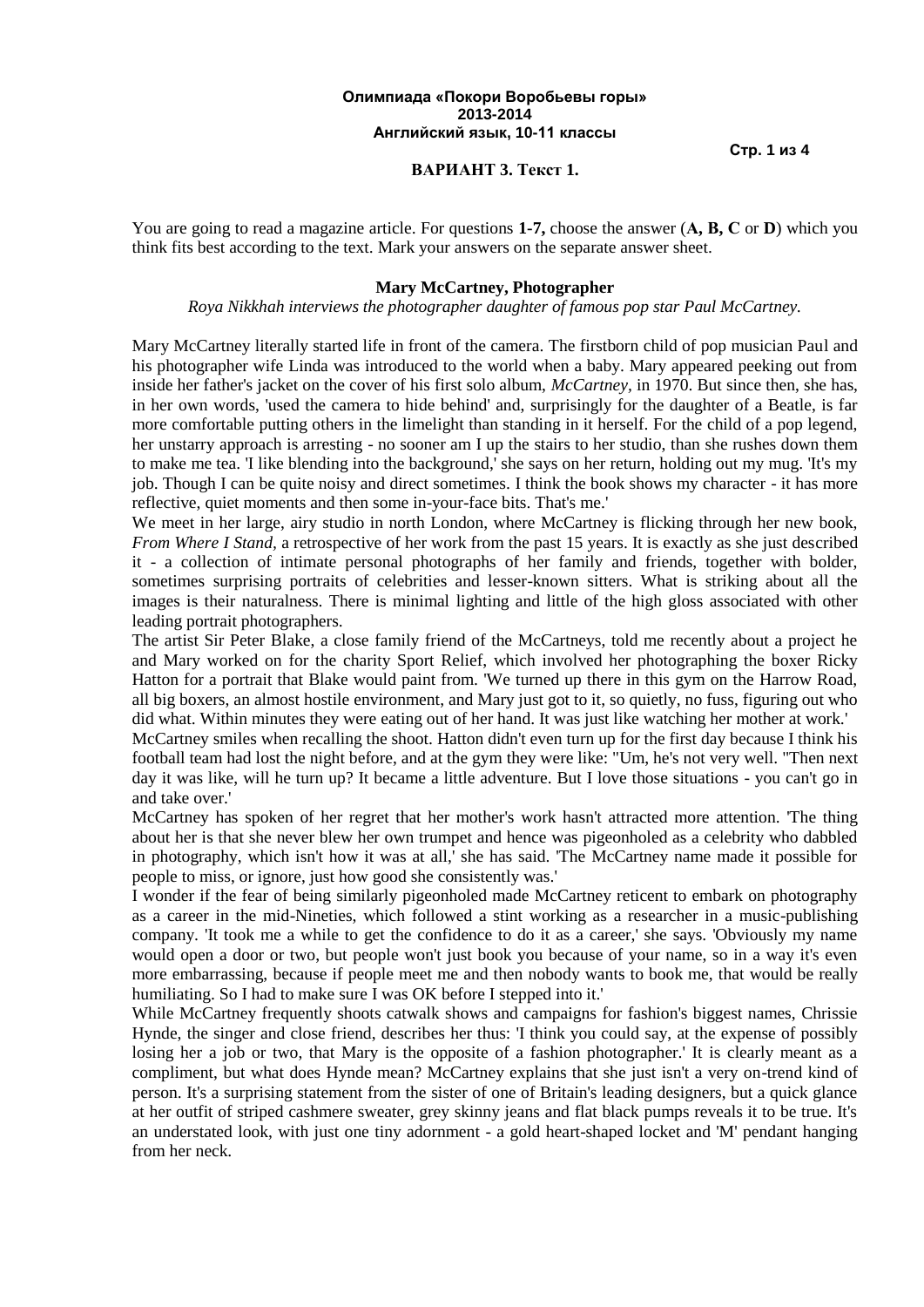## **ВАРИАНТ 3. Вопросы к тексту 1.**

- 1. In the first paragraph the writer draws attention to Mary McCartney's
- A pride in her parents.
- В self-effacing attitude.
- С initial awkwardness.
- D simple lifestyle.
- 2. The writer is impressed by the way Mary McCartney
- A makes unusual use of lighting in her photographs.
- В chooses both friends and celebrities as subjects.
- С takes characteristically simple portraits.
- D has included many intimate pictures in her book.
- 3. Sir Peter Blake's anecdote illustrates the fact that Mary McCartney
- A has worked on a variety of different artistic projects.
- В does a great deal of work for charitable causes.
- С enjoys working with all sorts of people.
- D is good at establishing friendly relationships.
- 4. How did Mary feel about the shoot with Sir Peter Blake?
- A She enjoyed not knowing quite what to expect.
- B She liked his adventurous approach to his work.
- С It gave her a sense of achievement.
- D It was a valuable learning experience.
- 5. Mary says that her mother
- A put her husband and family first.
- В deserves more recognition for her work.
- С saw photography mainly as a hobby.
- D got more exposure because of her name.
- 6. Mary did not start a career in photography immediately because
- A she was not sure she was good enough to succeed.
- B she was initially attracted to the music industry.
- С she knew it was a difficult time for aspiring photographers.
- D she thought her name might actually be an obstacle.
- 7. The writer suggests that the way Mary McCartney is dressed shows
- A she dresses in a way that suits her work.
- B her taste for unusual clothes.
- С she has little interest in fashion.
- D her enjoyment of modern fashion.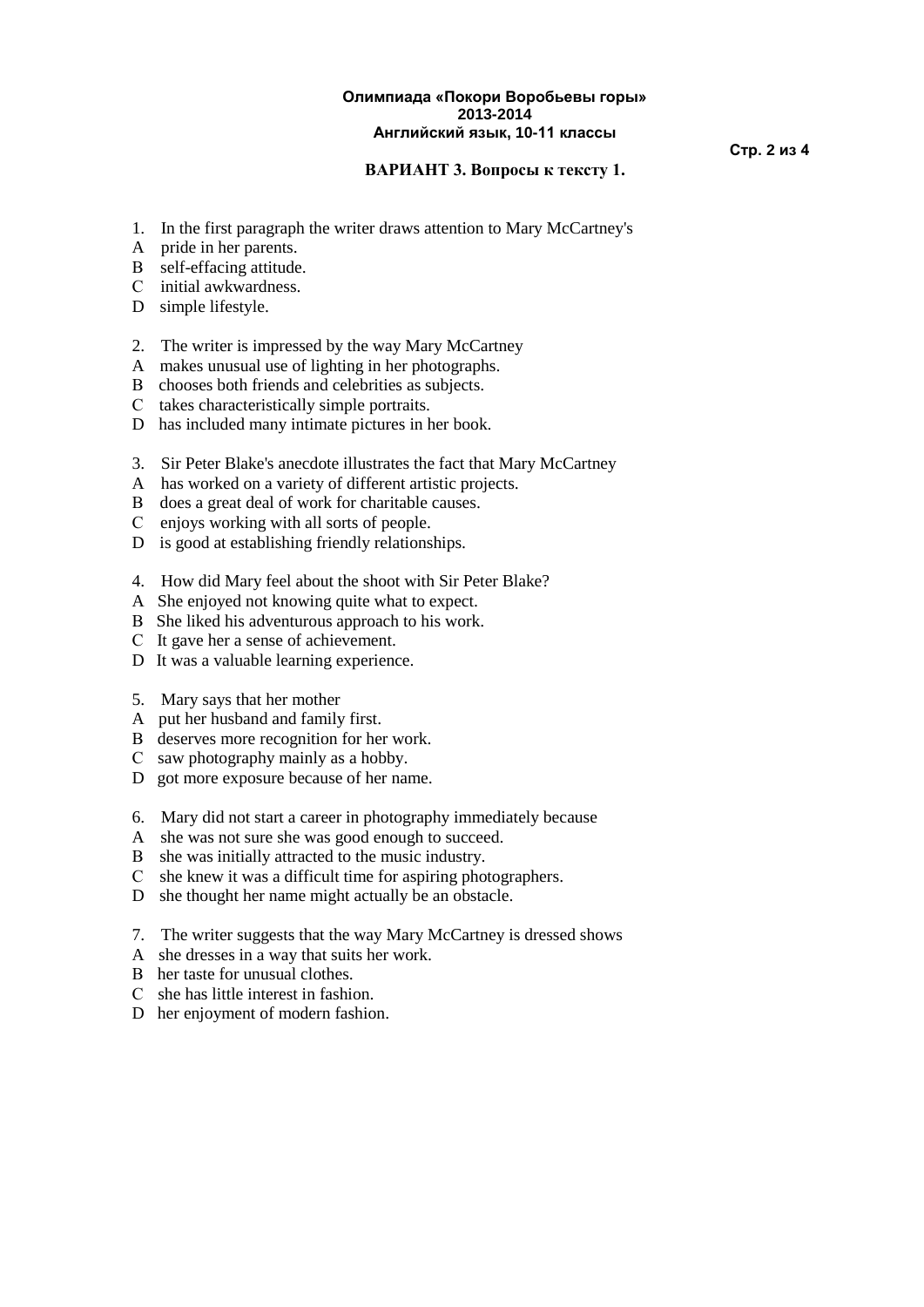**Стр. 3 из 4**

## **ВАРИАНТ 3. Текст 2.**

You are going to read a newspaper article. For questions **8-20,** choose from the reviews (**A-D**). Mark your answers on the separate answer sheet.

### **Reviews of Wildlife Books**

**A** *Introduced Mammals of the World: by John L. Long.* This is a massive compilation - and probably the last time a single author will be able to undertake a comprehensive review in a single volume. John Long was an Australian, and his history of mammals introduced from elsewhere into that area is detailed and thorough. But British and European naturalists seeking a definitive reference work might be disappointed at the erratic coverage of their regions, as will many scientists, since a rather large proportion of the references are to other publications. But anyone who decides to buy this will realise that these are small criticisms of a very valuable resource. Each species is covered under the following headings: description, distribution, habitat and behaviour, history of introductions, and damage to the area into which they were brought. The author's interest - and our current worldwide concerns - are reflected in the coverage of the damage that most alien introductions cause. There is no doubt that this book will remain a standard reference work for many years to come.

**В** *The New Encyclopedia of Insects and Their Allies: edited by Christopher O'Toole.* Insects are the most numerous, most varied, most diverse and arguably the most important creatures on Planet Earth. For an encyclopedia to encompass such a broad slice of creation is a tall order indeed. For many, including myself, the idea of an encyclopedia is of a heavy tome of dense small type - useful for checking the odd fact or getting background to a new subject, but not really a riveting read. The publisher, Oxford University Press, certainly has the academic gravitas to carry out such a serious project, but its new animal encyclopedias are nothing if not colourful and popularist. Yes, the book is large and heavy, but its bright format owes more to magazine style than to reference-book layout.Too often, popularising a subject has meant a patronising tone and inane commentary, which is ultimately counterproductive when trying to turn someone's attention to something new. But any such fears here are soon dispelled as even though the book is design-led and undoubtedly attractive, this has not stopped the injection of a large store of fact and detailed comment. Facts begin each chapter, with a list of basic headings on size, numbers and life cycle. Here too comes a short statement on conservation status - how many of each insect group are vulnerable, endangered or worse. As far as I am concerned, the tall order has been completed in full.

**С** *The New Encyclopedia of Reptiles and Amphibians: edited by Tim Halliday and Kraig Adler.* This reference book is very attractive, and the artwork is not just pleasing to look at but is relevant to the text. There is a comprehensive overview of all the families, with drawings of representative species, together with distribution maps.As with all works of this sort, it is fairly easy to pick up a few small inaccuracies (for instance, the description of midwife toads and frogs mentions a species native to the Middle East, but only shows the family as occurring in the western Mediterranean), but this does not detract from a generally well-produced and up-to-date work of reference. Buy it because these creatures are, whatever the widespread misconceptions, some of the most exciting and interesting animals alive today.

*D Birds and Light: by Lars Jonsson.* This book has lots to say about Jonsson's creative approach, as well as being full of fabulous drawings, sketches and paintings of birds. His images are full of life - he manages to perfectly capture a moment in time and also reveal a profound understanding of the subject and its surroundings. Paradoxically, artwork that captures the 'momentary' requires serious groundwork and the artist must take time to set it up. It is this aspect of Jonsson's work that forms the bulk of the text. He doesn't reveal much about *how* he works; just, for example, that he uses a good telescope and thin watercolours, and shelters from the wind. But much more interesting is *what* we discover about him: his studying of the work of great figures in art history and his lifelong passion for bird identification are also part of his groundwork.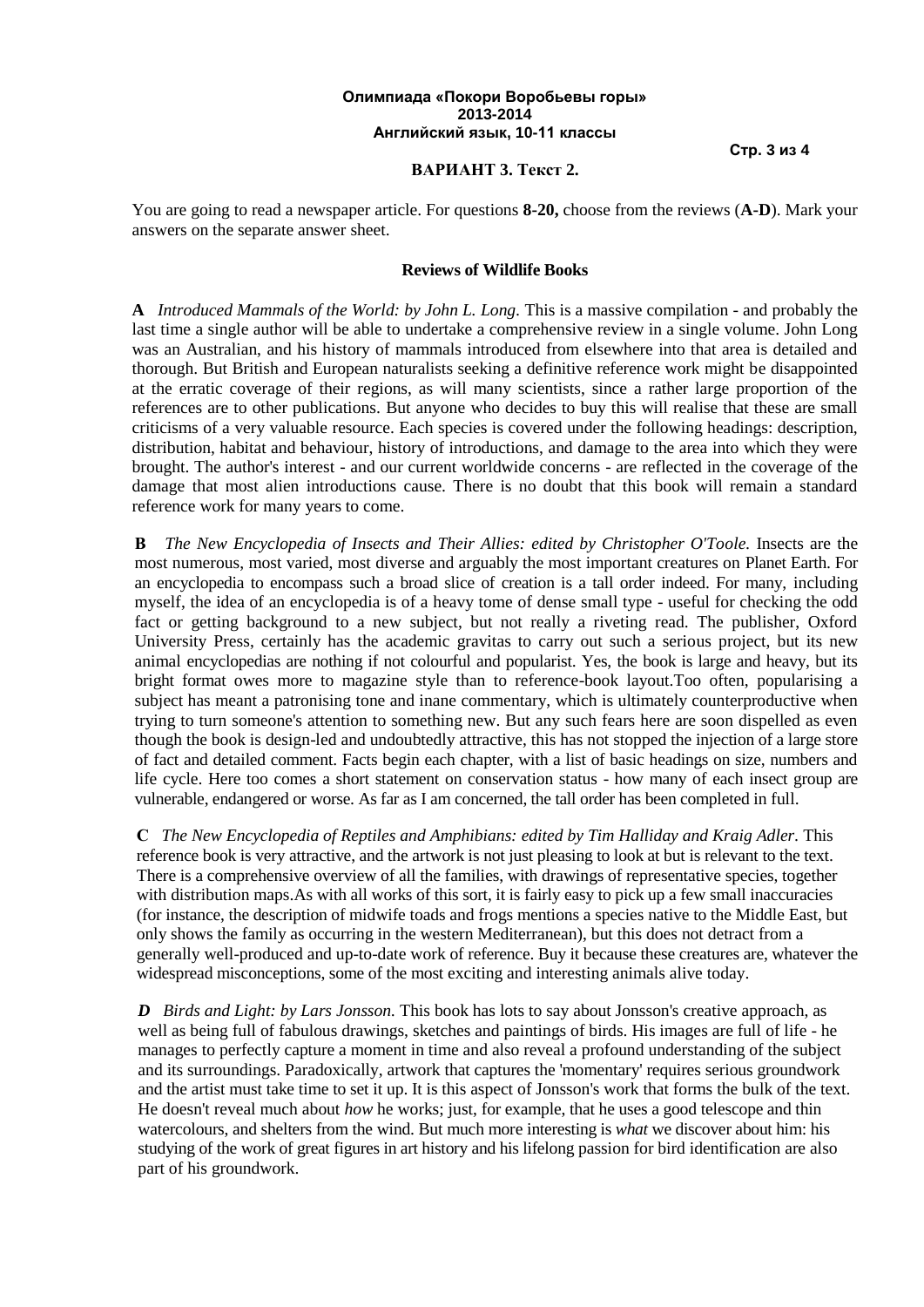**Стр. 4 из 4**

# **ВАРИАНТ 3. Вопросы к тексту 2.**

# **Which review mentions the following?**

8. an initial concern that the book's purpose has been compromised for the sake of its visual appeal

9. an insight into a person's background

10. the view that a similar work of this scope is unlikely to be written

11. the undeserved reputation of species described in the book

12. an apparent contradiction between an outcome and the preparation for it

13. the fact that books of this kind have risked insulting the intelligence of the reader

14. the reviewer's confidence in the long-lasting significance of the work

15. the unconventional presentation of the content

16. the fact that this book makes little reference to the author's method

17. the considerable number of acknowledgements made to other written sources

18. the view that the book's overall quality is not affected by minor errors

19. the reviewer's belief that the book has successfully achieved a very difficult task

20. a certain imbalance in the consideration given to some aspects of the subject matter

# **ТВОРЧЕСКОЕ ПИСЬМЕННОЕ ЗАДАНИЕ В ФОРМЕ ЭССЕ**

**\_\_\_\_\_\_\_\_\_\_\_\_\_\_\_\_\_\_\_\_\_\_\_\_\_\_\_\_\_\_\_\_\_\_\_\_\_\_\_\_\_\_\_\_\_\_\_\_\_\_\_\_\_\_\_\_\_\_\_\_\_\_\_\_\_\_\_\_\_\_\_\_\_\_\_\_\_\_\_\_**

Comment on the following quotation:

# **"A pessimist sees the difficulty in every opportunity; an optimist sees the opportunity in every difficulty."** [\(Winston Churchill\)](http://www.brainyquote.com/quotes/authors/w/winston_churchill.html)

Write 180-200 words explaining how you understand the statement and where it can be applied. Provide reasons and examples for your ideas.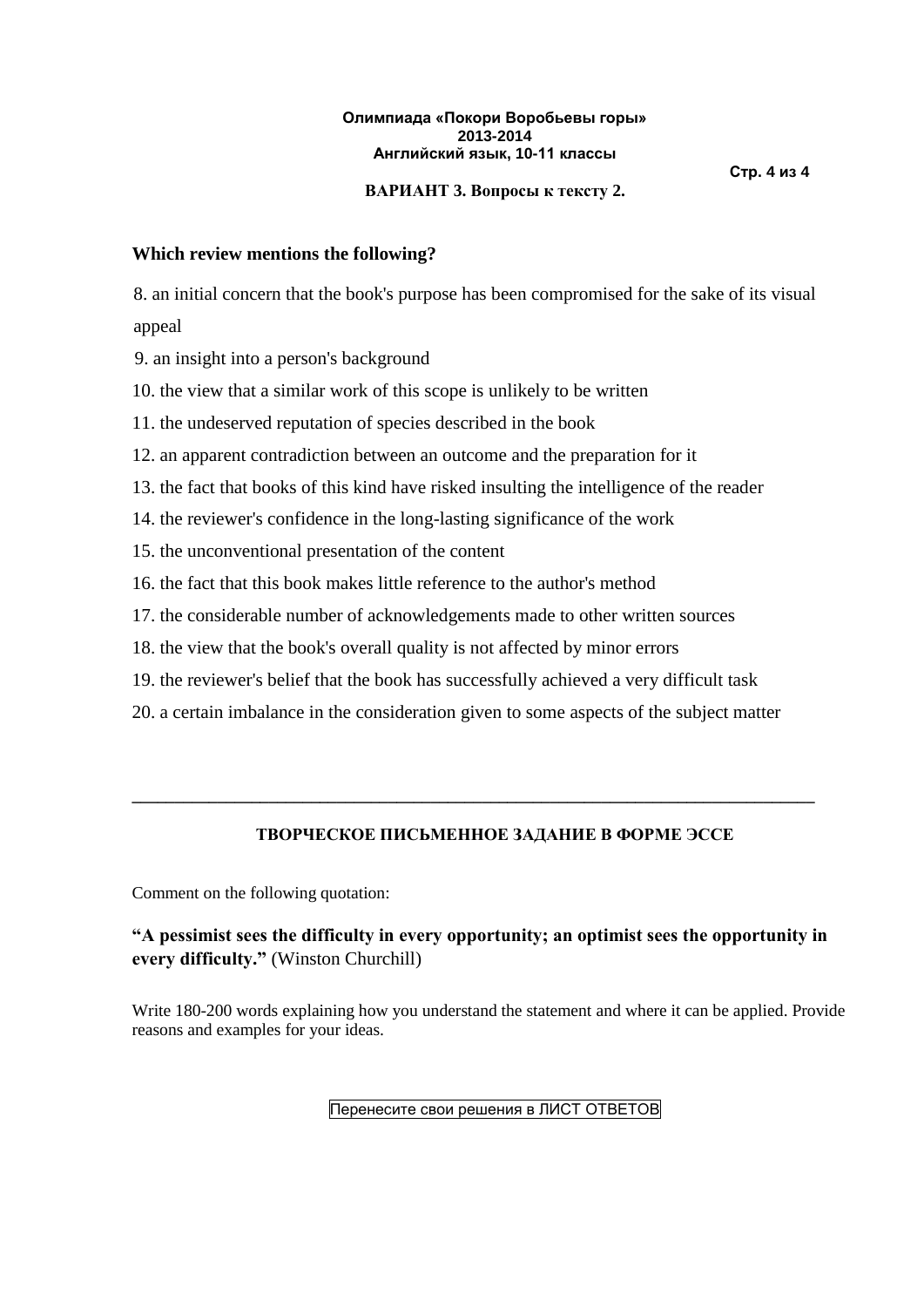**Стр. 1 из 4**

### **ВАРИАНТ 4. Текст 1.**

You are going to read a newspaper article. For questions **1-7,** choose the answer (**А, В, С** or **D**) which you think fits best according to the text. Mark your answers on the separate answer sheet.

## **The Making of an Internet Sensation**

We've *all received those web links from friends 'you must watch this - it's brilliant!' Read how one such popular Internet video was made.*

It is a cold November evening and I am perched at the top of a tall stepladder in a village hall. On the floor, 16 golden retrievers stare up at me curiously. They are arranged in a square, four by four. I watch through the viewfinder of my video camera. This, I think to myself, could make me famous.

I hadn't thought up the idea myself - it all came about at the behest of my editor. We want you to write about viral videos, he had told me a couple of weeks earlier. Go and find out why some videos go viral. What makes people share them? It sounded straightforward enough. He sent me a link to *Charlie Bit My Finger*, a video of a baby biting his little brother. It is currently YouTube's most watched video of all time. "I want you to make your own viral and become internet famous," he said. "If this can get 135 million hits, you can do it too."

To better understand what makes people share videos, I turned to Judith Donath of MIT, who studies online social networks. She argues that the factors driving people to share stuff over the web are not that different from the reasons apes pick bugs out of each other's fur: it's a way of establishing social bonds. Other researchers have argued that in human societies, language - especially gossip - has taken on the social function of such grooming. Sharing videos via email or within social networks is just the next step, Donath argues. "Sharing online is equivalent to small talk," she says. "It's a little gift of information. It shows I'm thinking of you'."

Video sharing is also a way of making a statement. "In addition, people use videos as a way of showing their position in the 'information-technology ecology'," Donath says. "A video reflects on the person who sends it." In other words, people will pass on a video if they think it's cool - because it makes them look cool too. I have friends and colleagues who are cool, so I quizzed them for inspiration. Eventually, we hit upon a winning idea. I called it *Pet Teach Science*. The aim is to demonstrate tricky concepts ranging from quantum physics to chemical structure with the help of man's best friend and other furry companions.

The next question was what to film for the first episode. For what I had in mind, a degree of canine discipline was required, so I contacted a group of dog trainers. They agreed to help, and last month we made a film using 16 of their dogs to illustrate the structure of the atom. Some of the animals acted as the protons and neutrons in the nucleus, while the rest circulated to mimic the electron cloud.

A few days of shamelessly begging all my friends and family to disseminate the video resulted in fewer than 1,000 hits. The big breakthrough came after a tip from Michael Wesch, an anthropologist who studies the behaviour of visitors to YouTube. One of the key bits of advice he gave me was to send the video to a so-called "sneezer"- a media outlet or blogger that can quickly disseminate your video to a large number of people. "Almost every viral has a catalyst moment at which it has a big leap of, say, 100,000 viewers at once," he says. For the massive videos, that sneeze can be anything from a TV appearance to a tweet by a popular Twitterer. This catapults the video onto YouTube's daily "most popular" lists, and the chain reaction begins. Even if only 1 in 10 people continue to share the video, you have succeeded.

It happened for me when I sent a link to the free London paper *Metro.* The paper gave *Pets Teach Science*  an enthusiastic write-up, and the video's views surged by about 8,000 within a few hours. It soon appeared on YouTube's "pets and animals" page. In the following days, it was referred to in a couple of influential blogs and that almost doubled my hits overnight to more than 50,000. The growth continues, proving that with a little cunning, and some cute pets, anyone can make a video go viral. I can reveal that Charlie's record remains intact. Still, despite my worst fears, my video turned out to be a surprising success. Next up on the channel is a sleepy fat cat which will demonstrate Einstein's general theory of relativity with a trampoline. Keep watching!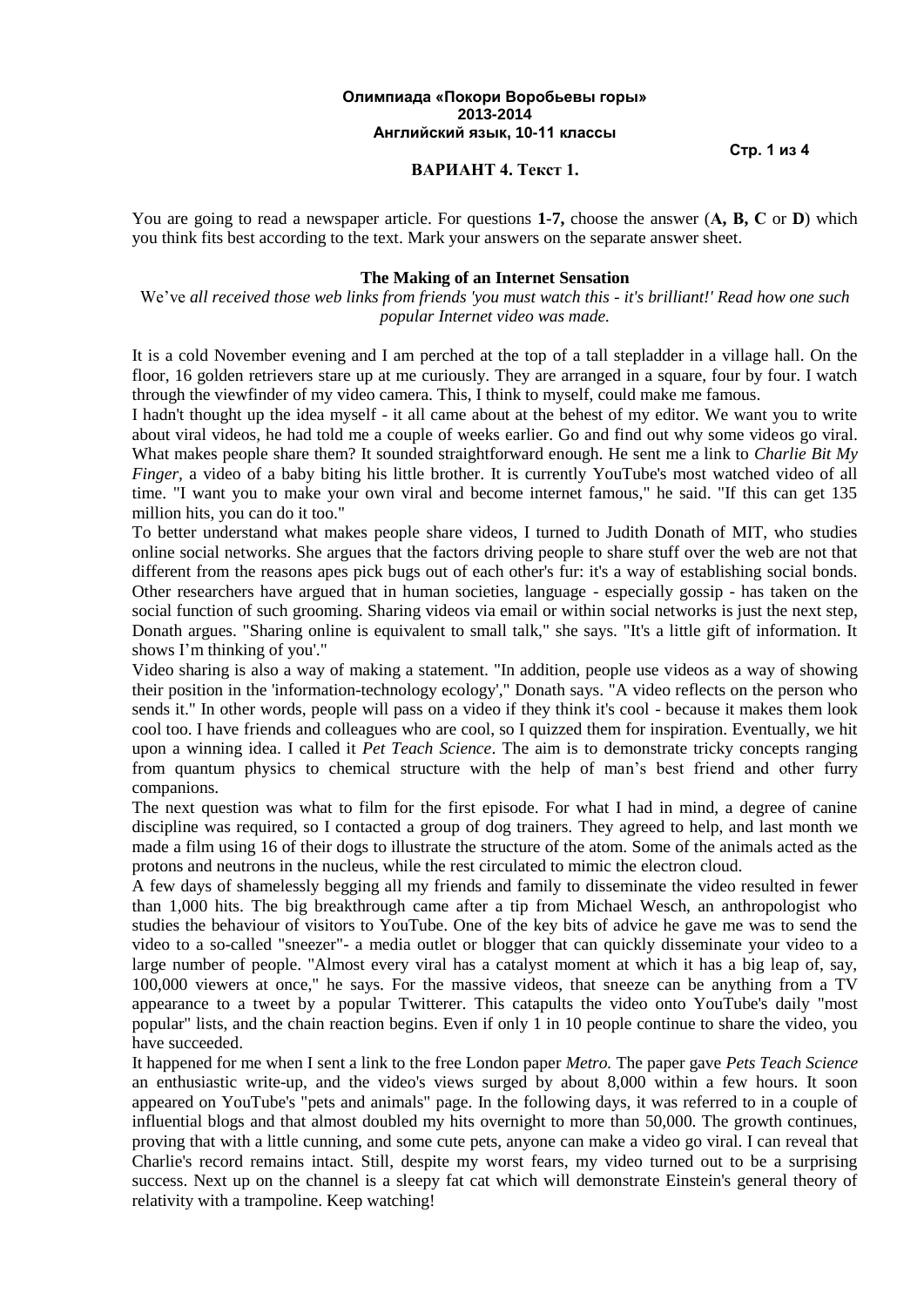### **Стр. 2 из 4**

## **ВАРИАНТ 4. Вопросы к тексту 1.**

- 1. The writer is on a ladder at the beginning of the article because
	- A. he is getting dogs ready for a video.
	- В. someone is filming him with some animals.
	- С. he is trying to make a special type of video.
	- D. he is observing people making a film.
- 2. What does the writer's editor want him to do?
	- A make them both famous B investigate the success of the YouTube webside C get a film of some golden retrievers D discover the reasons for the popularity of some videos
- 3. What does 'such grooming' refer to?
	- A using small talk
	- В sharing stuff on the web
	- С looking after each other like animals do
	- D establishing social networks through gossiping
- 4. Which of these does Donath give as a further reason why people share videos?
	- A People enjoy entertaining their friends.
	- В People use videos as a statement of their ideas.
	- С People think it gives them a good image.
	- D People want to practice their technical skills.
- 5. What will the videos the writer is planning do?
	- A show dogs doing amusing things
	- В present animals being trained in a scientific way
	- С use animals to illustrate scientific ideas
	- D demonstrate some simple experiments
- 6. Who or what acted as a 'sneezer' for the writer's video?
	- A a local newspaper
	- В a popular online writer
	- С an anthropologist
	- D a specific website
- 7. In this article the writer's main aim is to
	- A demonstrate that viral videos are relatively easy to produce.
	- В examine why viral videos are successful.
	- С show that viral videos can have an educational purpose.
	- D educate his readers in the tricks used by viral video makers.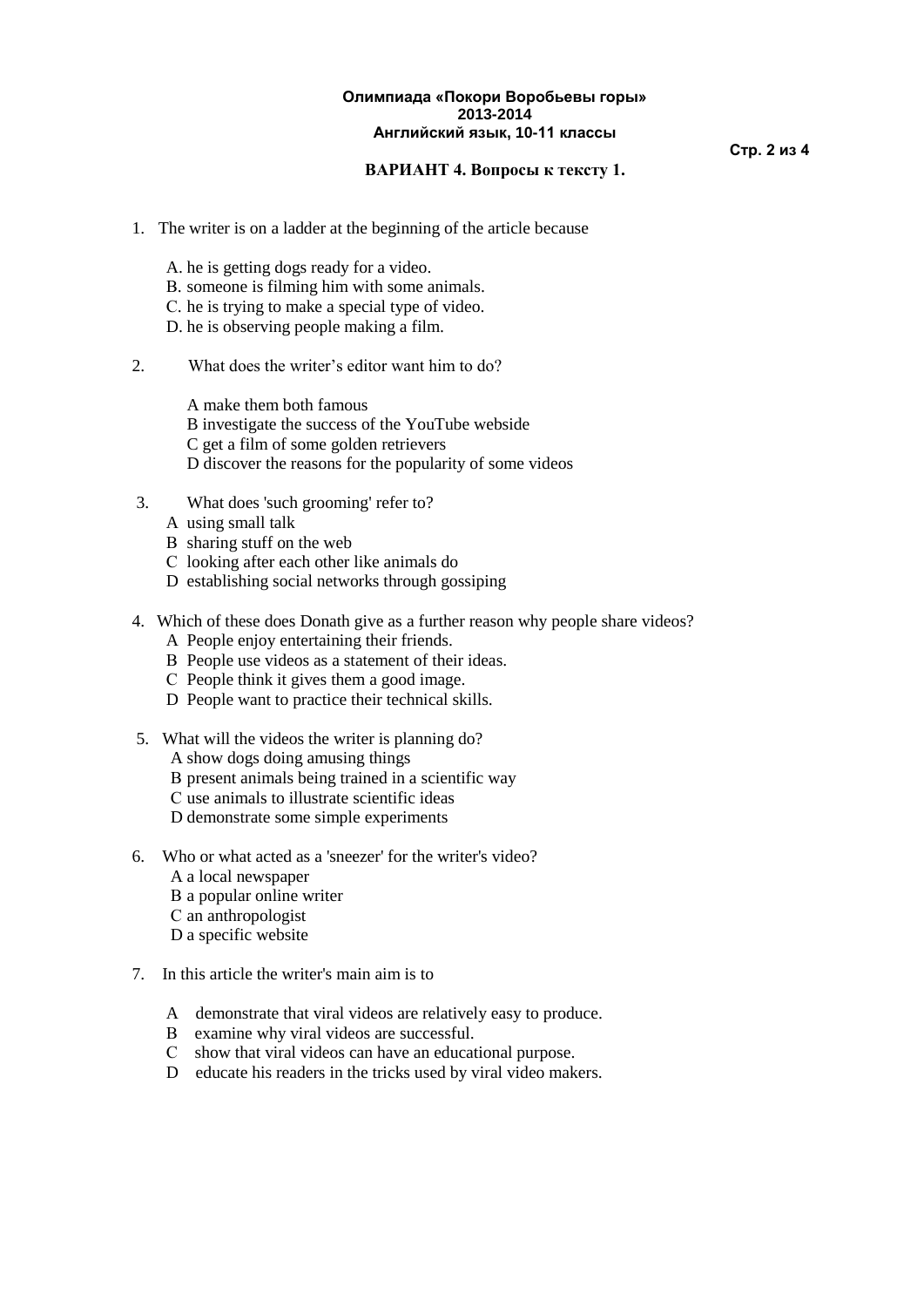#### **Стр. 3 из 4**

## **ВАРИАНТ 4. Текст 2.**

You are going to read an article containing reviews of restaurants throughout the United States. For questions **8-20,** choose from the reviews (**A-F**). Mark your answers on the separate answer sheet.

## **Good Food Guide to the States**

*For tourists who love to visit interesting restaurants while on holiday, here is my pick of six special places which I've enjoyed in the USA.*

**A** *Flour and Water.* Reservations at Flour and Water in San Francisco are tough. Lines are long - half the tables are saved for walk-ins. The music is too loud; techno the night I ate there. The servers look as though they're ready to toss aside their order pads and dance. The design appears to be inspired by the Wild West. Nothing hints at the brilliance of the dishes you will be served there. Flour and Water offers simple Italian dining in a very special way using remarkable ingredients and providing stunning layers of flavor. San Francisco produces the most fascinating pizza toppings on earth, and these are among the most original and delicious: bone marrow, soft cheese, broccoli leaves, and fresh horseradish on one; tomato, spiced meat and olives on another. Pizza gets no better than this.

**В** *The Tasting Kitchen.* I wasn't impressed by the menu at The Tasting Kitchen, not at first. "Very confusing. I apologise," the waiter admitted. To be honest, he didn't seem all that coherent, either. When I told him I had no idea what to order, he suggested I trust the chef. I rather apprehensively said okay. Nothing to lose. That's when the experience changed. The Tasting Kitchen then began to feel like a topclass restaurant in Paris, despite the fact that its prices are actually remarkably reasonable. The food was creamy, complex, and compelling. The only break from richness was two different salads, the lettuces piled high, accented with beautifully biting vinaigrettes. The wines were exquisitely matched. That waiter suddenly transformed into a mastermind, when it came to the wine list. This meal at The Tasting Kitchen had turned out to be a masterpiece.

**С** *Longman and Eagle.* The way I heard it from my waiter, Longman and Eagle aspires to become a guesthouse. That will happen once the planned half dozen rooms are completed and ready to be made available for overnight stays. Longman and Eagle has two dining areas, wildly dissimilar. The back one looks like it was decorated by an 11-year-old with crayons. The front room, substantially more popular, has an unpainted plank ceiling, black tables, rusted industrial lamps, exposed pipes, a few plants, and no art except that found on the bodies of the customers. The food is first-class. A considerable number of dishes were triumphant, including spicy chicken wings with a blue-cheese dip, chicken-liver mousse and a sunny-side-up duck egg with truffle vinaigrette.

**D** *Commis.* Across the street from Commis is Anatoly's Men's Clothing, new suits for \$99. (Not cheap enough? Take advantage of the liquidation sale.) An unlikely locale for a restaurant with such style. Commis is a block buster, a neighborhood-changer, a primal economic and cultural force. Whether or not it's embraced by locals, it has to be admired for venturing where nobody is used to paying serious prices for food. The kitchen staff works out front, behind a tiny counter, eerily silent - as is the entire restaurant. The food was perfect but so much quiet made me desperate to shatter the hush, yell out, "Hey, there's a sale at Anatoly's - anybody want to join me?"

**E** *Menton.* Menton is one of Boston's fanciest restaurants. It is cool, minimalist, all blacks, whites, and grays, not a hint of color in the dining room. The servers are so discreet they seldom talk to the table, preferring to lean in and have a conversation with each diner. The patrons are living up to the restaurant - I can't recall seeing such a nicely dressed dinner crowd in America's worst-dressed city. The food tends toward upscale French, lush and rich. The meat preparations stand out, particularly the thick, juicy slab of pheasant and the tender, barely gamy Scottish hare, presented rare. Menton is gracious, serious, luxurious, and very un-Boston.

**F** *The Walrus and the Carpenter.* You walk down a long hallway to a half-hidden door where a cheerful young mattre d' seats you in a room that's joyous, lively, and so cramped. It's filled with diners enjoying oysters and other sea food. The Walrus and the Carpenter feels like a throwback to an earlier era of Seattle dining. It reminds me of the once wonderful Pike Place, long before it got touristy and bland. On the zinc bar are wire baskets filled with chopped ice and fresh oysters. There's so much else: including my favorite savory course: smoked trout with pickled red onions on a lentil salad studded with walnuts. The panna cotta dessert was so light I was thinking of eating a half-dozen portions, the way I ate a half-dozen oysters. In my opinion, this restaurant offers the very best food in the area.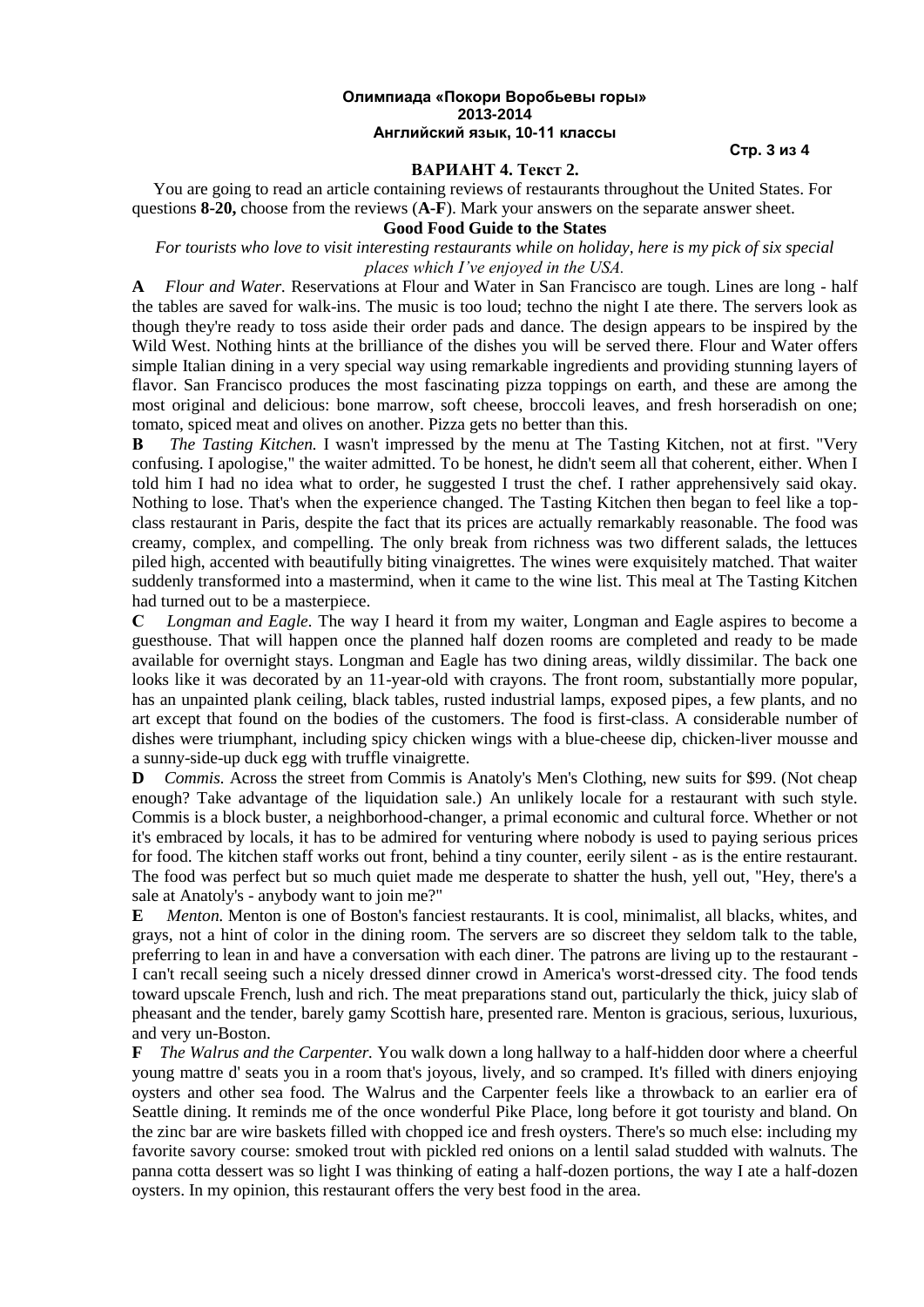# **ВАРИАНТ 4. Задания к тексту 2.**

**Стр. 4 из 4**

## **In which review are the following stated?**

- 8. The writer let someone else choose what he ate.
- 9. The customers make an effort with their appearance.
- 10. There are contrasting dining areas.
- 11. Creative variations on a popular dish are offered.
- 12. The writer would like to have eaten much more of one dish.
- 13. The location is unusual for an expensive restaurant.
- 14. The server was more skilled then he initially appeared.
- 15. The restaurant resembles another place from the past.
- 16. The food was sophisticated and surprisingly inexpensive.
- 17. It is possible to watch the staff preparing the food.
- 18. The food is not what you'd expect from the décor.
- 19. Not all the tables can be booked in advance.
- 20. It will eventually be possible to sleep there.

# **ТВОРЧЕСКОЕ ПИСЬМЕННОЕ ЗАДАНИЕ В ФОРМЕ ЭССЕ**

**\_\_\_\_\_\_\_\_\_\_\_\_\_\_\_\_\_\_\_\_\_\_\_\_\_\_\_\_\_\_\_\_\_\_\_\_\_\_\_\_\_\_\_\_\_\_\_\_\_\_\_\_\_\_\_\_\_\_\_\_\_\_\_\_\_\_\_\_\_\_\_\_\_\_\_\_\_\_\_\_**

Comment on the following quotation:

# **"Walking with a friend in the dark is better than walking alone in the light." (**[Helen Keller\)](http://www.brainyquote.com/quotes/authors/h/helen_keller.html)

Write 180-200 words explaining how you understand the statement and where it can be applied. Provide reasons and examples for your ideas.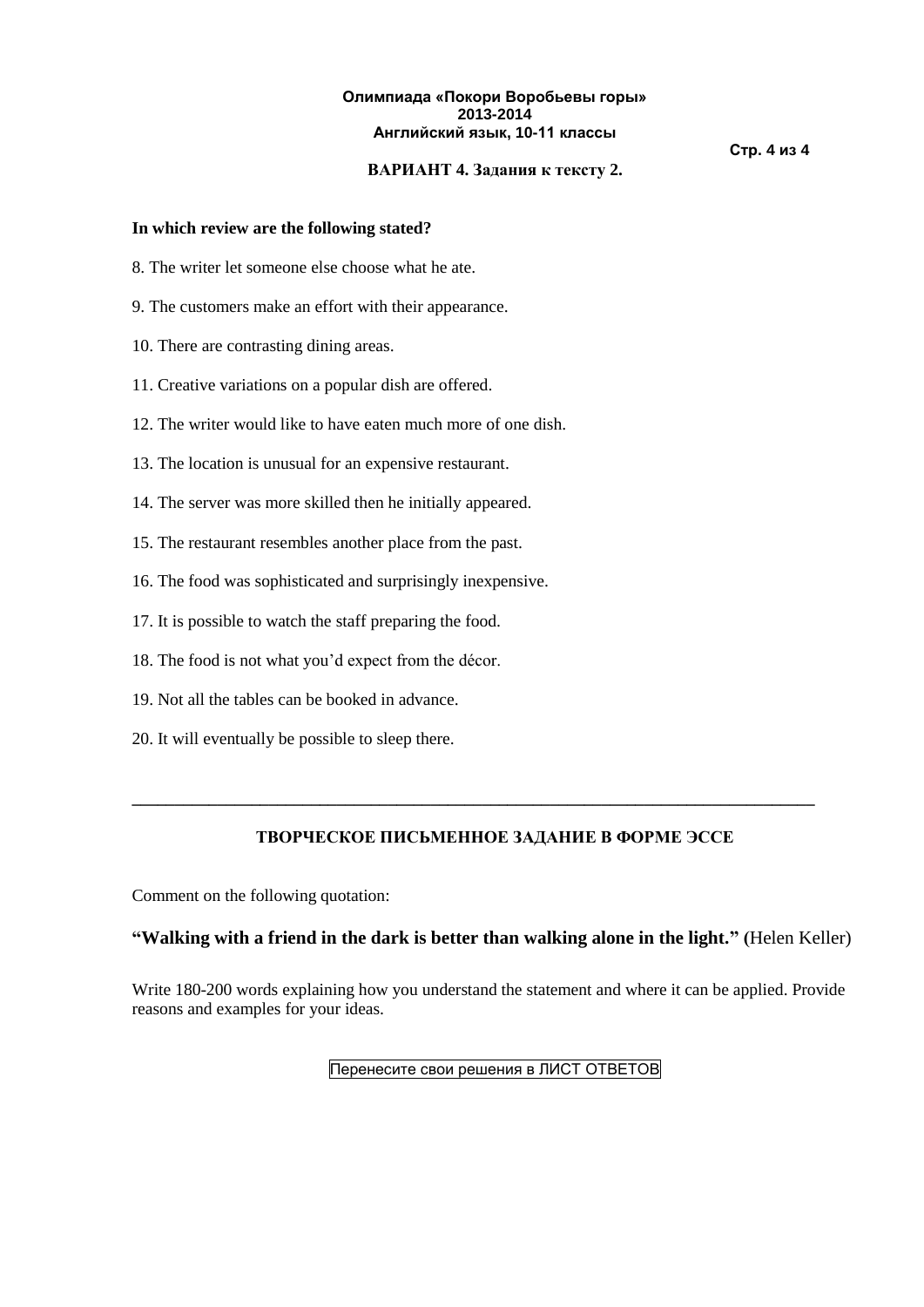**Стр. 1 из 4**

#### **ВАРИАНТ 5. Текст 1.**

You are going to read an article from a website. For questions **1-7,** choose the answer (**А, В, С** or **D**) which you think fits best according to the text. Mark your answers on the separate answer sheet.

# **An interview with actor, John Malkovich**

# *Journalist Lynn Barber reports on interviewing the actor John Malkovich for the second time in her*

*career.*

Amazingly, John Malkovich remembers that we met before, though it was 14 years ago, and greets me like an old friend. This is flattering but also embarrassing because I remember that interview in Chicago as one of the worst experiences of my journalistic life. I asked my first question; he stared at the ceiling for about 10 minutes and finally delivered a four-word answer. This happened with my second question and with my third, and I was calculating that at this rate I'd be stuck in Chicago until the icecap melted. He did speed up eventually but what I remember most clearly is how infuriating I found him for the first half hour.

Anyway, here he is now, sunny and chattering away. There are no long silences and he maintains eye contact throughout. We meet at the studios, where he is doing two days' work on a film called *The Mutant Chronicles,* based on a video game (he tried to explain the plot but I lost it after the first five minutes). He will do another day's filming before flying on to France. Is it normal to work on a film for just two days? 'I've done it a lot, yes. Sometimes you wish it lasted longer and sometimes you're quite glad it didn't.'

You get the impression he has made so many films (more than 60) he forgets them all. Luckily, he forgets the one he is meant to be promoting, *Art School Confidential,* which is a relief because it saves me trying to say anything nice about it. The *New York Times* described it as dull and full of self-pity. But there is another film, *Colour Me Kubrick,* in the pipeline in which he gives a hilarious performance as the English conman who went round pretending to be the film director Stanley Kubrick, which seems more hopeful.

He's made a few really good films but then some terrible turkeys. He nearly always gives a good performance, but you often think: how could he have read that script and decided to make it? He says he doesn't regret any of his films because he always learns something, even if only that he never wants to work with that director again.

Maybe the problem is the work he gets offered. He once said he got very few offers from the States - is that still true? 'It's pretty true still, although I'm doing a couple of big American films at the moment. But that was never meant as a complaint - it was more a factual statement. People have said it had a lot to do with the fact that I spent the better part of 15 years living in Europe - they just don't think of you. That's the way the business is, that's the way it always has been. When I went to grab my bag at the airport today - and it was very heavy because after this I'm going back to our house in France for six weeks - I was thinking of how incredibly old and weak I am. And I suddenly thought, "It's funny, now I'm one of those guys I used to watch on television occasionally and you sort of know his face but you don't know from where." But I think that's the natural way of the business. I don't really worry about it.'

He talks as if he is incredibly old. In fact he is 52, which many male actors regard as their prime. But obviously he feels old. He tells me one of his knees is shot, which means he can no longer garden, which he used to love doing, and he might have to have a knee replacement.

When he and his family moved back to the States from France recently, they chose Cambridge. Did he choose it because he wanted to be among the academics at the University of Harvard? 'No!' he laughs. 'That would be lost on me - I'm an actor!' Oh come. Whatever Malkovich is, he is not thick. He reads a lot, he follows international news, he speaks several languages. But you see the flash of his intelligence in throwaway remarks rather than sustained arguments; he has a great fear of seeming too serious.

'At school they expected me to be an enormous failure who might be able to find a career as a sort of quarrelsome academic somewhere but who would never amount to anything as a performer or a director.'

How awful, I tut-tutted, to be made to feel a failure at school. But he responds with unusual vehemence, 'I don't care! I don't care what other people think. I don't think it matters.' If true, this is an admission of extraordinary arrogance. Nothing that anybody says, no amount of negative criticism, can touch him or shake his extreme cool. I don't actually believe it is true, because he would be an insufferable person if it were, but it is interesting that he likes to believe he is opinion-proof. He will need to be when *Art School Confidential* comes out. At all events, he is by far the most interesting actor I have ever interviewed.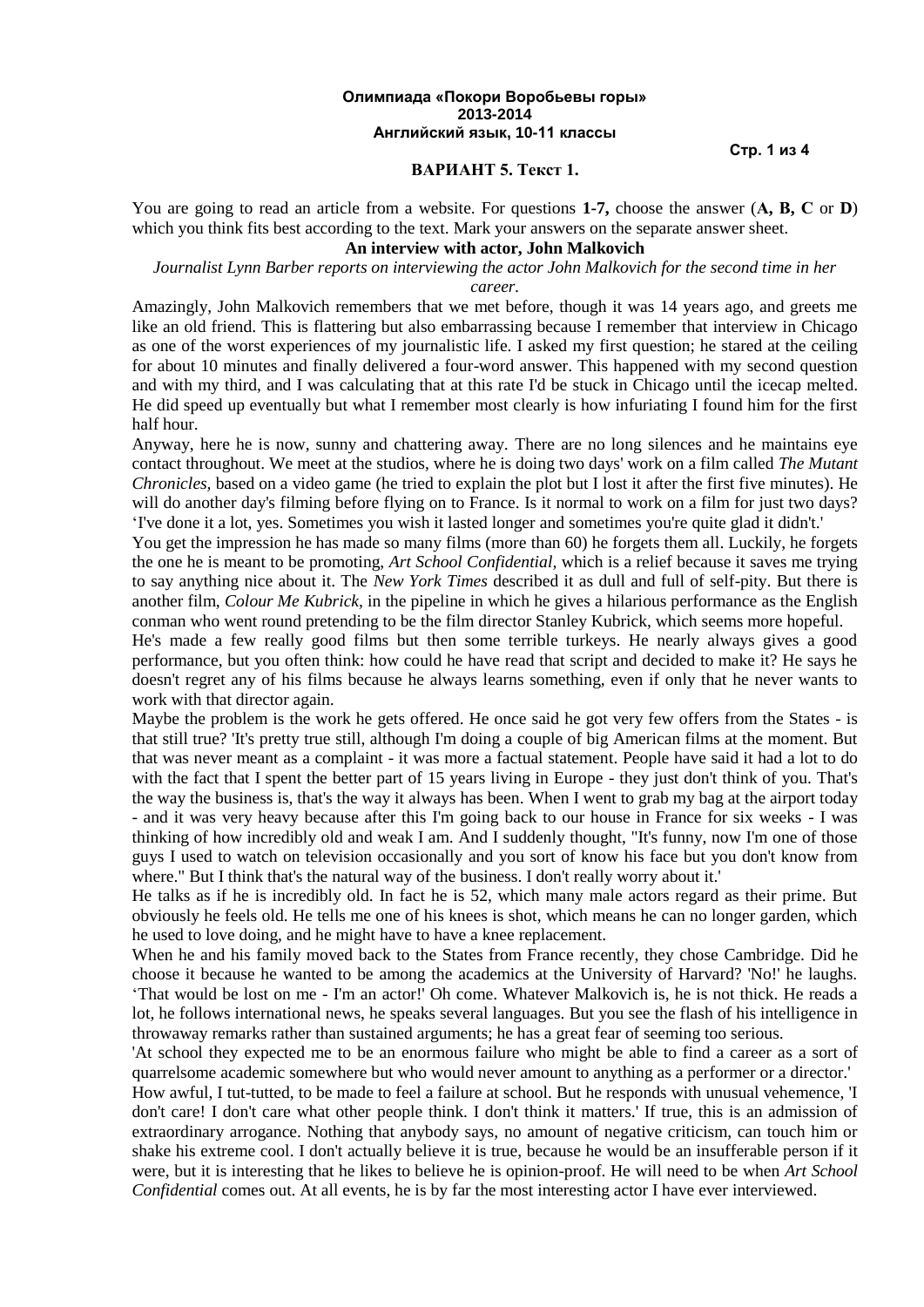**Стр. 2 из 4**

# **ВАРИАНТ 5. Вопросы к тексту 1.**

- 1. How did the writer feel about her first interview with John Malkovich?
- A embarrassed because she handled it so badly
- В angry because he made it so difficult for her
- С impatient because she was anxious to leave Chicago
- D disappointed because he was so unfriendly
- 2. What does the reader learn about the film, *The Mutant Chronicles?*
- A It is a very short film.
- B It is to be used for a video game.
- С It has a complicated storyline.
- D John Malkovich has a small part in it.
- 3. The writer thinks that *Art School Confidential* is
- A better than the *New York Times* said it was.
- В more entertaining than *Colour Me Kubrick.*
- С not a film she will probably go to see.
- D a film that it is hard to find something good in.
- 4. The writer expresses surprise that Malkovich
- A got involved with some very bad films.
- B manages to make even bad films seem good.
- С has worked with some very poor directors.
- D is sorry he made some of his films.
- 5. Malkovich says he is not concerned about the fact that
- A he is getting older and less healthy.
- В people know his face but not his name.
- С he is better known in Europe than the USA.
- D he may have to have an operation on his knee.
- 6. What impression does the writer give of Malkovich's intelligence?
- A He would be out of place in a group of university academics.
- В Не likes talking about a range of interesting subjects.
- С Не is a good person to enjoy an argument with.
- D He does not wish to appear too intellectual.
- 7. The writer is not convinced by Malkovich's claim that
- A he was a failure at school.
- В he is an arrogant person.
- С he doesn't think his own work matters.
- D he doesn't care what others think of him.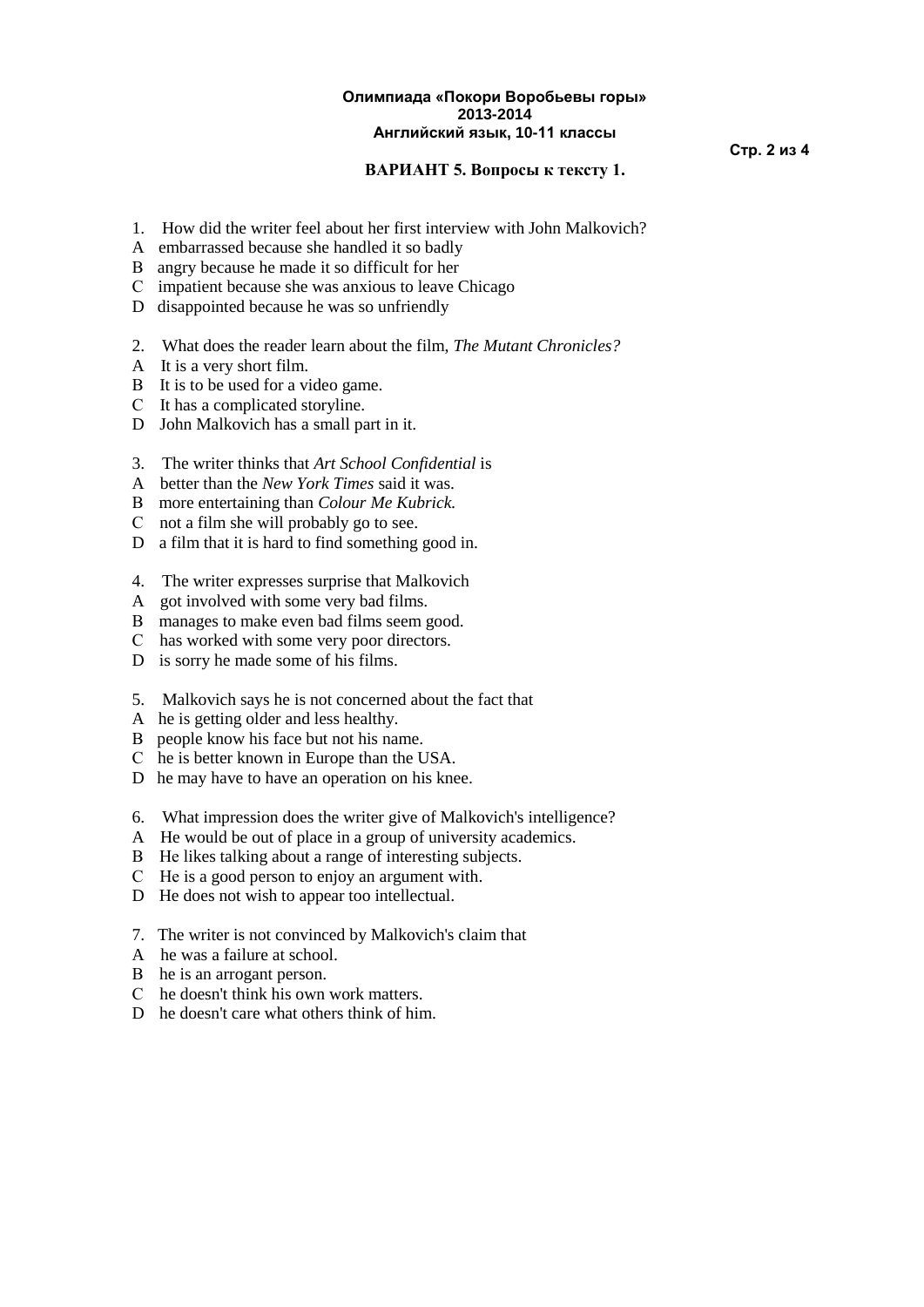**Стр. 3 из 4**

#### **ВАРИАНТ 5. Текст 2.**

You are going to read a magazine article about keeping a journal. For questions **8-20,** choose from the sections (**A-E**). Mark your answers on the separate answer sheet.

#### **KEEPING A JOURNAL**

# *What makes the day-by-day account of a person's life and thoughts so appealing and enduring? William Boyd examines this unique literary form.*

**A** There are many sorts of journals: journals recording banal details of ordinary lives, and journals intended to witness momentous events. There are others designed simply as an aid to memory, perhaps a rough draft for writing a later, more polished work. But within these varying ambitions and motivations is a common factor uniting all these endeavours - the aspiration to be honest. The implication is that in the privacy of this personal record, things will be uncensored, things will be said that couldn't or wouldn't be uttered in a more public forum. But there is also perhaps a more fundamental drive to our journalkeeping; we want to leave a trace of some kind. Like the adolescent who carves his name on a tree, the act of writing seems to say: I was here.

**В** Re-reading the journal I'd kept between 19 and 21 was a disturbing experience. The factual account I would give now of those years would be essentially the same, but the psychological content seems to belong to someone else. There was also a kind of pitiless self-examination of almost everything I did that I cannot remember undertaking. And I was very hard on myself, often insulting myself ruthlessly in the second person. Clearly, I had been much unhappier then than I had thought. But the hard evidence of my journal is irrefutable. However, this schism between my memory of my earlier self and the historical facts made me wonder if the journal served another, more covert purpose for its keeper, namely to chart the various stages of our life. We do become transformed as people and even though our fundamental natures may remain the same, our memories will play us false about our past.

**С** This thesis was put into practice when I decided to write my novel *Any Human Heart* as the fictional intimate journal of a fictional writer. It was a paradoxical exercise because in writing it, I had to remain true to another constant that is a defining feature of the journal form. For the journal - relating as it does a life-story - does so in a manifestly different manner from the other forms available, whether biography, memoir or autobiography. All these are fashioned by looking backwards, informed by hindsight, and the impenetrable judgements of the future often undermine the honest analysis of the present. Only the journal really reflects the day-by-day progress of life. Events have not yet acquired their retrospective significance; for instance the job you were so excited about has still to turn tedious. The journal has to have the same random shape as a human life because it's governed by chance. In essence, it mimics and reflects our own wayward passage through time like no other form of writing.

**D** However apparently unimportant the entries, the journal offers us a special insight into the author's life. On occasion, we are provided with a privileged knowledge of their destiny. Scotsman James Boswell later close friend and biographer of the writer Dr Johnson - writes on 16 May 1763: *'I drank tea at Mr Davies's, and about seven came in the great Mr Samuel Johnson, whom I have so long wished to see . . . As I knew his mortal antipathy to the Scotch, I cried to Davies, "Don't tell him where I come from!"'* As he describes his first sight of the great literary man we participate in his excitement, but there's an extra thrill delivered by our foreknowledge of their later friendship. Often, however, we read with the same ignorance as that of the journal-keeper as he writes. On 21 September 1870, the English diarist Francis Kilvert describes a visit to an orchard and notes: *'The smell of the apples very strong.'* This bears a kind of witness to 21 September 1870 that has as cogent and undeniable validity as any other.

**E** Which brings me to the final characteristic of journal-keeping: although we might hope that others may read our observations one distant day, the intimate journal is principally designed to be read by only one pair of eyes: the author's. It is therefore judged by standards of integrity, honesty and immediacy that require no special education, talent or gift. Poetry, the novel, biography and journalism are weighed up by different criteria. Not everyone can write a novel, but everyone is, in theory, capable of keeping a journal. And if you do keep one, then it becomes, in a real sense, the book of your life and a document like no other that has ever been written. But there is also a universality to journal-writing. An intimate journal - if it is true and honest - will also speak to everyone who has a chance to read it.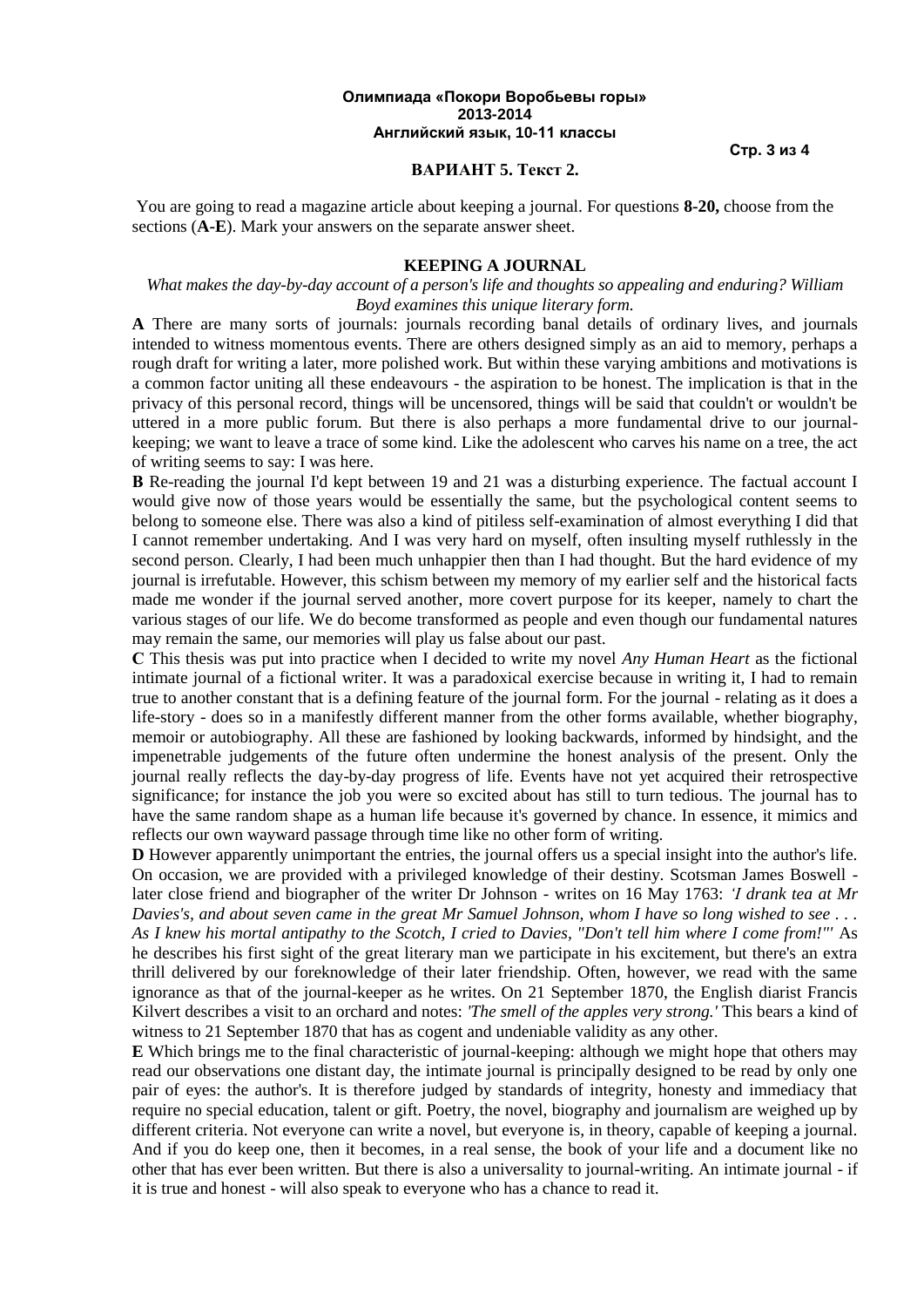# **ВАРИАНТ 5. Вопросы к тексту 2.**

**Стр. 4 из 4**

# **In which section is the following mentioned?**

- 8. the reader's advantage in knowing an event's later significance
- 9. the journal-writer's desire to tell the truth
- 10. the difference in the writer's perspective between journals and other literary forms
- 11. the vivid recreation of a sensory experience
- 12. the journal as a record of the changes a person undergoes during his or her life
- 13. the unique nature of each person's journal
- 14. the journal-writer's compulsion to make his or her mark on the world
- 15. the primary intended readership of the journal
- 16. the similarity between the journal's narrative and the course of real life
- 17. the journal-writer using the journal as a means of self-criticism
- 18. the relative lack of skill needed for journal-writing
- 19. the writing of an imaginary journal
- 20. the fact that journal-writing is not evaluated in the same way as other literary forms

# **ТВОРЧЕСКОЕ ПИСЬМЕННОЕ ЗАДАНИЕ В ФОРМЕ ЭССЕ**

**\_\_\_\_\_\_\_\_\_\_\_\_\_\_\_\_\_\_\_\_\_\_\_\_\_\_\_\_\_\_\_\_\_\_\_\_\_\_\_\_\_\_\_\_\_\_\_\_\_\_\_\_\_\_\_\_\_\_\_\_\_\_\_\_\_\_\_\_\_\_\_\_\_\_\_\_\_\_\_\_**

Comment on the following quotation:

**"Education is not filling a bucket but lighting a fire."** (William Butler Yeats)

Write 180-200 words explaining how you understand the statement and where it can be applied. Provide reasons and examples for your ideas.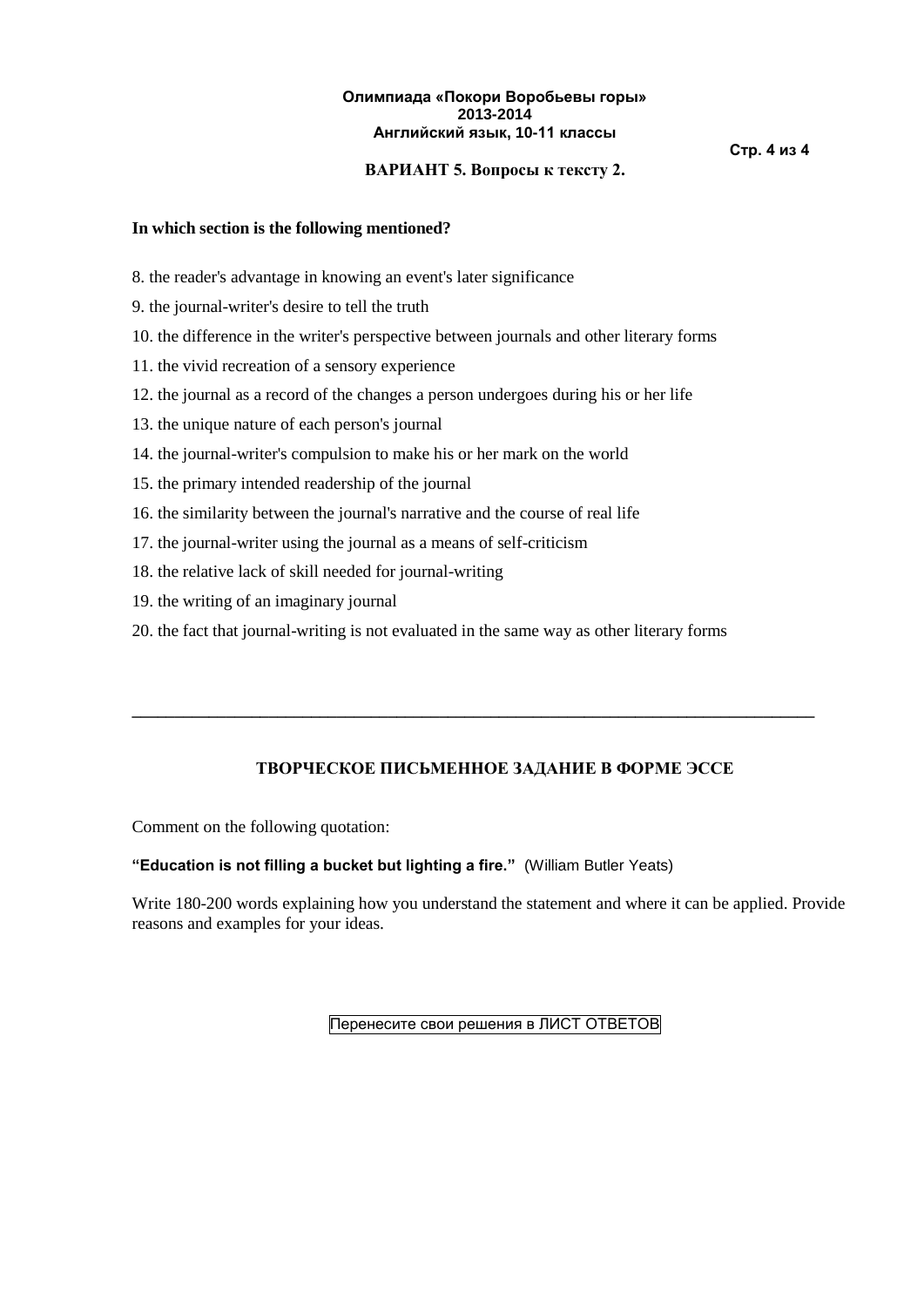**Стр. 1 из 4**

### **ВАРИАНТ 6. Текст 1.**

You are going to read a newspaper article. For questions **1-7,** choose the answer (**А, В, С** or **D**) which you think fits best according to the text. Mark your answers on the separate answer sheet.

#### **A New Approach to Cooking**

*Popular TV presenter and journalist James May shares his unusual ideas on eating habits with readers.* For some time, I've been campaigning for a new departure in airline food.

The gist of it is this. The problem with airline food is that they try to do something a bit posh, with several courses drizzled with extra words, but then give it all to you on a tray the size of a mouse mat. Even at the pointy end of the aeroplane it's a bit of an elbows-in affair, but if you want to butter a bread roll in the cheap seats your neighbours will have to get up and stand in the aisle.

So what I'd like to see is healthy, balanced and nutritious food that can be eaten one-handed from one item of crockery. Every nation on earth can provide a 'signature dish' for its own airline: stews, hot-pots, casseroles, stir-fries, pasta, bowls of noodles, wraps and the cheeseburger are a few that spring to mind.

Everybody benefits from this scheme. The food is simpler to eat, and, above all, it's more straightforward to prepare and serve. There's more space on the little table for drink, and less packaging to fall on the floor. As there's less equipment involved, there can be more actual food, and clearing up will take no time at all.

But now I wonder if I haven't been, as usual, a bit unambitious.

How often do most people fly? Twice a year maybe, perhaps less. My mate Cookie has never been abroad, and is relatively unfamiliar with the pressurised carton of UHT milk. The idea needs wider social application for it to work. Now, as I have argued in previous articles, the reason cooking has become so popular, especially amongst blokes, is because the kitchen is the new workshop. Deprived of the requirement to hone his innate craft skills in wood or metal, the modern man turns to the formica worktop instead - previously this was more likely to be the woman's domain - and makes an intricate prawn cocktail. It involves tools, process and planning, and satisfies a natural desire to produce something.

I like fooling about in the kitchen, to be honest. I know you like it, too, because by far the biggest forum response I've ever had to a column (apart from the time you all fell out) was when I instigated a debate about the best way to make cheese sauce. The trouble, though, is that I'm really not very good at it. Last night, spurred on by too many visits to over-priced restaurants where I've eaten over-intellectualised dinners, I tried to do something a bit clever with liver, a selection of vegetables and some clever chemistry involving oils, herbs and spices. It was all right, I suppose. I mean, my guest and I both *ate* it, but in a slightly ashen-faced and awkward sort of way. It was all a bit brown.

More to the point, it took hours and hours that could have been better spent on something more constructive, such as mending the cooker, the door of which has dropped off. There are also three dead motorcycles in the garage, and they're not going to repair themselves. I have therefore revised my original scheme and yoked it to a new mantra in a "Strength Through Simplicity" style: one burner, one utensil, one implement. And the new arena of culinary progress shall be the garage.

I'm hoping to incorporate the notion of garage cooking in a forthcoming TV series and, as usual, would welcome any suggestions; anything suitable for consumption by a man who has one reasonably clean hand and one coated with something so toxic he'd rather not put it near his face. This is not, in fact, without precedent. I've been in a die-casting factory in India where the blokes baked exotic breads on the tops of hot machines, and they somehow tasted better for being a byproduct of industrial endeavour. In former times, the foundry or the footplate of the steam locomotive afforded working men the opportunity to cook with the heat from the raging furnaces they attended. There is a great legacy of one-course, onehanded meals for us to draw on.

I imagine the garage cafe experiment would be very appealing to production engineers in car companies. It might also dispel the myth of men's inability to multi-task. What's the point of waiting for something to boil? In the garage, you can be stripping something down while that's going on. This way, the artificial division between the kitchen and the garage – both workshops, after all - will be demolished, although 'hег in the main bit of the house' might not be so keen on the idea. I've made a start already. Tonight I've had an oil and filter change with a side of chain adjustment accompanied by beans 'n' sausages.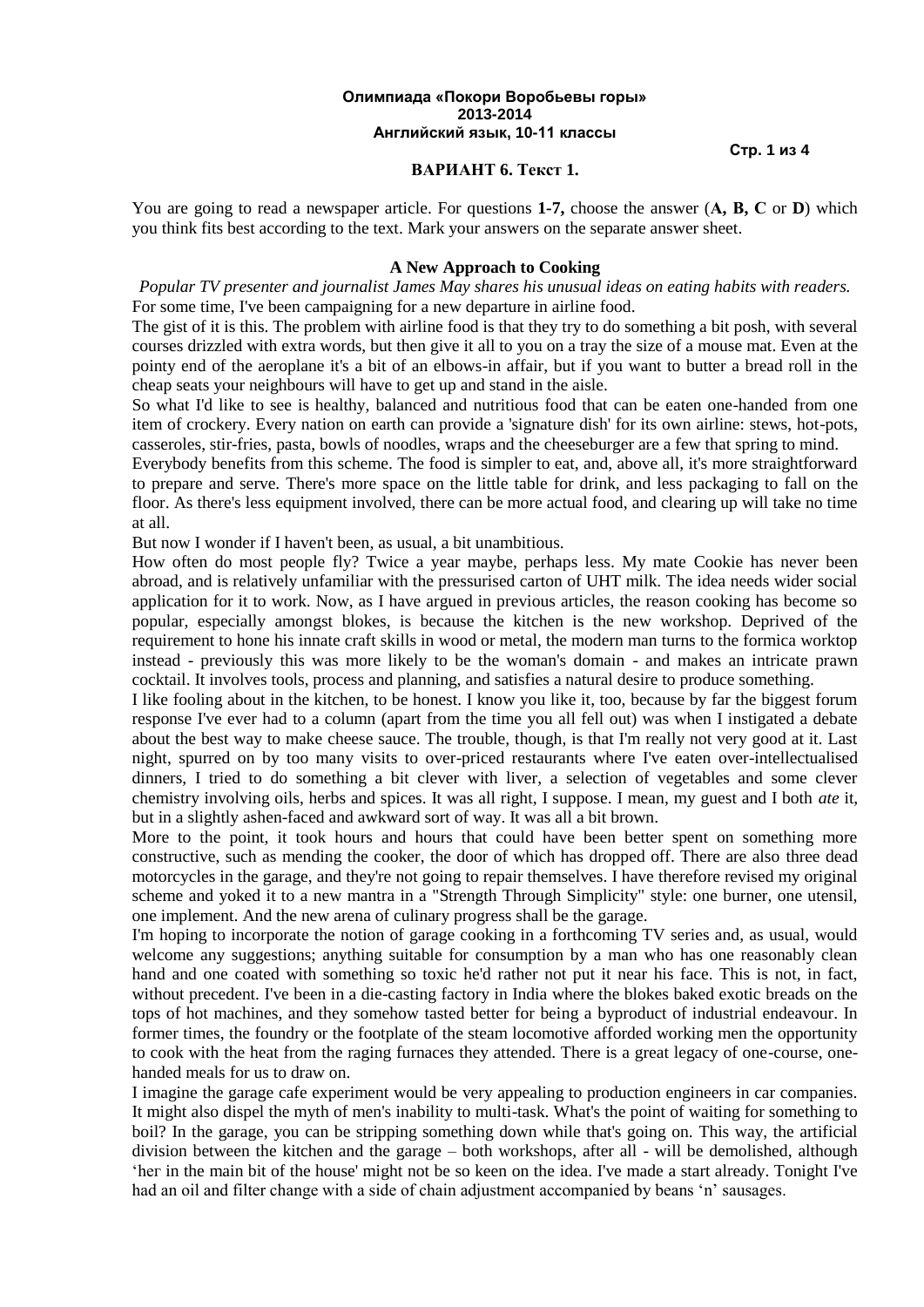**Стр. 2 из 4**

# **ВАРИАНТ 6. Вопросы к тексту 1.**

- 1. The writer's main objection to airline food is that it
- A does not taste as good as it should.
- В is described in over-complicated language.
- С comes in too small portions.
- D is presented in an inappropriate way.
- 2. The writer's main argument for his airline food suggestion is that
- A airlines could serve food typical of their own country.
- В airline meals would be better for passengers' health
- С it would make things easier for the crew.
- D there would be benefits for the environment.
- 3. The writer argues that men are increasingly interested in cooking because
- A they find it more enjoyable than making things with wood or metal.
- В they have fewer opportunities to create things than used to be the case.
- С it is now more socially acceptable for men to spend time in the kitchen.
- D women are generally spending less time cooking than they used to.
- 4. What do we learn about the meal the writer prepared?
- A He used a recipe for a dish he had eaten in an expensive restaurant.
- B His meals are usually much more successful than this one was.
- С It looked considerably better than it tasted.
- D It was a waste of time that he could have spent more usefully.
- 5. Why does the writer refer to 'Strength through Simplicity'?
- A It is the principle he intends to apply to cooking.
- В It suggests a masculine approach to cookery.
- С It reflects the simplicity and strength of his ingredients.
- D It is the name of his future TV series.
- 6. The writer uses the example from India to illustrate that
- A skills learnt in a factory can be applied to cooking a meal.
- В meals have previously been prepared in unusual workplace settings.
- С food cooked in this way tastes as delicious as that from a kitchen.
- D his inspiration came from a country well-known for its tasty food.
- 7. One reason why the writer says he likes his idea of garage cooking is that it will
- A show that men can do two things at the same time.
- B please his wife that he is helping with the cooking.
- С give him opportunities to improve his cooking skills.
- D enable him to spend more time in his garage.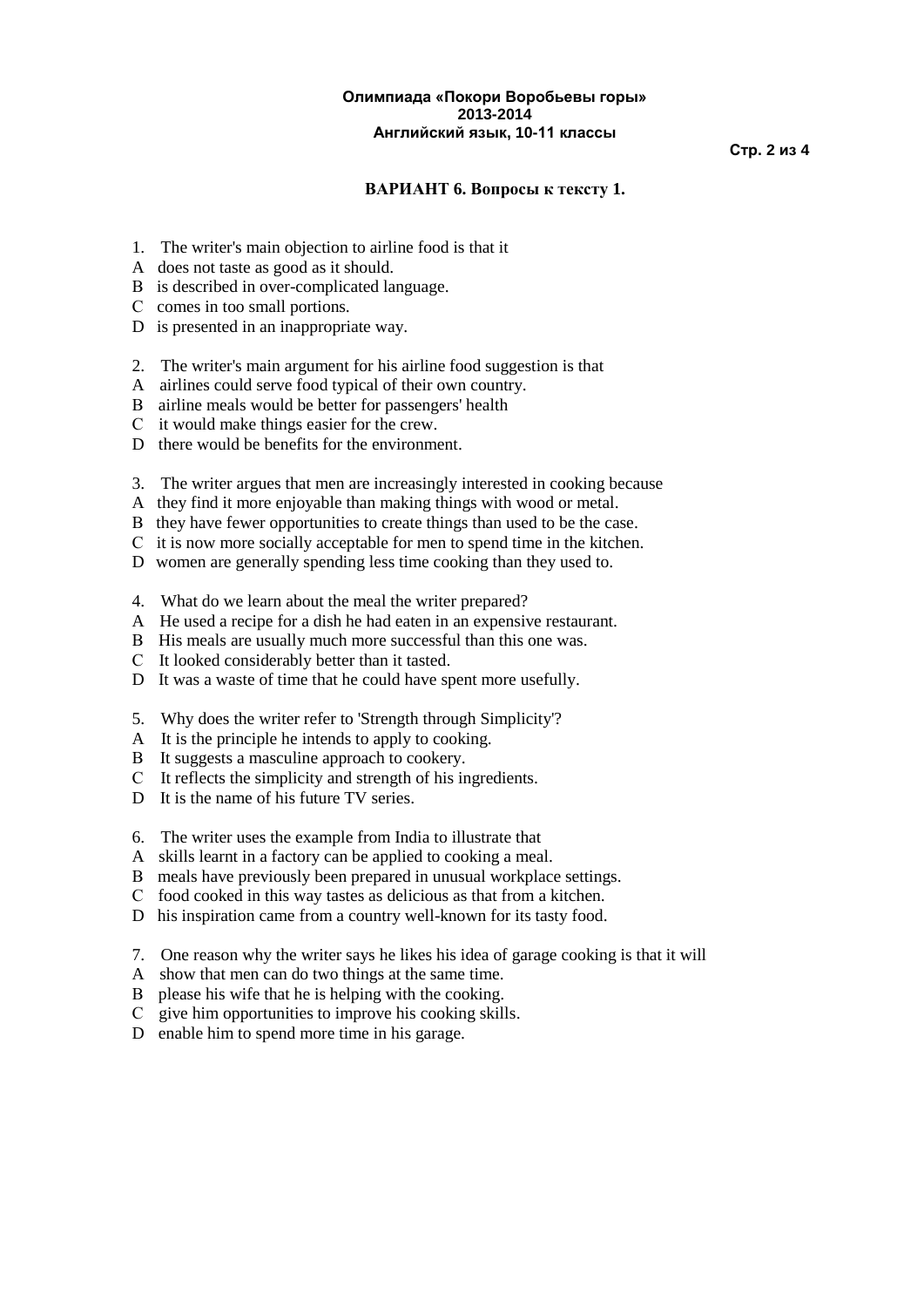**Стр. 3 из 4**

### **ВАРИАНТ 6. Текст 2.**

You are going to read a magazine article about the rock band Franz Ferdinand and its website. For questions **8-20**, choose the sections (**A-E**). Mark your answer on the separate answer sheet.

# **A Band and its Website**

# *An innovative website helped transform Franz Ferdinand from a Glasgow club act into a national awardwinning rock band.*

**A** In early 2004, the rock group Franz Ferdinand got their first big break when their second single 'Take Me Out' reached the British Top 10. A year later, they were collecting awards for the best rock act and the best British band, having gained both critical and popular acclaim for their debut album, and set up their own website. Indeed, Franz Ferdinand and their management attributed their success to more than sharp haircuts, natty outfits and the songs themselves. They believe that while their success was in part due to the tried-and-tested marketing techniques that make a new band – touring the music venues, relying on the build-up of business by word-of-mouth and convincing radio stations to play their stuff – it was also due in no small part to the internet.

**B** Ever since the Web became a mass-market phenomenon in the late 1990s, record labels had largely been using it as just another marketing tool. For their biggest acts, they would build hugely expensive sites that acted as little more than moving billboards, leaving everything else to fan sites. Franz Ferdinand were different. They were amongst a new wave of popular bands who used the medium to bridge the gap between themselves and their fans. Groups like Radiohead started the trend, allowing internet users to watch them in the studio and share their innermost thoughts via online diaries. Franz Ferdinand took things a step further. They regularly appeared on their own message boards, chatting indiscriminately to fans and posting diary entries and photos from wherever they were in the world, using their own digital cameras, microphones and laptops. All four group members had access to the site's content-management system, making it easy for them to update it themselves.

**C** The diary entries from lead singer Alex Kapranos, by turns amusing and insightful, were written on the road, giving them the quality of a freewheeling blog. Detailing a trip to France, for example: 'We played the amphitheatre in Lyon with PJ Harvey tonight. I split my trousers on stage, but it turned out not to be quite as tragic as it could have been,' he wrote, before going to explain how a quick change and an extra long intro to the first song saved his blushes. This 'do-it-yourself' ethic is something that set the new breed of net-aware bands apart from their predecessors, according to Chris Hassel, new media director of DS Emotion, the company behind the site, who explains that what previously 'would have been as a bit geeky' was suddenly cool.

**D** Hassell, who co-founded DS Emotion, the Leeds-based web design agency, says the band were heavily involved from the beginning. It was bass player Bob Hardy who noticed the work that the agency had done for another band and asked them to get involved. 'They had a very clear idea what the site should be like,' Hassell says, adding that they wanted the look that they had used on their sleeve designs and videos to be reflected in the site. As Alex Kapranos remembers: 'We were delighted with it. We gave them an aesthetic outline and they brought it to life. It was really easy to maintain. Bob was in charge of images and I wrote in the regular diary. I didn't always have access to a PC, but I tried to update it whenever I could.'

**E** It wasn't long before the team behind the website was joined by a full-time news editor who regularly talked to all four members of the band, their management and their record label Domino to share ideas. 'We knew we couldn't compete with the fan sites in terms of the sheer amount of information on the band. They were doing that job very well. So we concentrated on things they couldn't do.' Hassell says that the online shop integrated into the site, for example, allowed the band to release material that would otherwise go unheard. By the time the band geared up to record its second album, DS Emotion was also working on a thorough overhaul of the website.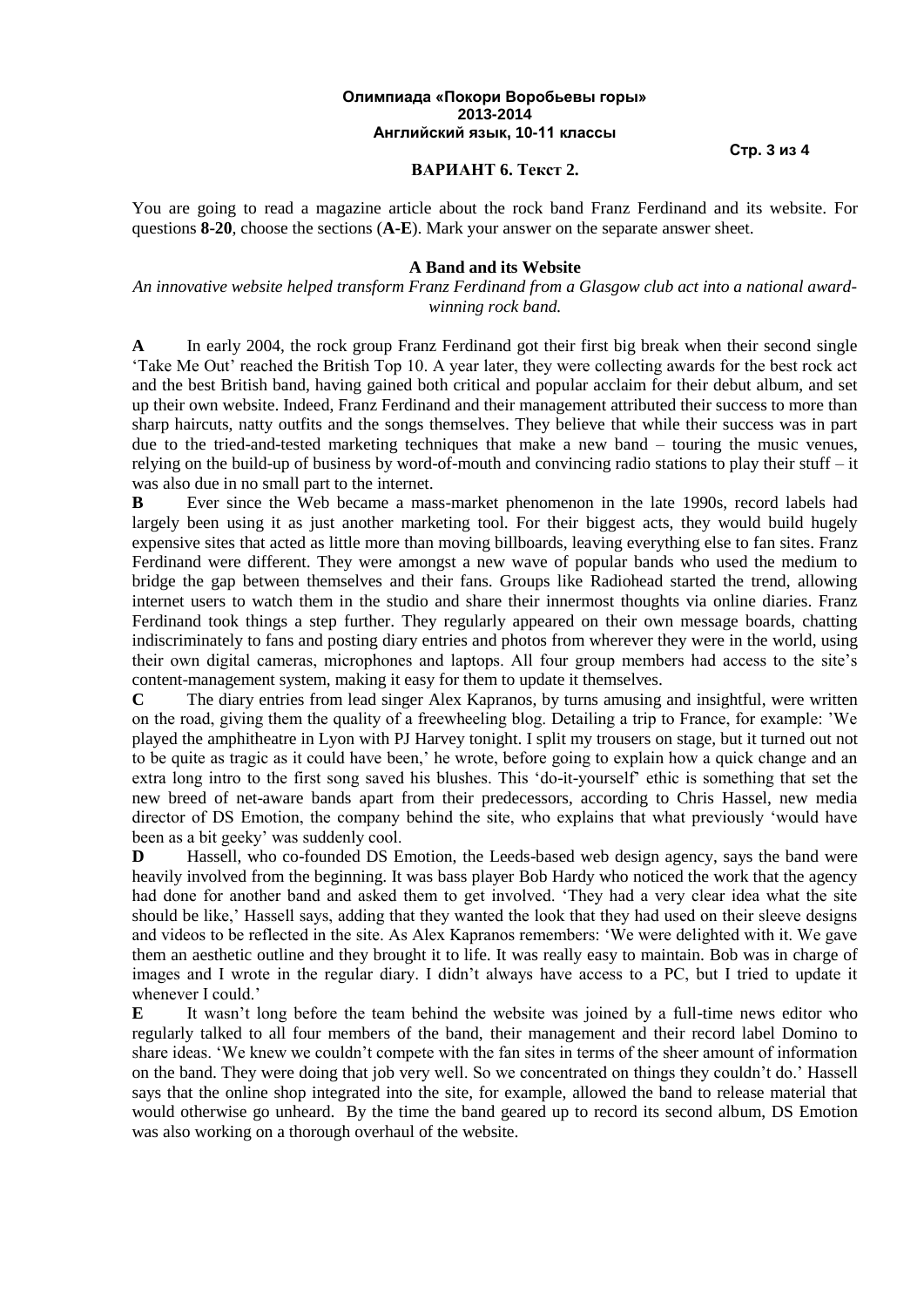## **Стр. 4 из 4**

# **ВАРИАНТ 6. Вопросы к тексту 2.**

## **Which section mentions the following?**

- 8. the way the band divided up responsibility for aspects of the site content
- 9. positive reviews of the band's musical output
- 10. the shortcomings of some websites featuring other bands
- 11. the website giving users exclusive access to certain tracks
- 12. the band's level of satisfaction with the style of its website
- 13. website entries being both thoughtful and entertaining
- 14. the role of established business methods in the band's success
- 15. the technology behind the band's flexible use of its website
- 16. a band member seeing the potential in a professional relationship
- 17. the pioneers in a new approach to rock band websites
- 18. the role of the band's outward appearance in gaining them popularity
- 19. an acceptance that other websites were superior in certain respects
- 20. the website fitting in with the band's established image

# **ТВОРЧЕСКОЕ ПИСЬМЕННОЕ ЗАДАНИЕ В ФОРМЕ ЭССЕ**

**\_\_\_\_\_\_\_\_\_\_\_\_\_\_\_\_\_\_\_\_\_\_\_\_\_\_\_\_\_\_\_\_\_\_\_\_\_\_\_\_\_\_\_\_\_\_\_\_\_\_\_\_\_\_\_\_\_\_\_\_\_\_\_\_\_\_\_\_\_\_\_\_\_\_\_\_\_\_\_\_**

Comment on the following quotation:

# **"Strive not to be a success, but rather to be of value." (**[Albert Einstein\)](http://www.brainyquote.com/quotes/authors/a/albert_einstein.html)

Write 180-200 words explaining how you understand the statement and where it can be applied. Provide reasons and examples for your ideas.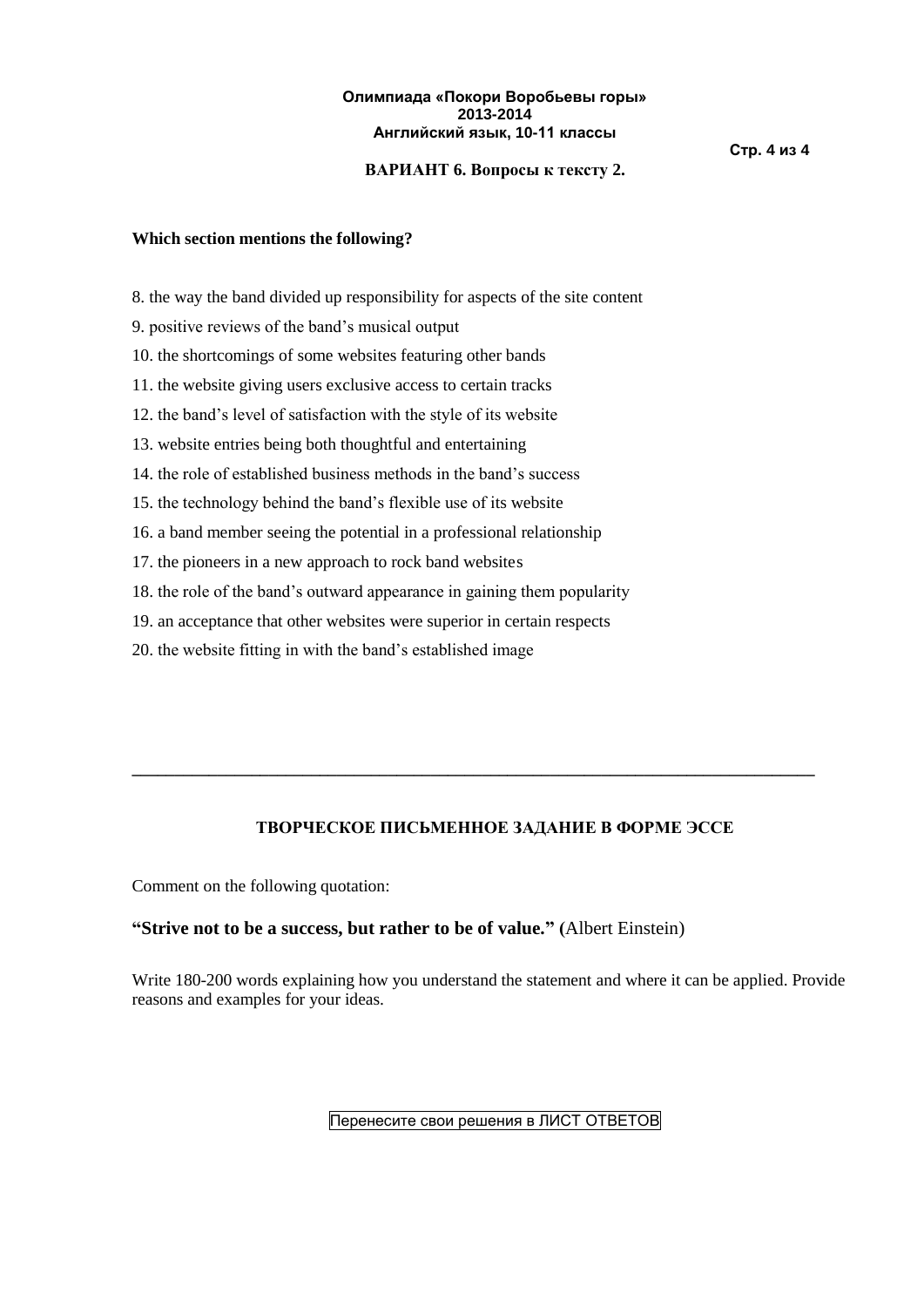#### **Стр. 1 из 4**

#### **ВАРИАНТ 7. Текст 1.**

You are to read a newspaper article. For questions **1-7**, choose the answer (**A, B, C** or **D**) which you think fits best according to the text. Mark your answers on the separate answer sheet.

#### **BRIDGES**

The Bosphorus Bridge in Istanbul links Europe to Asia. If you are standing in the middle of it, then what continent are you in? No, it's not a brainteaser with a quick answer; it's a question which hints at the fact that bridges are more complicated things than mere ways of getting from A to B. Dr Iain Borden researches psychological aspects of architecture at London University. 'Unlike going through a doorway, crossing a bridge takes time. While you are crossing the bridge, you are in neither one place nor the other but in a strange kind of limbo state,' he explains.

It may sound a little far-fetched, but Dr Borden's view is tapping into our fundamental responses to the physical world around us. The Ancient Britons attached great spiritual significance to rivers and certainly appreciated this concept of limbo. Recently a team from the Museum of London excavated the remains of the oldest bridge found so far in Britain (about 3,500 years old), is central London. In those days the River Thames was merely a collection of shallow channels and small islands. These islands had enormous spiritual resonance as places separated from the shores and connected to the river. But it is still true today that bridges are more than utilitarian structures and have a great symbolic impact.

'Bridges are associated with boundaries – social as well as physical,' says Dr Borden. 'When we cross a bridge we pass over some hazard or obstacle, but also over a threshold into a city, a different region or even a different country.' This is deliberately reflected in the way a bridge is designed to look open and welcoming, or forbidding and imposing; it can be celebrating the joining of two communities, or it can be holding them at arm's length. The bridge therefore exists on two levels: one physical, one political, and the two are linked. When a bridge is built where there was none before, it connects two places. Physically it makes trade and movement easier; psychologically the increased contact makes 'the other side' seem less distant. The bridge stands as a concrete representation of both the joining and the separation of two communities.

In a sense, the engineer designs the physical bridge and the architect designs the 'political' bridge. But, of course, it's not as simple as that. Sometimes, for example, the fact that a great engineering feat has been performed is itself an important statement. Furthermore, we have an innate aesthetic sense, which makes us like well-proportioned, stable structures. Engineers are not especially encouraged to consider visual impact, but good engineering can look quite attractive because it is balanced. Similarly, an architect with a good eye will often design a structure which is naturally stable. There is a great link between structure and form - overly whimsical or eccentric architecture is no longer beautiful or pleasing to the eye.

A bridge is peculiarly defined by its location – a power station will perform the same function wherever it is located, but a bridge joins two points - it cannot join them somewhere else. Various experts confirm the necessity of recognizing this view. Lorenzo Apicella, a leading architect, says, 'You can't start to imagine what a bridge should look like until you know what it is joining together and what the surroundings are.' Neil Thomas, an engineer who has worked on many recent bridges, says, 'Each bridge presents a novel engineering problem. A bridge over a road or railway is very different from a bridge over a steep gorge where you can't build supports underneath.'

If a bridge is a product of its place, defined by what it is joining together or crossing over, it is also a product of its time. In the 19-th century, the first European iron and steel bridges were built. Big, solid, metal structures marched across the landscape, metaphors for the triumph of human engineering in the Industrial Revolution over the agrarian past. The Romans, in a similar spirit, built aggressively solid roads and bridges wherever they went. They constructed an unprecedented communications and supply network, both physically and symbolically subduing the lands they marched across.

So what of today's bridges? Two of the longest suspension bridges in the world, both comparatively new, are the Great Belt Bridge in Denmark and the Akashi-Kaikyo bridge in Japan. Both link offshore islands (the latter to the mainland) and are part of larger road projects. Within Europe, the European Union is spending billions funding an integrated transport network. The dramatic increases in long-haul travel have fuelled an obsession with instant global accessibility. It seems as if we no longer want to savour the remoteness those Ancient Britons so treasured on their islands in the Thames.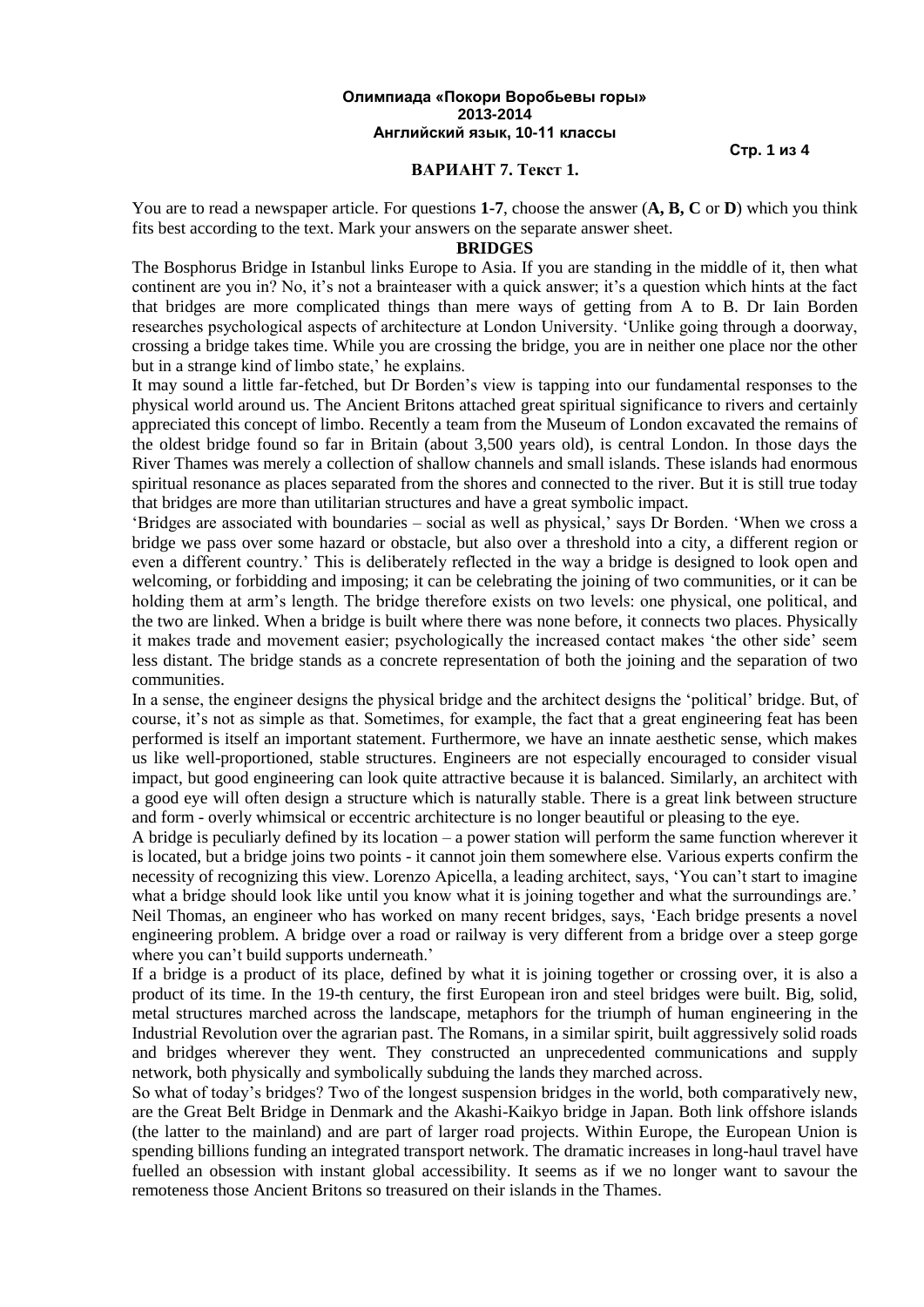## **Стр. 2 из 4**

# **ВАРИАНТ 7. Вопросы к тексту 1.**

- 1. What point is the writer making in the first paragraph?
- A. Bridges have a significance beyond their basic physical function.
- B. The impact of a bridge varies from country to country.
- C. The popular view of what bridges represent has changed.
- D. People have different reactions when crossing a bridge.

2. What does the writer say in the second paragraph about Dr. Borden's interpretation of bridges?

- A. It is contradicted by basic physical laws.
- B. Our ancestors would have disagreed with it.
- C. Some people might think it is rather improbable.
- D. It does not really explain why the first bridges were built.

3. In the third paragraph the writer says that the design of a bridge

- A. can be a cause of conflict between the two communities it is connecting.
- B. must be clear in its delineation of the boundary between the two sides.
- C. should always have safety as its overriding concern.
- D. may be influenced by the need for a symbolic message.

4. What does the writer say in the fourth paragraph about the visual impact of a bridge?

- A. It is increasingly a matter which an engineer must consider.
- B. It is fundamentally unattractive if the design is unbalanced.
- C. It is affected by the bridges we are accustomed to.
- D. It is influenced surprisingly little by the shape of the bridge.
- 5. In the fifth paragraph, the writer says that people involved in bridge design need to
- A. examine reliable, standardized designs before they proceed.
- B. make an initial assessment of the site.
- C. consider whether a bridge is the best solution.
- D. be able to visualise the competed bridge's appearance from the outset.

6. The writer mentions the bridges of the Industrial Revolution and the Romans to show that

- A. bridges represent the spirit of the age in which they were built.
- B. bridges have been a mark of all sophisticated civilisations.
- C. bridges are not always beneficial in their effect on humanity.
- D. bridges that are technologically advanced are not confined to the modern era.
- 7. According to the writer, the Danish and Japanese bridges exemplify
- A. international co-ordination in bridge building.
- B. the current desire for easy worldwide travel.
- C. the modern preference for road transport over other forms of travel.
- D. the willingness of modern governments to invest heavily in profitable projects.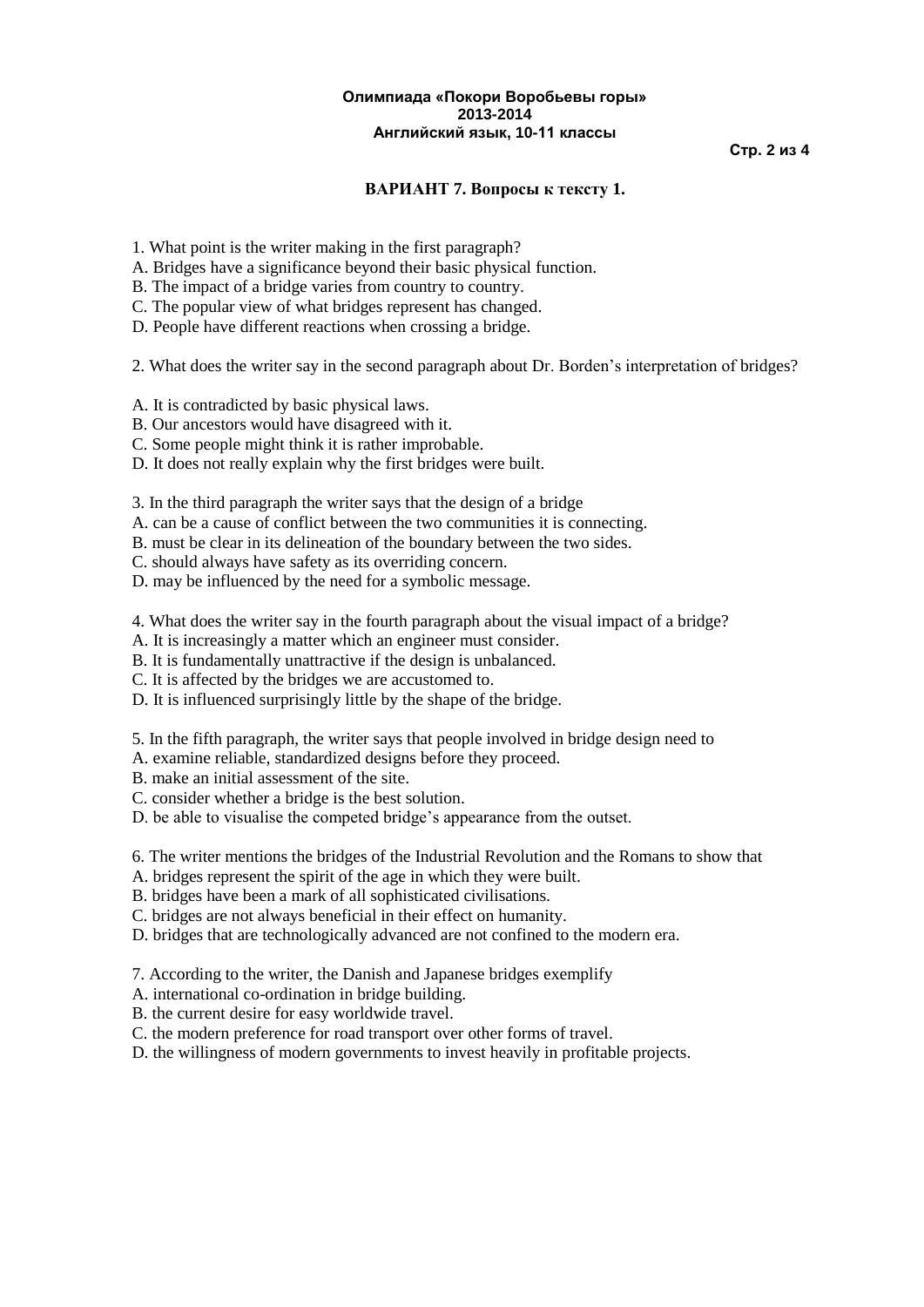**Стр. 3 из 4**

#### **ВАРИАНТ 7. Текст 2.**

You are going to read a magazine article about the *Friends Reunited* website. For questions **8-20**, choose from the people (**A-D**). Mark your answers on the separate answer sheet.

#### **Old Friends Reunited**

*Friends Reunited is a website that helps old school and college friends find each other again after years apart. It has over eight million members and 15,000 new ones log on each day. Nigel Grey spoke to four people who have used the website.*

**A. Glenda Bisso**, fashion writer, met her childhood friend Jane, now a costume designer.

There's one significant difference since we last met; she is now called Cristiana professionally – I might've guessed she'd do something like that because she always longed to be rid of the name, but to me she looks exactly the same as she did then, and will always be Jane! I'd have recognised her anywhere. We were firm friends in those days despite the fact that she was an avid horse rider and I was somewhat wary of them. It's funny how we've ended up in remarkably similar careers, given that she was such a hearty outdoor child, but I suppose we had other things in common. Even so, I would never have imagined my world appealing to her – just shows that you should never pre-judge. I'd like to think we would've remained friends if my family hadn't moved away. Meeting up again held few fears for me as I'm quite a huggy, tactile person, and I'm sure our friendship can easily be permanently re-ignited.'

**B. Verna Shingler**, public relations advisor, met her teenage friend Ilona, now a nutritionist.

'Ilona and I belonged to a riotous youth club set: it was all practical jokes and her encouraging me to do things my parents would hardly have approved of. Then, when she was 18, she went to study in Italy and from then on was abroad most of the time. Sadly, we just drifted apart. We found each other on *Friends Reunited* and then, amazingly, before we'd even thought of a reunion, bumped into each other in a health food shop. I guess it was bound to happen sooner or later, as I'm always looking for supplements and Ilona is into natural healthcare professionally. At school she was always very focused and it's no great shock to me what she does for a living – the clues were all there at sixteen. I really hope she does well within the natural healthcare field – and that we become good friends again.'

**C. Veronica Pringle**, who works for a TV production company, met her old university friend Ella, now an assistant editor on a music magazine.

'We met in France, when working as language assistants. It was a remarkably close friendship that lasted the year we spent teaching. We holidayed together, met each other's families, but then our careers took us in different directions and I soon lost track of her – but I always felt close to her and wondered how she was. Ella was always very down-to-earth which I'm certainly not. I think I would have got on her nerves eventually and we'd have had a bust-up. It's better to have met again now, as adults. When we saw one another again for the first time, she seemed much more low-key. She was going through a rough patch and she's said that talking with me has been a catalyst for getting back on track. Working in TV makes you friendly with lots of people, and thanks to her I've become more discerning about choosing friends.'

**D. Tamara Perry**, a senior brand manager, met her childhood friend Katie, who now works as a technician at a catering equipment company.

'In twenty years, Katie doesn't appear to have aged at all! I was a bit disconcerted though to find she'd renounced her provincial accent in favour of a metropolitan one. We were friends from six until Katie moved from the area aged eleven. I went on the website as I was curious to know what had become of her. It had been such a long time that the reunion was daunting; how would we get on, if at all? I remember Katie having a strong personality and I spotted early on that she had the intellect and attitude to make a go of whatever she went in for. Although we each hold down challenging responsible posts with all that entails, we both have a mischievous streak, which I think is a real plus in life. I was pleasantly surprised that we still made each other laugh, although initially it was all about remembering old times and things we used to get up to. I can imagine that had we stayed in the same school, there might have been a time when we weren't as friendly as we were at eleven, but as adults we might've ended up as friends again. I'll definitely make the effort to keep in touch. I hope that she will too.'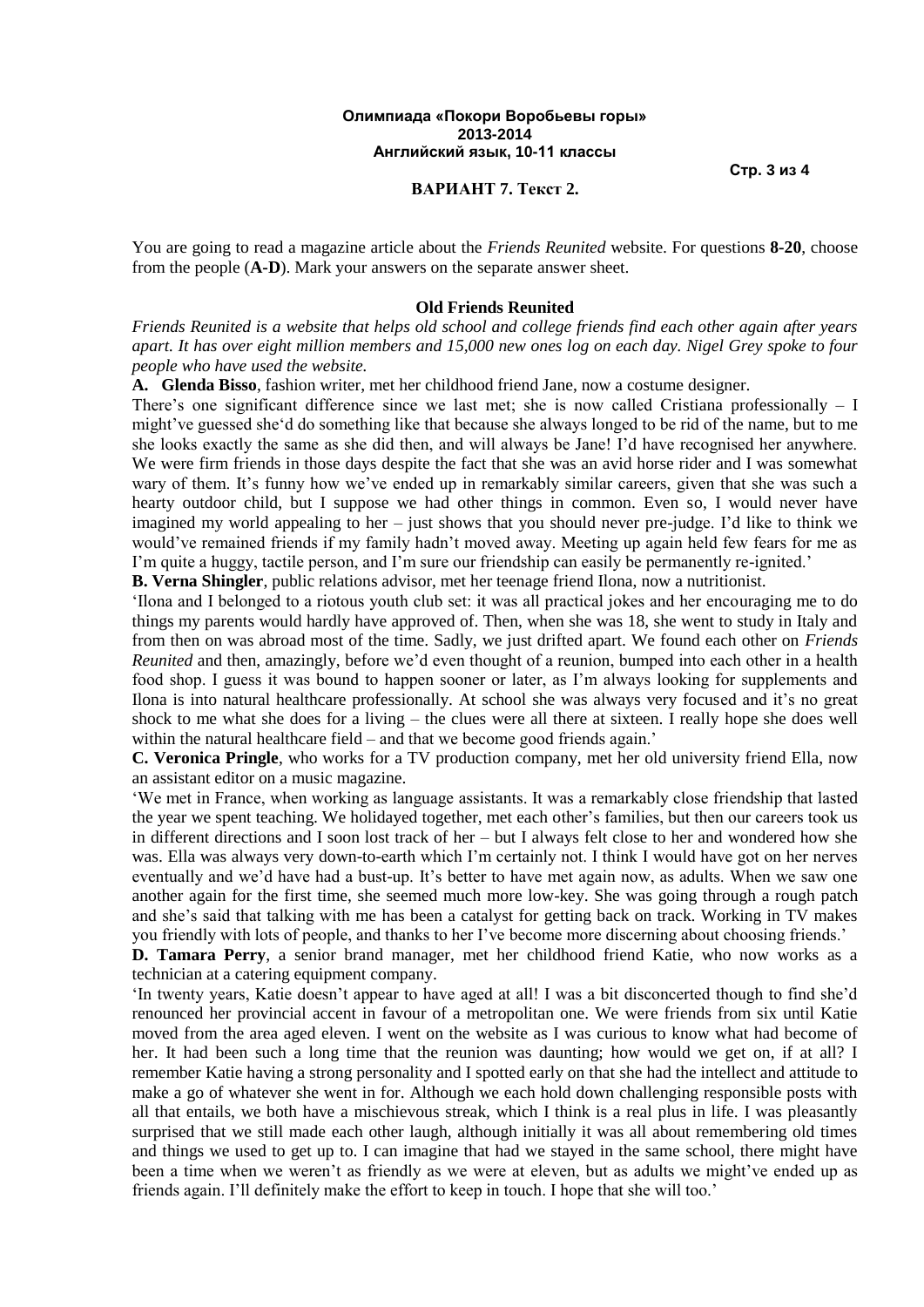## **Стр. 4 из 4**

# **ВАРИАНТ 7. Вопросы к тексту 2.**

## **Which person says this about their friend?**

- 8. 'I have a similarly demanding professional role to hers.'
- 9. 'I accept that our personalities were never very compatible.'
- 10. 'I am confident that our current friendship will be a lasting one.'
- 11. 'I correctly predicted how successful she would become.'
- 12. 'I am attracted by the idea that our earlier friendship might have endured.'
- 13. 'I particularly appreciate a certain personality trait which we share.'
- 14. 'I realize that our reunion has already been mutually beneficial.'
- 15. 'I wouldn't have been able to predict her choice of career back then.'
- 16. 'I remember the intensity of our short-lived original friendship.'
- 17. 'I think that we would have met again even without the help of the website.'
- 18. 'I was rather taken aback by one decision that she'd made since we last met.'
- 19. 'I regret having gradually lost contact with her before.'
- 20. 'I had my doubts about the wisdom of meeting up.'

# **ТВОРЧЕСКОЕ ПИСЬМЕННОЕ ЗАДАНИЕ В ФОРМЕ ЭССЕ**

**\_\_\_\_\_\_\_\_\_\_\_\_\_\_\_\_\_\_\_\_\_\_\_\_\_\_\_\_\_\_\_\_\_\_\_\_\_\_\_\_\_\_\_\_\_\_\_\_\_\_\_\_\_\_\_\_\_\_\_\_\_\_\_\_\_\_\_\_\_\_\_\_\_\_\_\_\_\_\_\_**

Comment on the following quotation:

# **"To expect the unexpected shows a thoroughly modern intellect." (**[Oscar Wilde\)](http://www.brainyquote.com/quotes/authors/o/oscar_wilde.html)

Write 180-200 words explaining how you understand the statement and where it can be applied. Provide reasons and examples for your ideas.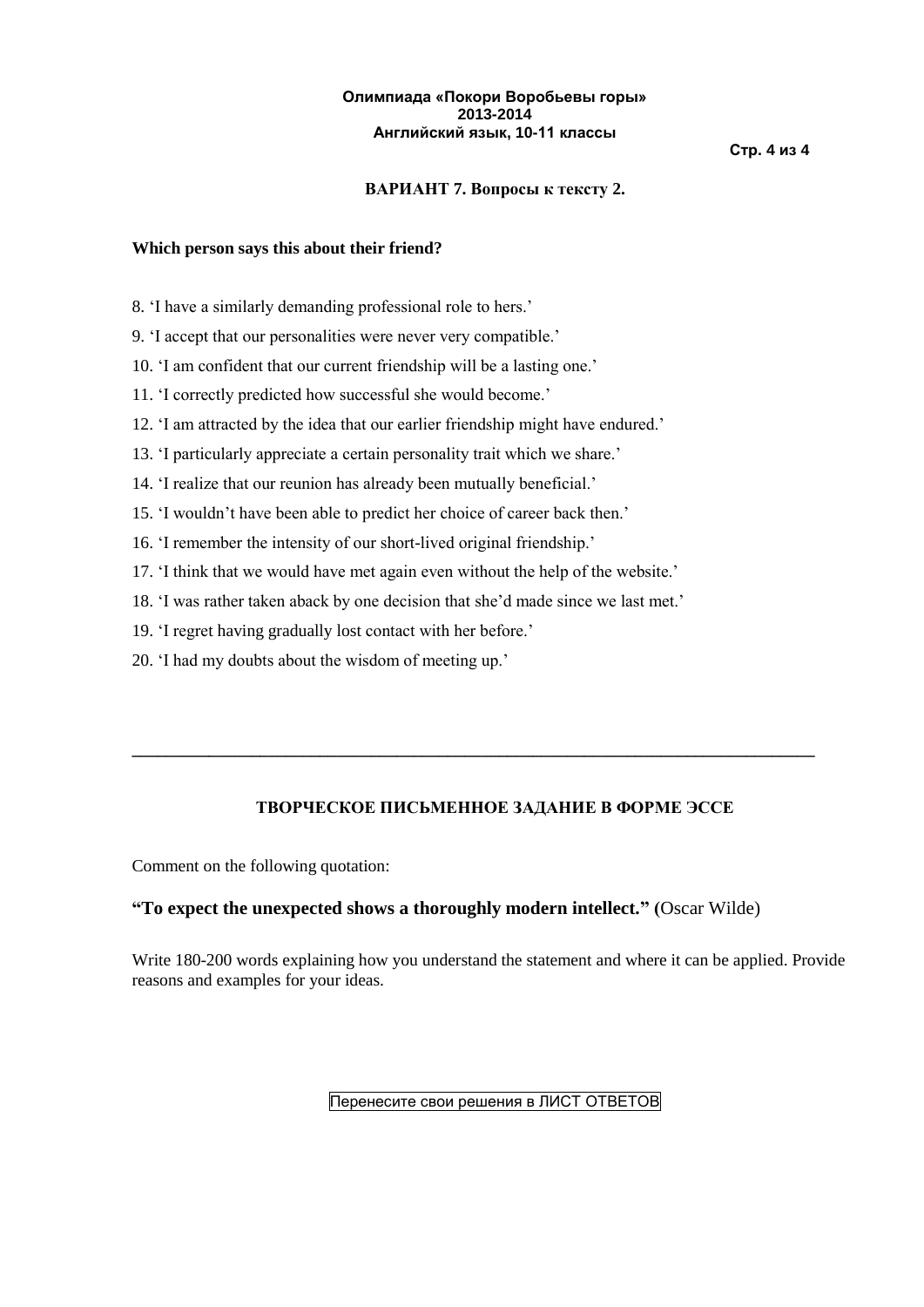#### **Стр. 1 из 4**

#### **ВАРИАНТ 8. Текст 1.**

You are going to read a newspaper article about an explorer. For questions **1-7**, choose the answer (**A, B, C** or **D**) which you think fits best according to the text. Mark your answers on the separate answer sheet.

## **THOR HEYERDAHL**

*It's more than 60 years since Thor Heyerdahl crossed the Pacific Ocean by raft. Shortly before Heyerdahl's death, Martin Buckley went to visit the legendary traveller, maverick scientist and reluctant hero.*

Heyerdahl's home was a sprawling old villa in the remnants of an avocado plantation, saved from development by a local poet who once lived there, his privacy protected by tall trees and walls. The love of privacy was shared by Heyerdahl. With only the hastily hand-drawn map he had sent to me, I wandered the town for 45 minutes until the Heyerdahls' maid rescued me. At last, as I peered through a fence of barbed wire and cacti, I caught sight of the 84-year-old Heyerdahl coming to meet me. He stepped out of the shadows, slim, upright. It was a firm handshake. 'I'm sorry I'm so late,' I apologised, 'but this map is …' - 'Oh, it's deliberate,' he said. 'Everyone is under orders to deny all knowledge of us – the police, shopkeepers. Even many of our own neighbours don't know we are here. I like to keep it that way.' He may have devoted his life to the solving of puzzles of place, but he delights in keeping his own location an enigma.

In 1947 Heyerdahl made the legendary Kon-Tiki expedition, in which he crossed the Pacific Ocean on a reconstructed prehistoric balsa-wood raft to prove that it was possible that the first Polynesians were immigrants from South America. 'After we made the Kon-Tiki expedition,' he told me, 'suddenly, all around the world, there were Kon-Tiki bars, Kon-Tiki restaurants – even Kon-Tiki matchbooks. It was difficult to know how to react.' But how did it feel to be the enduring object of so many projected dreams? 'It doesn't feel like that. I am amazed when people are excited to meet me. If you sit on a tiny raft at close quarters with people of all kinds for months on end, you learn that we are all fundamentally the same. What's more, I've never had the feeling that there's any positive consensus of opinion about me – I've been represented as a sort of tough sailor who's basically an ignorant madman. Some people may hero-worship me for Kon-Tiki, but I was pilloried for trying to put that theory forward. People said it should be silenced for death.' The theory they tried to kill had started as the youthful Heyerdahl's notion that the inhabitants of certain Pacific Ocean islands had not – as academic orthodoxy held – migrated eastward from Asia. Such a voyage, Heyerdahl had noticed when investigating the region's oceanography, would be against the prevailing currents. Heyerdahl gradually became convinced that Polynesia's oldest inhabitants had travelled with the currents from – or via – South America on balsawood rafts. The American archaeologist Herbert Spinden had smiled patronizingly. 'Really – would you want to sail a balsa craft from Peru to Polynesia?' - 'Well, maybe I will,' retorted Heyerdahl.

Half a hemisphere of water had to be negotiated, on an 11-meter craft made from nine balsa logs lashed together, with a grass-roofed hut on top. Six men and a parrot were crammed together on the small craft. They would cross the Pacific, they said, and they did; on 7 August 1947, 101 days after setting out, they made landfall. For months the world was agog at this tale of heroism on turquoise waters. Heyerdahl's book sold 20 million copies, and his documentary film won an Academy Award. The fates were smiling on him, it seemed. Then came the academic backlash. The crimes Heyerdahl stood accused of were twofold: first, poking his nose into another discipline (trained as a zoologist, how dare he dabble in archaeology?); second – and most outrageous – presenting an audacious theory to the public without submitting it to the academic hierarchy. Conferences were even convened to demolish his ideas.

'Do you feel bitter about it now?' I asked him. 'Perhaps if things hadn't gone the way they did, if I had not been able to prove my hypothesis, I would be bitter. But it left me with the conviction that there is something wrong with science. So much information is available nowadays that to make any forward progress you are forced to specialize, and any attempt at an overview is deemed impossible, and scorned, whereas I've always searched for the way things relate to each other. My real sadness is for the thousands of young people who are crushed by scientific orthodoxies before they even get a chance to advance their own ideas.' For Heyerdahl, the wait for academic respectability was a long one. In his later years, though, acceptance began to come – albeit grudgingly. Authenticated finds of Greek and Roman artefacts in South America suggest that maritime connections across the oceans existed long before scientists had hitherto believed.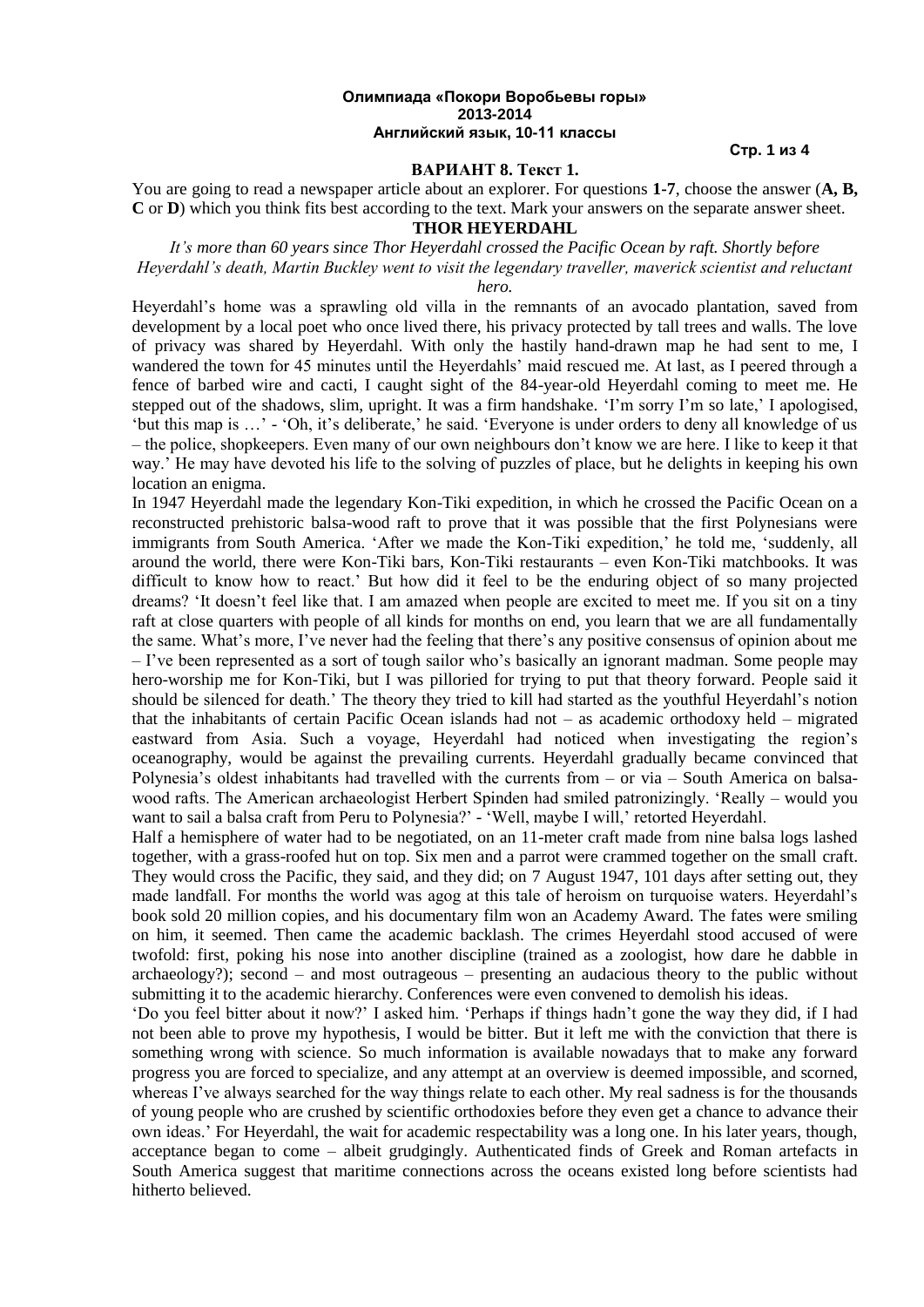**Стр. 2 из 4**

# **ВАРИАНТ 8. Вопросы к тексту 1.**

- 1. Why did the writer have such difficulty finding the Heyerdahls' home?
- A. He had purchased an inaccurate map.
- B. The entrance to the villa had been moved.
- C. Heyerdahl was keen to discourage visitors.
- D. Heyerdahl had been advised to conceal his whereabouts.
- 2. What did Heyerdahl realize in the course of his expedition?
- A. A common goal has a strong unifying effect.
- B. It is not easy to change people's long-held beliefs.
- C. One person is no more worthy of admiration than any other.
- D. You should follow your plans through, regardless of opposition.
- 3. What does Heyerdahl say about his fame?
- A. He feels uncomfortable with his reputation as a hero.
- B. There have always been conflicting views about him.
- C. He has never cared about negative opinions directed towards him.
- D. Most people have exaggerated the significance of his personal achievements.

4. What first led Heyerdahl to formulate his theory about the origins of the Polynesians?

- A. A desire to prove established scientists wrong.
- B. His research into the practicalities of craft construction.
- C. An investigation into early Asian influences on South America.
- D. Insights he gained from the study of non-archaeological evidence.

5. Heyerdahl's greatest offence in the eyes of the established academics of the time was that he had

- A. shown disrespect towards an eminent archaeologist.
- B. failed to present his hypothesis to them.
- C. brought their discipline into disrepute.
- D. ridiculed their long-held beliefs.
- 6. Throughout his career, Heyerdahl tried to
- A. examine links between traditionally separate scientific fields.
- B. convince fellow scientists that his theory was the correct one.
- C. change the way that scientific discoveries are viewed by the public.
- D. persuade established academics to consider young scientists' ideas.
- 7. It took Heyerdahl many years to
- A. come to terms with his disappointments.
- B. achieve the scientific recognition he deserved.
- C. be offered an academic appointment.
- D. overcome feelings of resentment towards his critics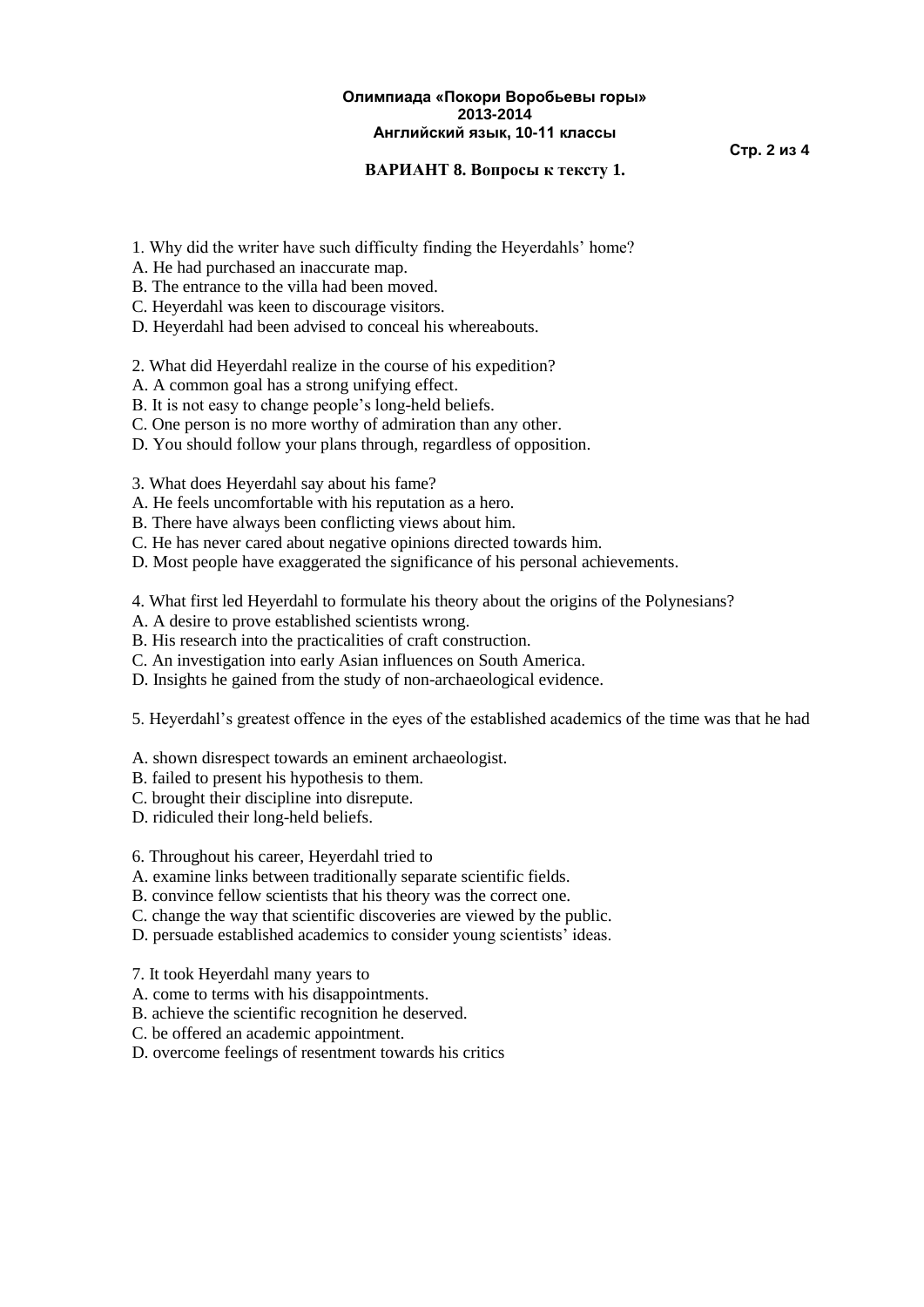**Стр. 3 из 4**

## **ВАРИАНТ 8. Текст 2.**

You are going to read an article about electric guitars. For questions **8-20,** choose from the sections (**A-D**). Mark your answers on the separate answer sheet**.**

## **Electric Guitars**

# *Eric Clapton's Strat sold for £300,000. Anthony Thorncroft looks at the market which has grown around vintage electric guitars.*

**A** In the 1960s, electric guitars were everywhere and easily available. They tended, over time, to be laid aside. They were bashed about and raided for parts. This has happened to most old guitars, especially Fenders, which can be swiftly disassembled. But the classics, the early American guitars, are now rare and very collectable, especially if they are in perfect condition.

As a result a global market has grown up around the best guitars. They are often bought by pop stars, but also some computer executives have invested their fortunes made from new technology in this old technology. The sums paid for classic guitars vary enormously, but you might well be asked for £25,000 and rising for a 1954 Fender Stratocaster in perfect original condition.

**B** Dealers are keen to add to the mystique of the trade. Unlike other practical objects that have become works of art, notably vintage cars, electric guitars are still mainly traded privately rather than in the glare of the auction room.

Serious collecting of electric guitars began in the 1970s, about the time when manufacturers began to mass-produce inferior instruments. They could no longer afford the right wood. The first electrics had been made mainly from swamp ash and Canadian maple from mature North American forests. So purists collect only the guitars of the 1950s and 1960s.

These things matter to the true believers who know that their passion began around 1948, when Leo Fender introduced what was to become the first commercially available electric guitar - the Fender Broadcaster - in Fullerton, California. It was light, easy to play, gave the musician that essential freedom to shake around on the stage, and was aesthetically pleasing. Fender did the job so well that the basic design of the electric guitar - apart from one-off spectaculars that mainly pandered to the fantasies of individual stars - remains unchanged. By the 1980s, shrewd manufacturers were making copies of these originals.

**C** Quite quickly after the Broadcaster came the Telecaster, and then, in 1954, the Stratocaster arrived - the most popular electric guitar of all time. It was designed for the mass market but became the favourite instrument of many rock stars, including Jimi Hendrix. Its main rival was the Gibson Les Paul, which was launched in 1952. If you wanted a light, jangly sound, you went for the Strat; if you preferred it richer and heavier, you favoured Les Paul.

The true collector rather looks down on guitars associated with rock stars, preferring instead a classic Strat or a Gibson Gold Top. He (and they are invariably men) is usually happy with a guitar in Lake Placid Blue or Surf Green, recalling the period when Fender used motor paints.

Over time Gibson experimented, introducing ranges in weird shapes, especially the Flying V of 1958, which proved so unpopular that only 100 were produced, making it rare, and very sought-after with collectors today.

**D** Collectors of classic electric guitars are aware of every small variation, every colour change, every mechanical improvement. While many want just one expensive toy, some collectors get hooked and amass a barrage of guitars of different colours and makes. When two fans are locked in an auction battle for a guitar owned by a star, really big money can come into play. The highest price for a guitar bought in a salesroom is the £316,879 paid for the guitar that Eric Clapton used when recording his hit song *Layla.* But all this is populist hysteria to the true collectors, who are unimpressed by starry associations. They hold early electric guitars in the same reverence with which string players regard the famous violins made by Stradivari. There are even famous old guitars with names reflecting the place where they resurfaced, such as the Basement Burst.

In its time, the electric guitar seemed the fleeting reflection of an age. It has become a symbol of that age and an object of desire for a generation, providing them with access to the long-lost days of their youth.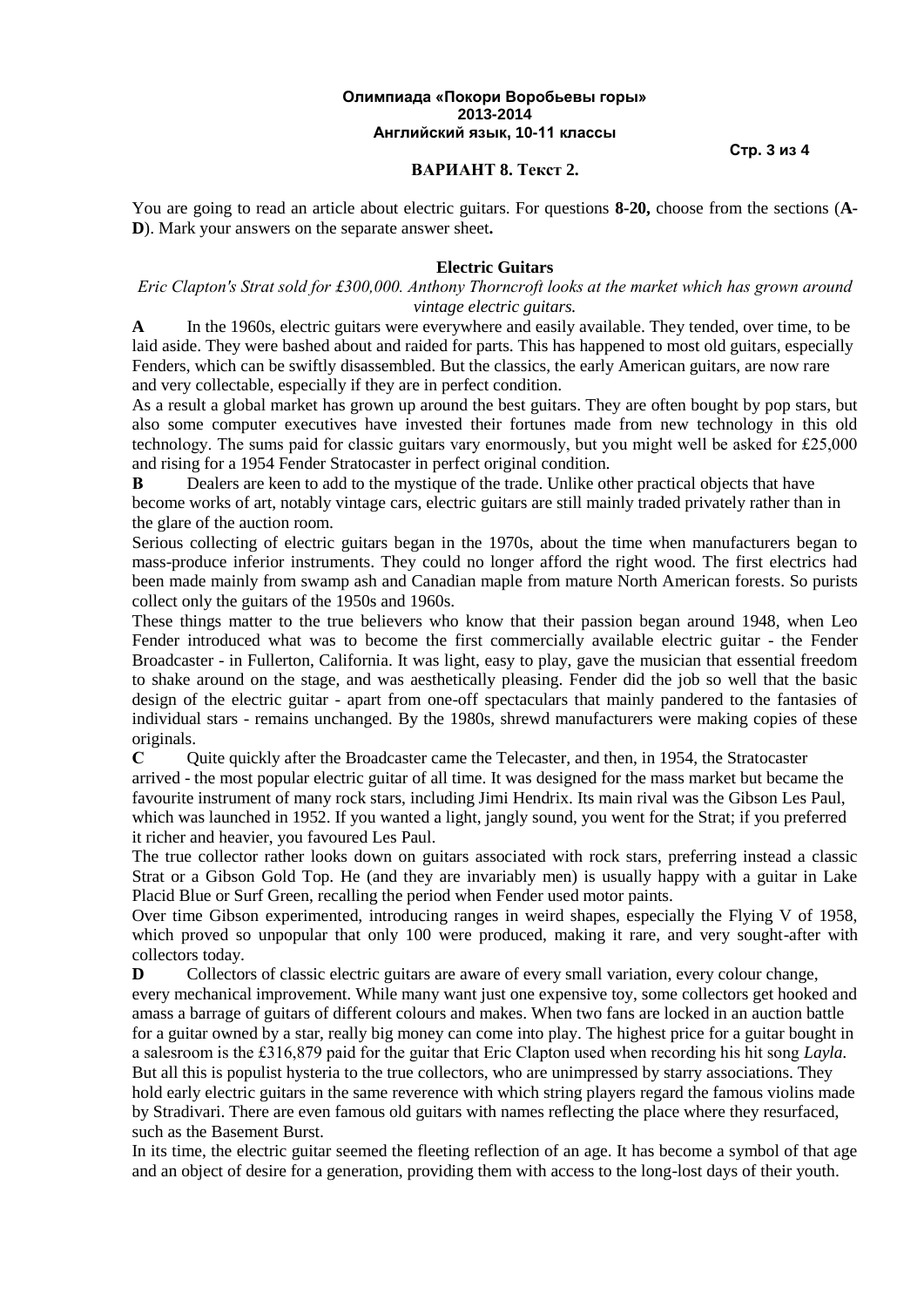## **Стр. 4 из 4**

# **ВАРИАНТ 8. Вопросы к тексту 2.**

# **In which section of the article are the following mentioned?**

- 8. the advantages to a performer of a particular guitar
- 9. the fact that music professionals have to compete with others for the most desirable

# classic guitars

- 10. the fact that few guitars are sold on the open market
- 11. how choice was dictated by the tone the make of guitar produced
- 12. the fact that the most devoted collectors restrict themselves to guitars made during a particular period
- 13. the fact that where a guitar is discovered is sometimes given importance
- 14. the way some guitars have been badly treated
- 15. a guitar which is much more in demand now than when it was first made
- 16. a particular guitar which is easy to take apart
- 17. the fact that the guitars of today are very similar to those first produced
- 18. people having feelings of nostalgia for a certain period in their lives
- 19. a guitar which unexpectedly appealed to professional musicians
- 20. a change in the way guitars were made which prompted interest in early instruments

# **ТВОРЧЕСКОЕ ПИСЬМЕННОЕ ЗАДАНИЕ В ФОРМЕ ЭССЕ**

**\_\_\_\_\_\_\_\_\_\_\_\_\_\_\_\_\_\_\_\_\_\_\_\_\_\_\_\_\_\_\_\_\_\_\_\_\_\_\_\_\_\_\_\_\_\_\_\_\_\_\_\_\_\_\_\_\_\_\_\_\_\_\_\_\_\_\_\_\_\_\_\_\_\_\_\_\_\_\_\_**

Comment on the following quotation:

# "**The first wealth is health" (**Ralph Waldo Emerson)

Write 180-200 words explaining how you understand the statement and where it can be applied. Provide reasons and examples for your ideas.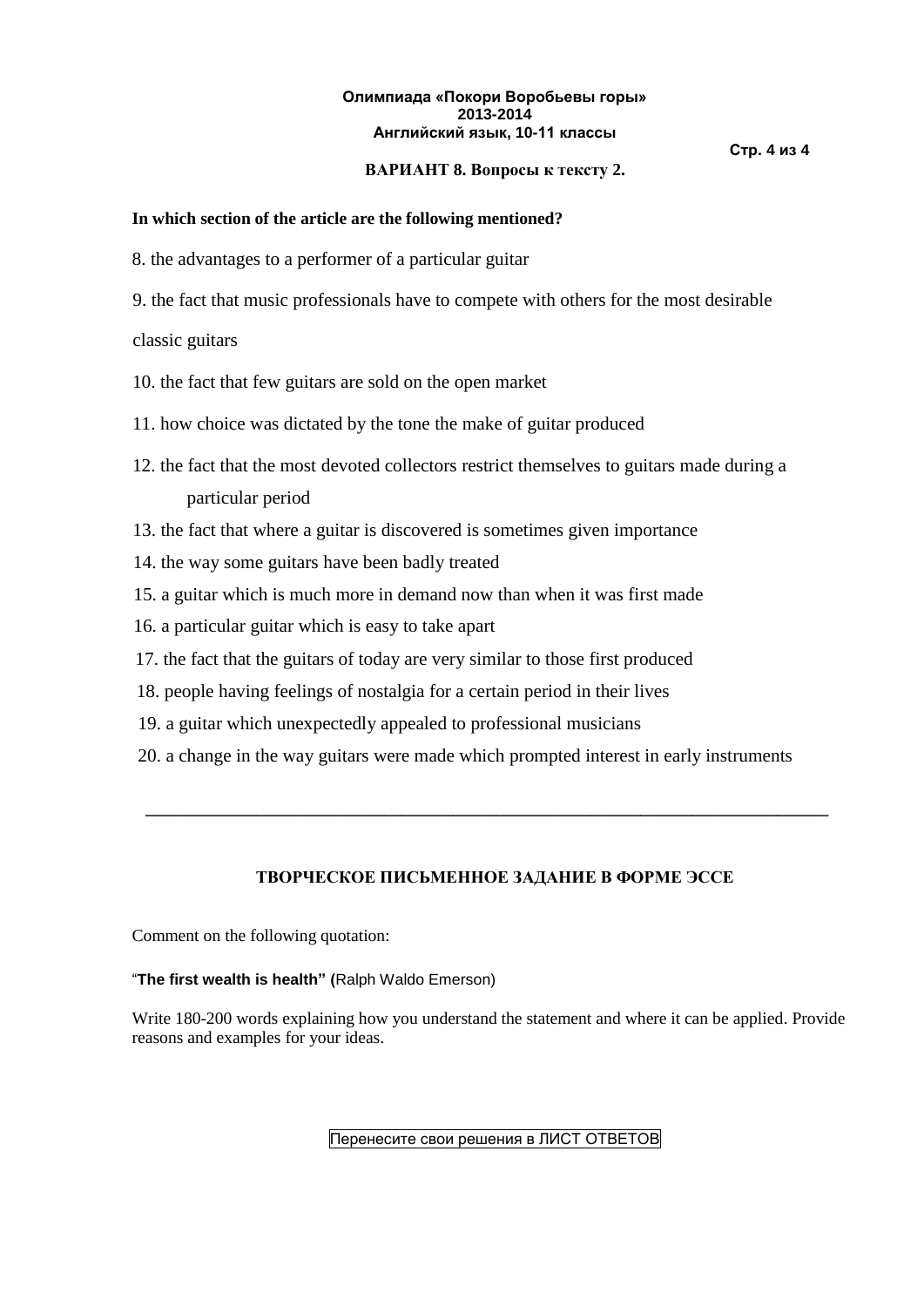**Стр. 1 из 4**

#### **ВАРИАНТ 9. Текст 1.**

You are going to read a magazine article. For questions **1-7,** choose the answer (**А, В, С** or **D**) which you think fits best according to the text. Mark your answers on the separate answer sheet.

#### **Recreating Sails Used on Viking Ships**

*The people known as the Vikings, from Norway, are famous for sailing round much of the world - but how did they do it? Nancy Bazilchuk investigates.*

Since the middle of the 1800s, archaeologists have been studying a series of well-preserved Viking ships, excavated from grave mounds or raised from the bottom of narrow rivers leading to the sea. What they were missing were the ships' sails: such old cloth rarely survives in the environments that preserve wood. But after delving into old documents, Jon Godal and Eric Andersen from the Viking Ship Museum at Roskilde in Denmark decided old sails might be preserved elsewhere. They found a Viking law dating from about AD 1000 which stated: 'The man on whom responsibility falls shall store the sail in the church. If the church burns, this man is responsible for the sail ...'. They struck it lucky in the church at Trondenes. Crammed between the walls and the roof was a fragment of woollen sail. It may once have been put in the church for safety.

Amy Lightfoot, head of the *Tommervik Textile Trust* in Hitra, Norway, had been studying coastal people's use of a tough, lanolin-rich wool to weave *vadmal,* a thick woollen cloth used to make durable clothing. When the Coastal Museum in Hitra decided in 1991 to build a replica of a boat used locally in the 1300s, it decided that it should have a woollen sail based on the fragment from Trondenes, and Lightfoot was chosen for the task. There was only one catch: the knowledge needed to produce such an object had perished with the sails themselves. 'But people still made *vadmal,* and we could talk to them about that,' says Lightfoot.

Even the simplest sail is a highly complex tensile structure. The fabric must be heavy enough to withstand strong winds, but not so heavy that it slows the ship. The trick to achieving this balance lies in the strength of the different threads, the tightness of their twist and their watertightness. The discovery of the Trondenes sail meant that these intricacies could be examined in Viking-age cloth. Analysis of the sail showed that its strength came from the long, coarse outer hairs of a primitive breed of northern European short-tailed sheep called *villsau.* These can still be found in Finland and Iceland. They do not need shelter in winter, as their wool is saturated with water-repellent lanolin. The quality of their wool owes much to their diet, which is new grass in summer and heather in winter. Historical and radiocarbon data from as early as 1400 ВС show that Norwegian coastal farmers burnt the heather every year in spring. This kept down the heather and it also prevented the invasion of young pine trees that would eventually turn the farmers' grazing land to forest. The *villsau* thrived on the summer grass and in fact helped to encourage its growth. The flocks gained enough weight to survive on heather over the winter.

When it came to making a sail for the Coastal Museum's boat, the *Sara Kjerstine,* Lightfoot was able to provide a limited amount of *villsau* wool from a flock of 25 sheep she kept herself. The remainder came from a modern relative called the *spelsau.* Both types of wool had to be worked by hand to preserve the lanolin and to separate the long, strong outer hairs from the weaker, inner wool. This was not a trivial undertaking: the *Sara Kjerstine* required an 85-square-metre sail that consumed 2,000 kilograms of wool, a year's production from 2,000 sheep. It took Lightfoot and three helpers six months to pull the wool from the *villsau.* Spinning the wool into 165,000 metres of yarn and weaving the sail took another two years.

In 1997 Lightfoot joined forces with the Viking Ship Museum at Roskilde. They wanted a woollen sail for a replica they were building of a cargo ship. This time Lightfoot took a short cut: instead of pulling out the wool, it was sheared. Nevertheless, as Lightfoot spent endless hours working the wool, she thought about the enormous amount of time and material needed to produce just one sail. Yet the Danish king Knut II is believed by historians to have had over 1,700 ships in 1085. 'You think about the Vikings' western expansion,' she says. 'And you think, maybe the sheep had something to do with it. And unless there were women ashore making sails, Vikings could never have sailed anywhere.'

Lightfoot's sails have provided some unexpected insights into the handling of Viking ships. For example, woollen sails power Viking ships about ten per cent faster upwind than modern sails, and allow the ships to be sailed far closer to the wind than anyone guessed. In September, the Roskilde museum's latest ship, a reproduction based on the *Skuldelev2* wreck, is due to make its maiden voyage all the way to Ireland, but despite at least 1,000 years of 'progress', this ship will have to do without a woollen sail. Unlike the Vikings, the museum doesn't have the huge flocks of wild sheep or an army of women to provide the material it needs.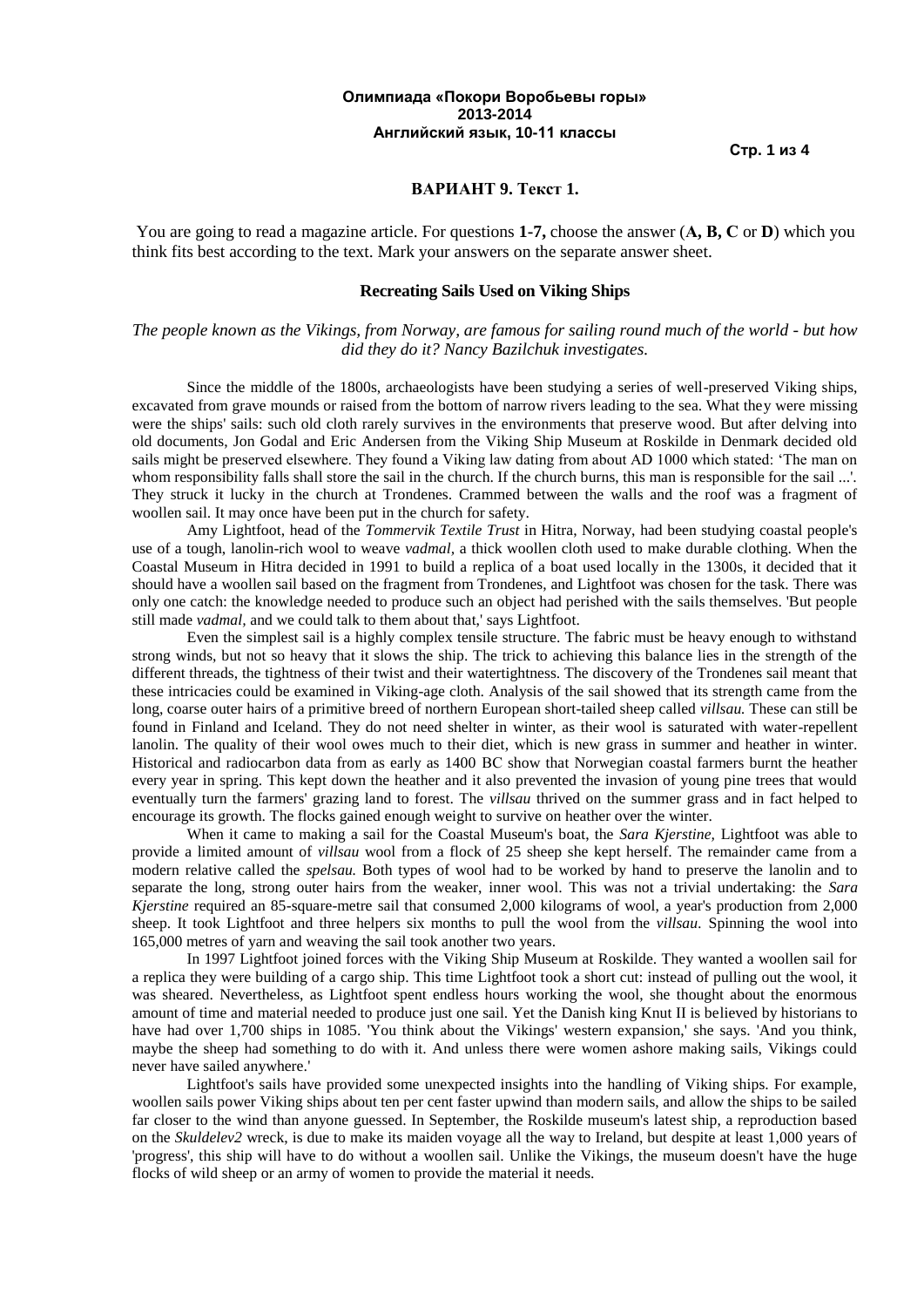## **ВАРИАНТ 9. Вопросы к тексту 1.**

**Стр. 2 из 4**

- 1. What point does the writer make about finding Viking sails?
- A Written records did not provide any useful information.
- B Most Viking sails were believed to have been destroved by fire.
- С Viking sails had frequently been reused for other purposes.
- D Archaeologists had not realised where sails might be kept.
- 2. When Amy Lightfoot was asked to make her first woollen sail, her problem was that
- A she could obtain no first-hand information about the construction of such sails.
- B she had to substitute a poorer quality material for Viking sailcloth.
- C there were no other people in the textile field that she could consult.
- D the Coastal Museum had unrealistic expectations of who could make it.
- 3. What are we told about the sail in the third paragraph?
- A The quality of the cloth depended on the type of boat.
- B The wool used was taken from one type of sheep.
- С The wool required the addition of a waterproof substance.
- D In some ways the cloth used was superior to modern textiles.
- 4. What are we told about land management in the third paragraph?
- A Farmers did not appreciate the long-term results of preventing tree growth.
- B Farmers knew it was essential to encourage the spread of heather.
- С Disasters such as fire sometimes interfered with land management.
- D Summer grass became more plentiful because of the sheep.
- 5. Why did it take Amy Lightfoot so long to make the sail for the *Sara Kjerstine?*
- A One type of wool she used was of inferior quality.
- B She had underestimated the number of sheep required.
- C It was not possible to use modern production methods in the process.
- D The sail was of a larger size than the one at Trondenes.
- 6. In the fifth paragraph, what does Amy Lightfoot imply?
- A The traditional interpretation of Danish history was misleading.
- B Archaeologists had not appreciated the number of ships the Vikings had.
- С The amount of time spent on the making of the *Sara Kjerstine* sail was unnecessary.
- D The role of women in Viking expansion to the west has been overlooked.
- 7. What point is exemplified by the reference to the Roskilde museum's latest ship?
- A It is ironic that the museum cannot replicate the same quality cloth that the Vikings had.
- B It is unlikely that the Vikings would have sailed on the same route to Ireland.
- С It is possible that the replica ship may succeed where the original failed.
- D It is surprising that modern sails are not more similar in structure to traditional ones.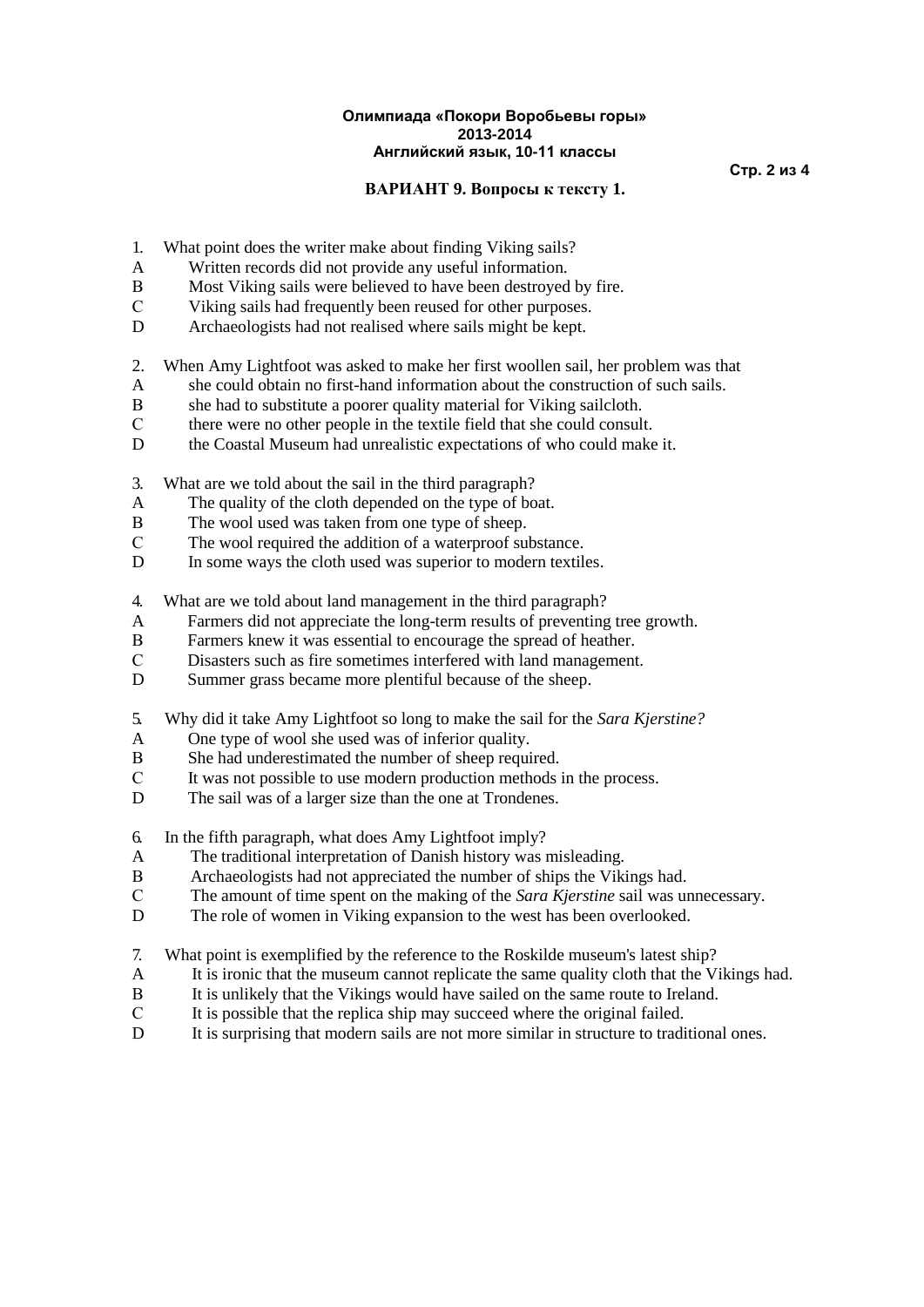**Стр. 3 из 4**

### **ВАРИАНТ 9. Текст 2.**

You are going to read an article in which five specialists talk about the value of drawing. For questions **8- 20,** choose from the sections of the article (A-E). The last two questions (19 and 20) have two answers which you can mark in any order. Mark your answers on the separate answer sheet.

# **An Undying Art**

# *We asked five specialists what drawing can teach us, how they use it and how they see its future in the computer age*

**A Laura Gascoigne - Art critic.** It is in drawing that you can test the truth of an artist's statement, whether a picture is telling you what he or she feels. A slick drawing, made for its own sake rather than as an expression of a genuine response, will have an air of falsity about it, no matter how you dress it up. Although looking lies at the heart of all drawing practice, developing this ability is only one reason for drawing. As a form of communication, drawing is just as valid as writing. But whereas we continue to develop our writing skills and exploit them fully in our adult lives, our drawing skills are often stuck at a childish stage of development we are ashamed of.

**В Quentin Blake - Children's artist.** Drawing is a way of informing yourself, just as it's a way of explaining yourself to others. When you stand in front of something to draw it, you're presented with an overwhelming amount of information which you can find dismaying. When I do roughs for illustrations, I'm using experience and instinct to discover how the subjects are reacting; I may put them in a posture I hadn't thought about but merely felt. There's a particular co-ordination between hand and eye that makes one person's work distinctively their own. Drawing may be threatened in some way by computers, but even if people have to work on a screen, they'll still have a fundamental need to draw.

**С Deanna Petherbridge - Professor of drawing.** The ability to draw teaches people how to look. Drawing's about looking and therefore discovering your artistic originality in what you create, because we all look with our eyes and see quite differently. It gives one a sense of self in the world. It leads one to trust one's judgement and trains us to select what's significant. In my work, I've never done preliminary drawing, because it's difficult to repeat something or continue when the urgency's gone. I work in drawing as a final product. It's my entire visual art practice; I eat, sleep, think, write about and do drawing. Drawing is absolutely essential to a technological age. Now that people are constantly working on the computer, the ability to invent things rather than just use existing images is more essential than ever, and it can only come through drawing.

**D Anthony Eyton – Painter.** Drawing is a very good exercise because you have to put your hand where your brain is. When you draw a landscape you realise it's much more complicated than you thought. You suddenly see rhythms and spaces you hadn't taken in. In a restaurant or gallery I'll suddenly see something with fresh eyes, and that's the moment I pounce and reach for my pencil and paper and get very annoyed if I don't have any. This is the 'wandering-about-in-the-street' sort of drawing, when your fingers get itchy and you get the message. When I go on to produce a painting from it, I may start in a random way thinking about colour, but the drawing will become more important, as a point of reference; this sort of drawing is about getting things in the right place. There's room for technology and there's room for drawing. Drawing will always be needed to express our thoughts and ideas. Clever drawing can sometimes be so polished that you can see it doesn't come from the heart; that's the dangerous side of drawing. I'd rather think of it as a personal thing you have to do.

**E Peter Randall-Page – Sculptor.** There's objective drawing and there's drawing from an idea in your imagination - and a sliding scale between the two. To a large extent, drawing is a process of editing, of deciding what is an essential quality. I always carry a sketchbook, but I also use drawing to explain things to clients or engineers. Then there's 'thinking' drawing - when I'm grappling with an idea in my mind and I bring it to the surface; I use this together with preliminary models when I'm developing ideas for sculptures. I also do a lot of drawings for simple pleasure. I don't feel drawing is threatened by computers. In a sense, you're always limited by your tools; your imagination might be bound by what a computer can actually do. Similarly, the act of drawing is determined by friction, the difference between a ballpoint sliding all over the place and charcoal crunching across the surface of heavy paper. The computer doesn't offer anything I can't do better without one.